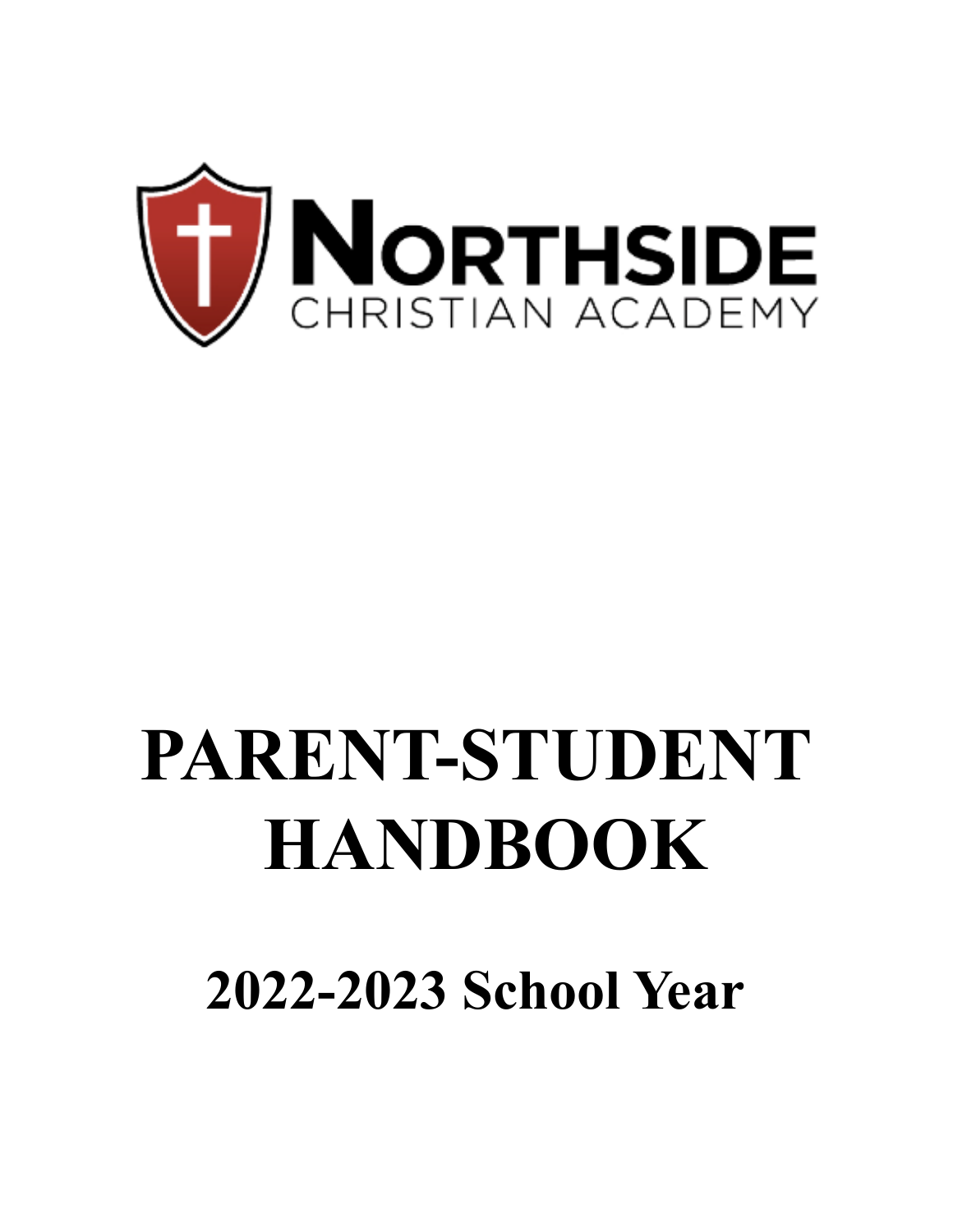# **TABLE OF CONTENTS**

| <b>MISSION STATEMENT</b>                |                                                             | 5  |
|-----------------------------------------|-------------------------------------------------------------|----|
| EDUCATIONAL PHILOSOPHY                  | 6                                                           |    |
| <b>OUR STATEMENT OF BELIEFS</b>         | $\overline{7}$                                              |    |
| ACADEMY LOCATION, FACILITIES & HISTORY  | 8                                                           |    |
|                                         | <b>SECTION I-ADMISSION POLICIES</b>                         | 9  |
| A.                                      | <b>ADMISSION POLICIES &amp; PROCEDURES</b>                  | 9  |
| <b>B.</b>                               | <b>ENROLLMENT PROCESS</b>                                   | 10 |
| <b>SECTION II - HEALTH &amp; SAFETY</b> | 12                                                          |    |
| А.                                      | <b>REQUIRED IMMUNIZATIONS</b>                               | 12 |
| <b>B.</b>                               | <b>SICKNESS</b>                                             | 13 |
| C.                                      | <b>MEDICATION</b>                                           | 14 |
| D.                                      | <b>COMMUNICABLE DISEASES</b>                                | 14 |
| Е.                                      | <b>HEALTH AND SAFETY PLAN</b>                               | 14 |
| F.                                      | <b>ASBESTOS INFORMATION</b>                                 | 15 |
| G.                                      | <b>EMERGENCY PHONE NUMBER OF PARENTS REQUIRED</b>           | 16 |
| Н.                                      | <b>MEDICAL RELEASE -AUTHORIZATION FOR MEDICAL TREATMENT</b> | 16 |
| I.                                      | <b>STUDENT ACCIDENT INSURANCE</b>                           | 16 |
| J.                                      | <b>HEALTHCARE APPOINTMENTS</b>                              | 16 |
| Κ.                                      | <b>EMERGENCY CLOSING OF SCHOOL</b>                          | 16 |
| L.                                      | <b>EMERGENCY DRILLS</b>                                     | 17 |
| M.                                      | <b>FIRE DRILL</b>                                           | 17 |
| N.                                      | <b>TORNADO DRILL</b>                                        | 17 |
| O.                                      | <b>LOCK DOWN DRILL</b>                                      | 17 |
| Р.                                      | <b>FIRST AID</b>                                            | 17 |
| Q.                                      | ANIMALS IN CLASSROOMS, PLAYGROUNDS & ATHLETIC FACILITIES    | 17 |
|                                         | <b>SECTION III - OFFICE PROCEDURES</b>                      | 17 |
| A.                                      | <b>ATTENDANCE POLICY</b>                                    | 17 |
| Β.                                      | <b>ARRIVAL AND DISMISSAL</b>                                | 17 |
| C.                                      | ABSENCES                                                    | 18 |
| D.                                      | <b>TARDINESS</b>                                            | 20 |
| Е.                                      | PRINTING ON NCA PRINTERS                                    | 20 |
| F.                                      | <b>VIRTUAL INSTRUCTION</b>                                  | 21 |
| G.                                      | <b>SIGNING STUDENTS OUT OF SCHOOL</b>                       | 21 |
| Η.                                      | <b>STUDENT RECORDS</b>                                      | 21 |
| I.                                      | <b>STUDENT PICTURES</b>                                     | 21 |
| J.                                      | <b>OFFICE TELEPHONES</b>                                    | 22 |
|                                         |                                                             |    |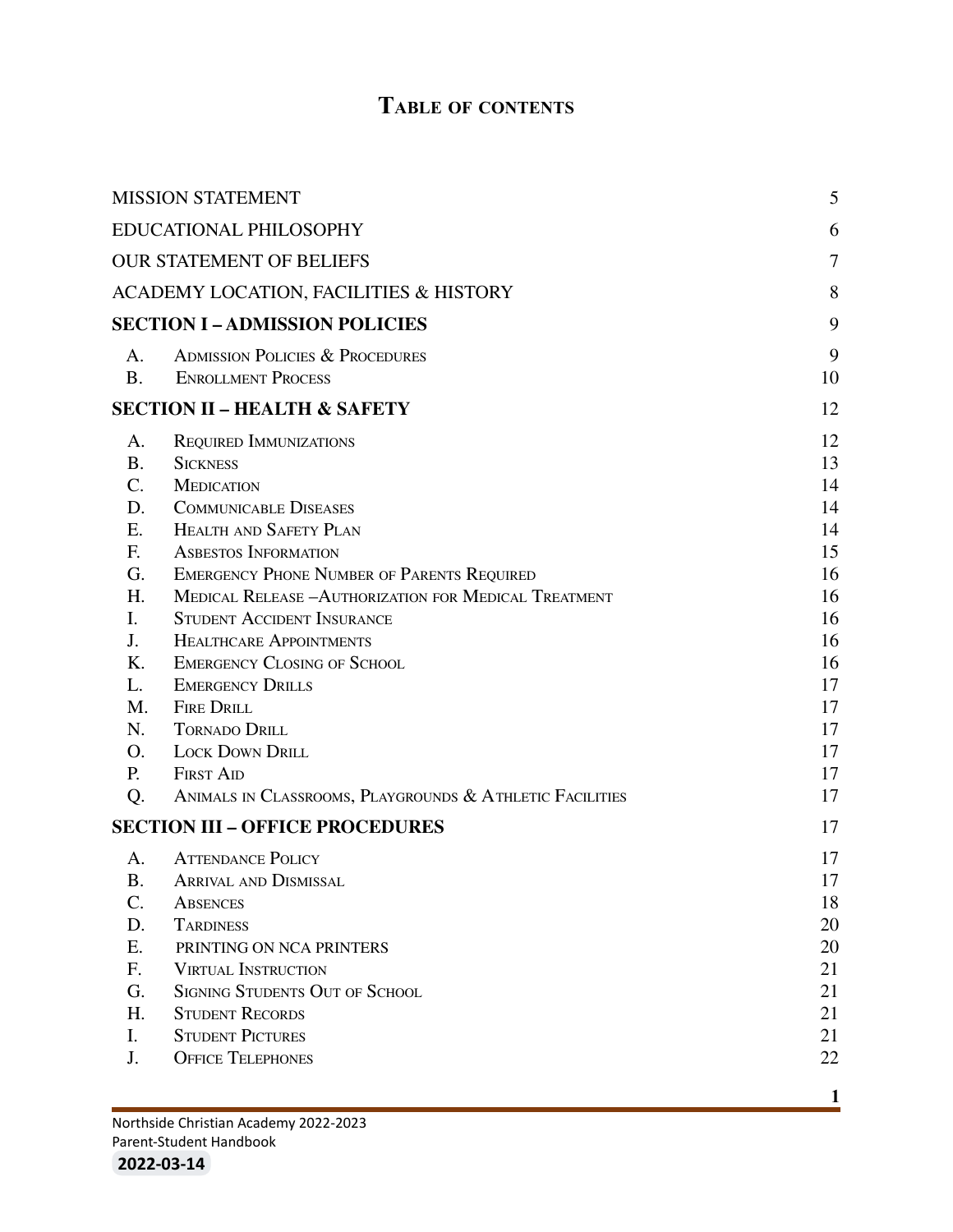| K.                                                 | <b>CELL PHONES</b>                                                      | 22 |
|----------------------------------------------------|-------------------------------------------------------------------------|----|
| L.                                                 | LOST AND FOUND                                                          | 22 |
|                                                    | <b>SECTION IV - OFFICE - GENERAL</b>                                    | 22 |
| A.                                                 | <b>OFFICE HOURS AND LOCATION</b>                                        | 22 |
| <b>B.</b>                                          | <b>SCHOOL BUILDING AND GROUNDS</b>                                      | 23 |
| C.                                                 | <b>WITHDRAWALS</b>                                                      | 23 |
| D.                                                 | <b>SCHOOL CALENDAR</b>                                                  | 23 |
| Е.                                                 | PARENT/TEACHER COMMUNICATION                                            | 23 |
| F.                                                 | <b>GENERAL SCHOOL COMMUNICATION</b>                                     | 24 |
| G.                                                 | <b>PARENT MEETINGS</b>                                                  | 24 |
| Η.                                                 | <b>PARENTAL SUPPORT</b>                                                 | 25 |
| I.                                                 | <b>HELPFUL GUIDELINES</b>                                               | 25 |
| J.                                                 | PARTIES AT SCHOOL                                                       | 25 |
| Κ.                                                 | <b>CHAPEL</b>                                                           | 25 |
| L.                                                 | LUNCH                                                                   | 25 |
|                                                    | <b>SECTION V - GENERAL POLICIES &amp; PROCEDURES</b>                    | 26 |
| A.                                                 | <b>PLEDGES</b>                                                          | 26 |
| B.                                                 | <b>FIELD TRIPS</b>                                                      | 26 |
| C.                                                 | <b>TRANSPORTATION</b>                                                   | 27 |
| D.                                                 | <b>CODE OF CONDUCT</b>                                                  | 27 |
| <b>SECTION VI - STUDENT ANTI-HARASSMENT POLICY</b> |                                                                         | 36 |
| А.                                                 | <b>DEFINITIONS AND PROHIBITED ACTS</b>                                  | 37 |
| B.                                                 | <b>APPLICATION OF ANTI-HARASSMENT POLICY</b>                            | 39 |
| C.                                                 | <b>PROHIBITED ACTIONS</b>                                               | 39 |
| D.                                                 | WHAT TO DO IF YOU EXPERIENCE OR OBSERVE HARASSMENT OR INTIMIDATION      | 40 |
| Е.                                                 | WHERE TO REPORT HARASSMENT OR INTIMIDATION                              | 40 |
| F.                                                 | CONFIDENTIALITY                                                         | 40 |
| G.                                                 | PROTECTION AGAINST RETALIATION                                          | 40 |
| Η.                                                 | PROCEDURE FOR INVESTIGATION OF A COMPLAINT AND TAKING CORRECTIVE ACTION | 40 |
|                                                    | <b>SECTION VII - INTERNET USE POLICY</b>                                | 41 |
| A.                                                 | <b>GENERAL POLICIES</b>                                                 | 41 |
| <b>B.</b>                                          | NCA COMPUTERS/INTERNET MAY NOT BE USED FOR:                             | 43 |
|                                                    | <b>SECTION VIII - DRESS CODE POLICIES</b>                               | 44 |
| A.                                                 | <b>POLICY STATEMENT</b>                                                 | 44 |
| Β.                                                 | PARENTAL RESPONSIBILITY                                                 | 44 |
| C.                                                 | NCA Dress Code Everyday Standards & Expectations                        | 45 |
| D.                                                 | <b>General Guidelines</b>                                               | 49 |
|                                                    |                                                                         |    |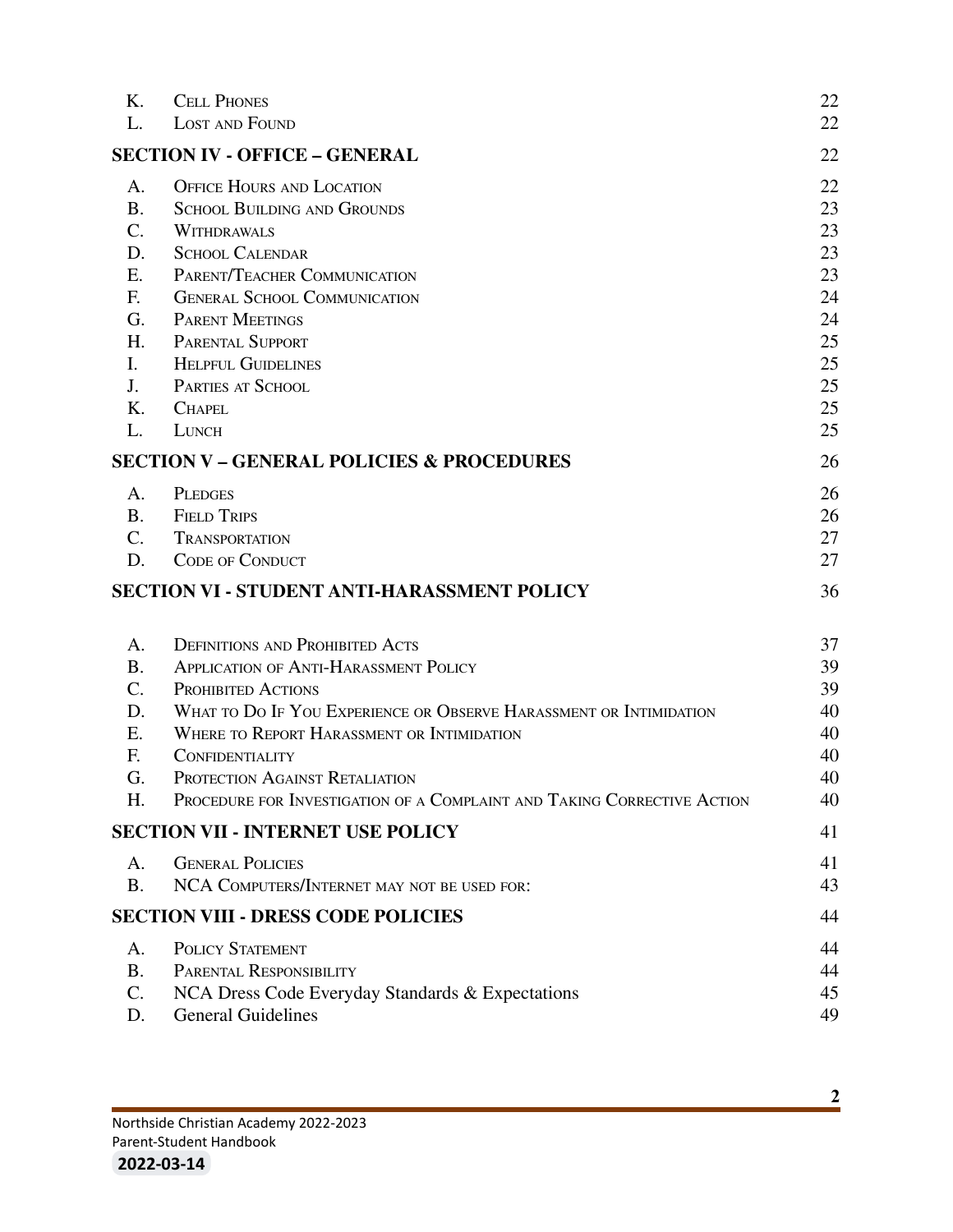| <b>SECTION IX - OTHER GENERAL POLICIES</b>   |                                                | 52 |
|----------------------------------------------|------------------------------------------------|----|
| A.                                           | LOCKERS                                        | 52 |
| <b>B.</b>                                    | <b>CLOSED CAMPUS</b>                           | 52 |
| $C_{\cdot}$                                  | LOITERING/DISMISSAL                            | 53 |
| D.                                           | <b>ALUMNI</b>                                  | 53 |
| Ε.                                           | <b>SCHOOL CLASS TRIP</b>                       | 53 |
| F.                                           | <b>SOLICITATION/DISTRIBUTION</b>               | 53 |
|                                              | <b>SECTION X. PROGRAM OF INSTRUCTION</b>       | 53 |
| A.                                           | <b>GRADE PROCEDURES</b>                        | 54 |
| B.                                           | HOMEWORK PHILOSOPHY, GUIDELINES, AND STANDARDS | 55 |
| $\mathbf{C}$ .                               | <b>ACADEMIC RECOGNITION</b>                    | 57 |
| D.                                           | <b>ACADEMIC POLICIES</b>                       | 58 |
| Ε.                                           | PROMOTION/RETENTION AND RE-ENROLLMENT POLICY   | 59 |
| F.                                           | <b>SUMMER SCHOOL</b>                           | 59 |
| G.                                           | TESTING PROGRAMS/STANDARDIZED TESTING          | 60 |
| H.                                           | TEXTBOOKS (GRADES 6-12)                        | 60 |
| I.                                           | <b>LIBRARY/MEDIA CENTER</b>                    | 60 |
| J.                                           | <b>CORE CURRICULUM</b>                         | 61 |
| Κ.                                           | COLLEGE AND CAREER GUIDANCE SERVICES           | 61 |
| L.                                           | <b>COURSE OFFERINGS</b>                        | 63 |
| M.                                           | <b>GRADUATION-REQUIRED CURRICULUM TRACKS</b>   | 65 |
| N.                                           | <b>GRADUATION REQUIREMENTS-GENERAL</b>         | 65 |
| O.                                           | <b>GRADUATION REQUIREMENTS-SPECIFIC</b>        | 65 |
| Ρ.                                           | <b>COLLEGE PREPARATORY PROGRAM</b>             | 66 |
| Q.                                           | <b>PROGRESS REPORTS</b>                        | 67 |
| R.                                           | <b>REPORT CARDS</b>                            | 67 |
| S.                                           | <b>TRANSCRIPTS</b>                             | 67 |
| T.                                           | <b>NCA ONLINE ACADEMY</b>                      | 67 |
|                                              | <b>SECTION XI - STUDENT ACTIVITIES</b>         | 67 |
|                                              | A. ELIGIBILITY REQUIREMENTS                    | 68 |
| <b>B.</b>                                    | <b>ATHLETICS</b>                               | 68 |
| C.                                           | <b>ORGANIZATIONS</b>                           | 69 |
| D.                                           | <b>FINE ARTS</b>                               | 72 |
| <b>SECTION XII - PARENT RESPONSIBILITIES</b> |                                                | 73 |
| A. Closing Statement                         |                                                | 74 |
| B. Parent/Student Signature Page             |                                                | 75 |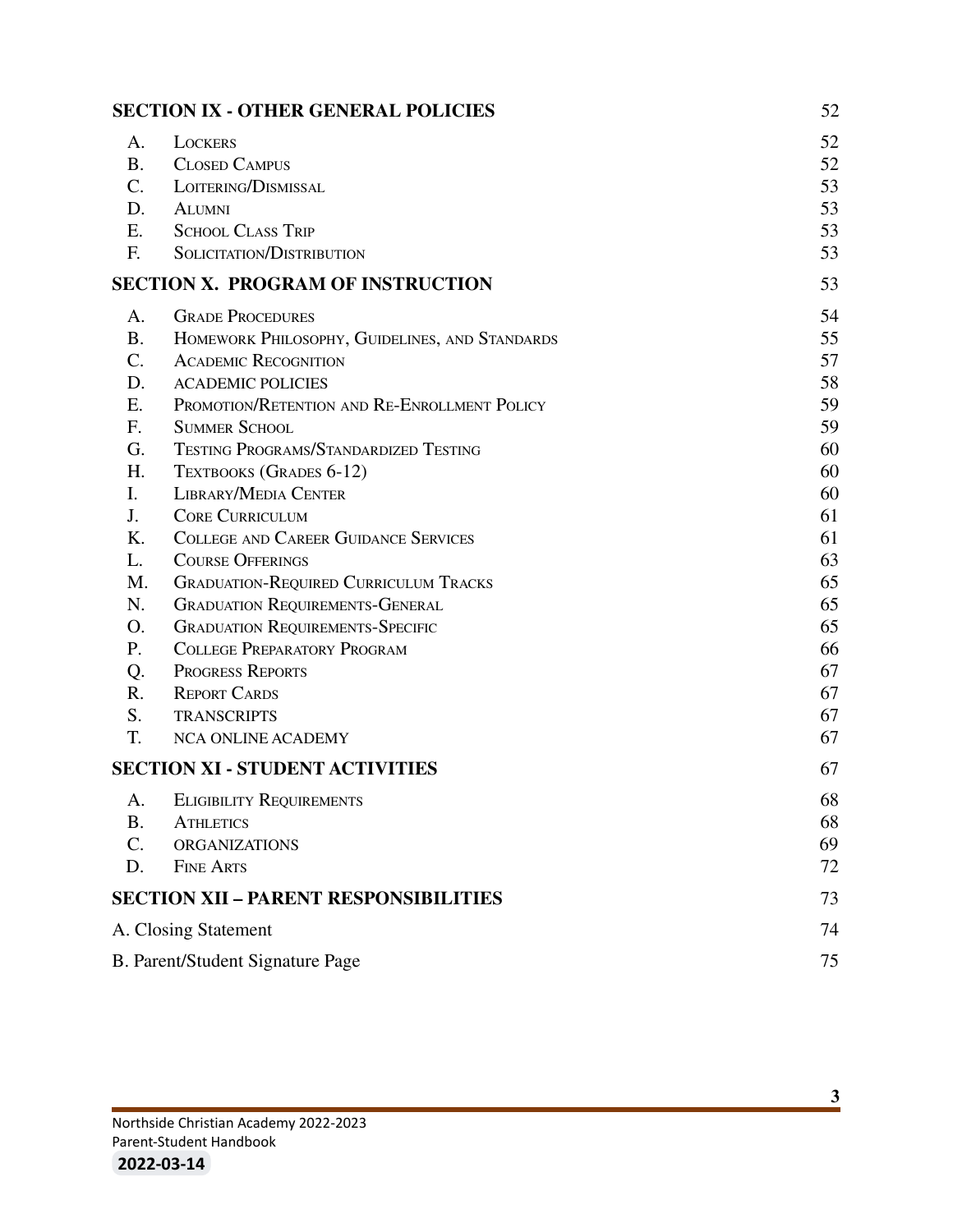| <b>Northside Christian Academy</b><br><b>Parent/Student Handbook</b> |                                                                                                                                                                                                                                                                                       |  |  |  |
|----------------------------------------------------------------------|---------------------------------------------------------------------------------------------------------------------------------------------------------------------------------------------------------------------------------------------------------------------------------------|--|--|--|
| <b>Founded:</b>                                                      | 1961                                                                                                                                                                                                                                                                                  |  |  |  |
| <b>Accredited by:</b>                                                | <b>Association of Christian Schools International</b><br><b>SACS-AdvancED</b>                                                                                                                                                                                                         |  |  |  |
| <b>Member:</b>                                                       | <b>Association of Christian Schools International</b><br><b>Greater Charlotte Association of Christian Schools</b><br><b>North Carolina Independent School Athletic Association</b><br><b>Metrolina Athletic Conference</b><br><b>Parents for Education Freedom in North Carolina</b> |  |  |  |
| Description:                                                         | Northside Christian Academy, offers grades Kindergarten -<br>12. The school's curriculum is focused on preparing our<br>students for college.                                                                                                                                         |  |  |  |
| <b>Educational Philosophy:</b>                                       | The educational philosophy of Northside Christian Academy<br>is dependent upon the Bible to provide the viewpoint for<br>interpreting any subject or school activity.                                                                                                                 |  |  |  |
| <b>Purpose:</b>                                                      | It is the purpose of the school to provide a sound academic<br>education with a Biblical worldview.                                                                                                                                                                                   |  |  |  |
| <b>School Year:</b>                                                  | The school year consists of four nine-week quarters.                                                                                                                                                                                                                                  |  |  |  |
| <b>School Colors:</b>                                                | Red, White, Black                                                                                                                                                                                                                                                                     |  |  |  |
| <b>School Mascot:</b>                                                | <b>The Knights</b>                                                                                                                                                                                                                                                                    |  |  |  |
| <b>School Motto:</b>                                                 | <b>Impacting Students for Eternity</b>                                                                                                                                                                                                                                                |  |  |  |
| <b>School Verse:</b>                                                 | "Train up a child in the way he should go: and when he is old,<br>he will not depart from it." Proverbs 22:6                                                                                                                                                                          |  |  |  |
| <b>Address:</b>                                                      | 333 Jeremiah Blvd.<br><b>Charlotte, NC 28262</b><br>$(704)$ 596-4074                                                                                                                                                                                                                  |  |  |  |
| <b>Website</b>                                                       | www.ncaknights.com                                                                                                                                                                                                                                                                    |  |  |  |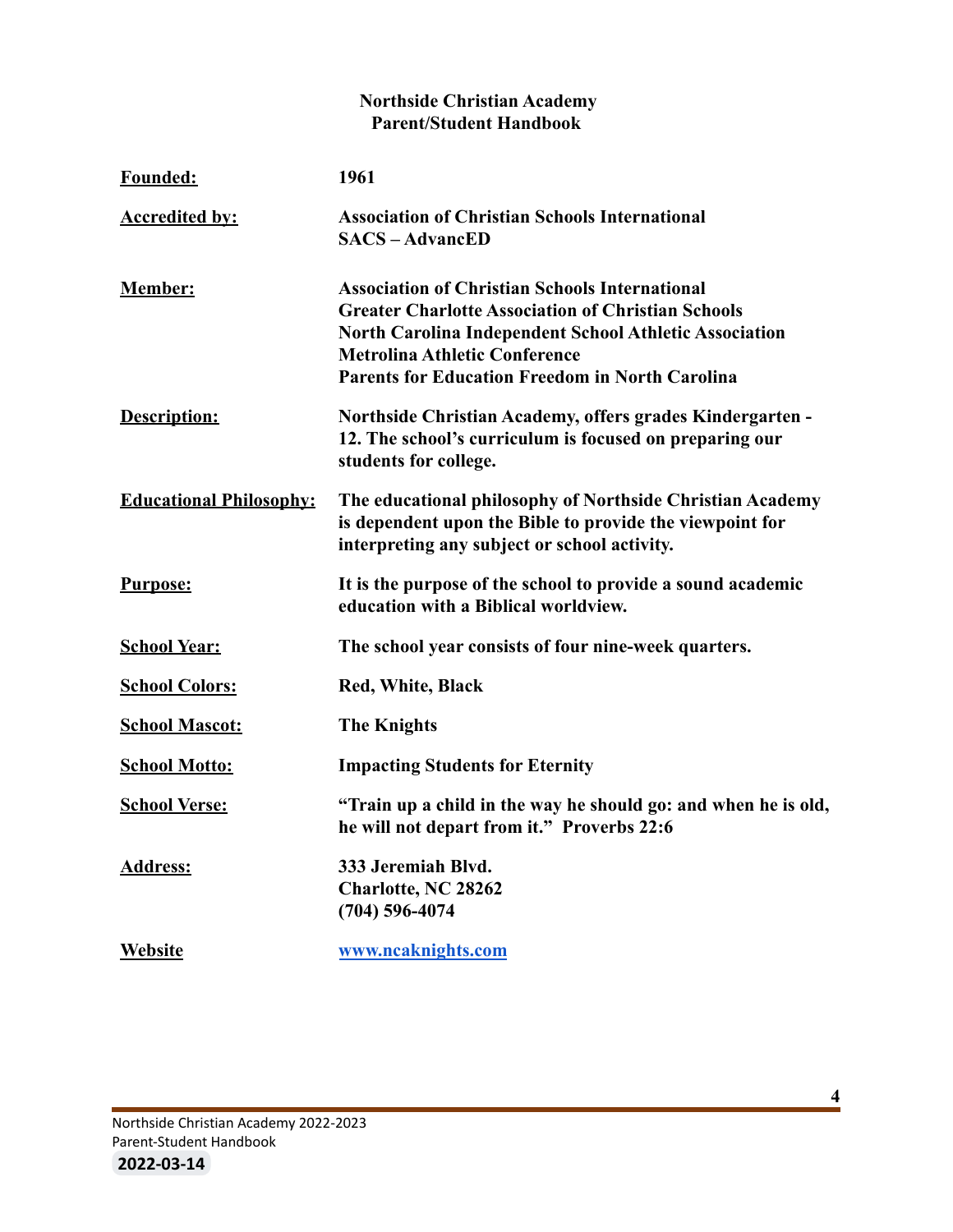#### <span id="page-5-0"></span>**MISSION STATEMENT**

The mission of Northside Christian Academy is to partner with families to provide a Christ-centered, biblically based education in pursuit of excellence.

#### **VISION STATEMENT**

The vision of Northside Christian Academy is to produce students who will be life-long learners who actively pursue Christ-likeness as they serve and lead their homes, careers, churches, and communities.



#### **PURPOSE**

The comprehensive purpose of Northside Christian Academy is to provide a Christian educational experience based on the authoritative Word of God. The school views itself as an indispensable part of the three major forces in the life of each child: the home, the church, and the school. The school intends to be an extension of the home, and therefore a responsive listener to it. It intends to be cooperative with the churches and supportive of their programs and activities. The school also intends to develop ministries to prepare students to serve and lead in their homes, careers, churches, and communities.

It is also the purpose of the school to provide a sound academic education with a Biblical worldview. The Bible is specific in stating the principles that underlie Christian education. Paul presented a comprehensive principle which he wrote of Christ: "For by Him were all things created, that are in Heaven and that are in earth…And He is before all things and by Him all things consist." (Col. 1:16-17)

The writer of the fourth Gospel said: "All things were made by Him: and without Him was not anything made that was made." (John 1:3) There is an important difference between the Biblical and the non-Biblical viewpoint on a given subject. Even though knowledge is factually the same for both, no subject can be taught in the totality of its truth if the Creator is ignored or denied. Knowledge is purified by the recognition of God's place in it. No other approach to education can be entirely God-honoring.

The Word of God is clear in making parents responsible for the education of their children. Parents want their children to be educated at home and at school with the consciousness that all truth is God's truth and that Jesus Christ is to be central in all learning and living.

The school is committed to excellence in all that it does. This means that the best materials are to be used by the best instructors, in facilities that are of sound quality.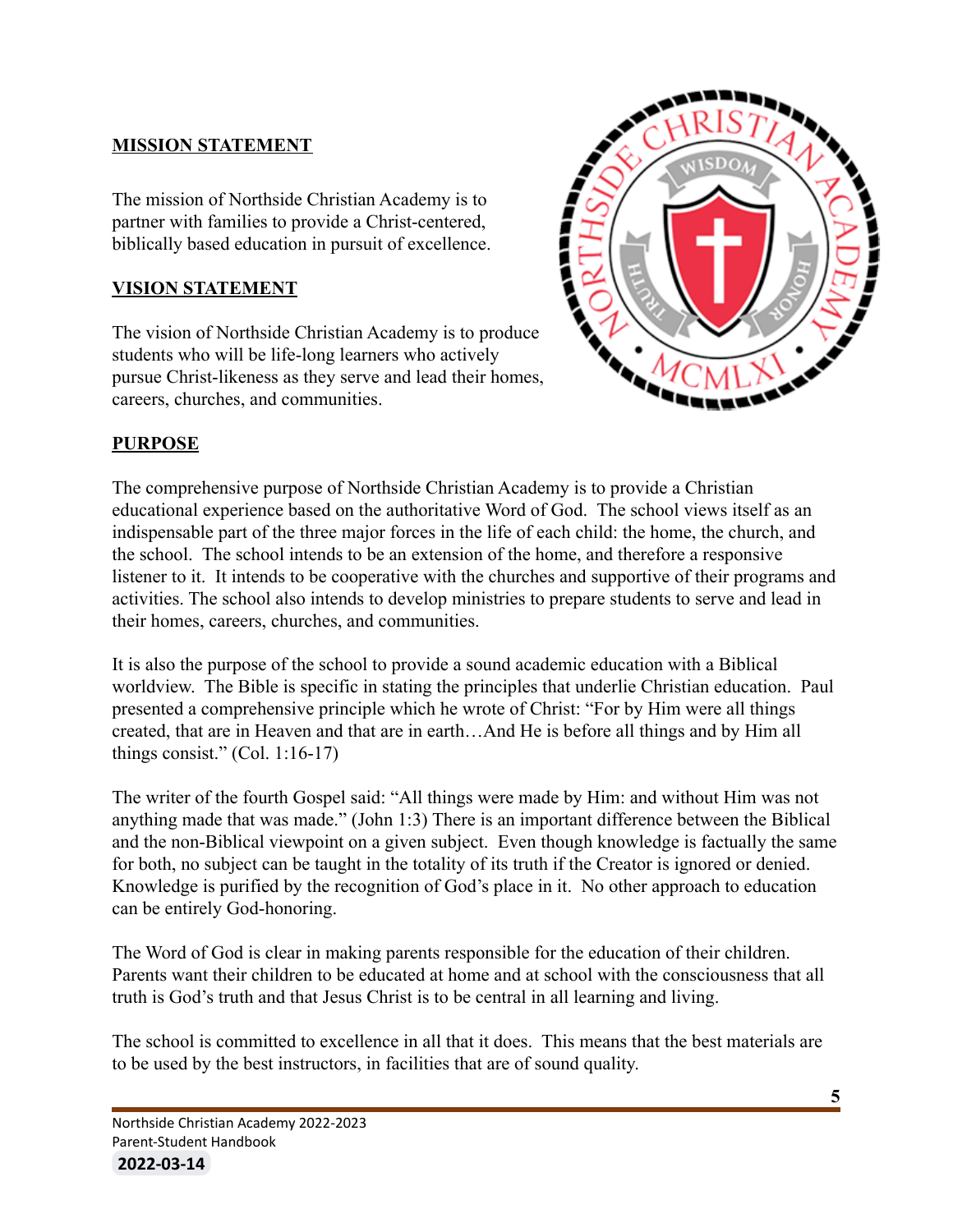## **EDUCATIONAL PHILOSOPHY**

The educational philosophy of Northside Christian Academy is dependent upon the Bible to provide the viewpoint for interpreting any subject or any school activity. The process of education is seen as a means used by God to disciple saved students in Christian growth, to bring the unsaved student to Himself through personal faith in Christ, and to develop a Christian mind so the student can fulfill God's will for his life vocationally and personally. The mandate for Christian education comes from God's command that children are to be taught to love God and to give Him pre-eminence in their lives, and from the Biblical teaching that parents are responsible for the total education of their children.

- 1. A Christ-centered education emphasizes the importance of salvation.
- 2. Holy Spirit-controlled education means the Christian teacher may be inspired and empowered to change lives. In addition, Biblical principles of morality must be upheld if a Holy Spirit-controlled environment is to be maintained.
- 3. Christian education is pupil-related; in other words, the principles of God's Word are practical and relevant to today's society.
- 4. We live in a world of relationships; the ability to communicate with others in a social setting is critical. Christian education is the application of Bible principles in a social context of relationships.
- 5. The Bible is absolute. It is the ruler by which all things are measured.
- 6. Christian education should reinforce the Biblical truths and standards being taught in the home.
- 7. Although Northside has a tradition of excellence, we are not content to rest on past accomplishments; we remain committed to the cutting edge of academic excellence.
- 8. Students must be taught a Biblical worldview, which leads them to follow God's will for their lives and to make all decisions in light of eternal values.

#### **TEACHING FACULTY – LIVING CURRICULUM TEACHERS**

#### **Living Curriculum Teachers share a number of identifiable beliefs and qualities. Living Curriculum Teachers are**

- *● born-again, growing, followers of Christ and they desire that their students experience the same personal relationship with Christ that they have.*
- *● happy and positive people. Students trust, respect and desire to be around Living Curriculum Teachers.*
- *● humble and trustworthy. They have an open mind and a sensitive spirit. They are approachable, and they really listen.*
- *● relationship builders. They understand that modeling through relationships is essential for growth in Christian character. They pay attention to the individual needs of students as they work at building meaningful and appropriate relationships.*
- *● committed to treating students with dignity. Students know they can count on a predictable, nurturing and stimulating environment in the Living Curriculum Teacher's classroom.*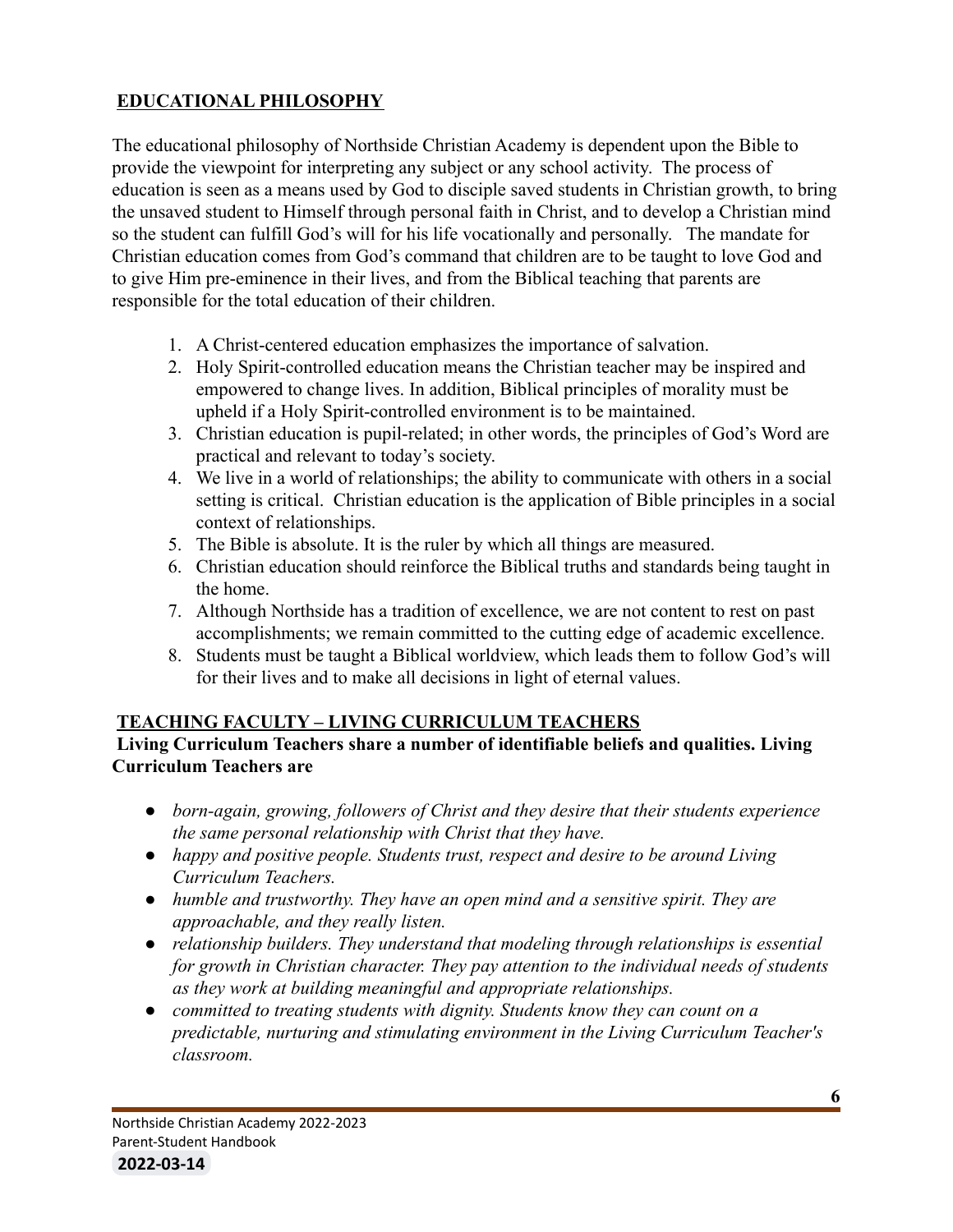- *● parent partners. They believe the best education is one where parents and teachers work together supporting students from both sides.*
- *● life-long learners. They never stop getting better at the art and science of teaching. They understand that teaching content is not the only goal. Study skills, higher-level analysis, critical thinking skills and problem solving abilities should all be taught and practiced within the study of each subject area.*
- *● motivated to motivate. They take time with students one on one. To see a student end up serving God, using his or her gifts clearly within the will of God, provides an indescribable joy to the Living Curriculum Teacher.*

We are passionately committed to providing Living Curriculum Teachers for Northside Christian Academy parents and their students.

#### <span id="page-7-0"></span>**OUR STATEMENT OF BELIEFS**

- 1. We believe the Bible to be the inspired, the only infallible, authoritative, inerrant Word of God (2 Timothy 3:16, 2 Peter 1:21).
- 2. We believe there is one God, eternally existent in three persons-Father, Son, and Holy Spirit (Genesis 1:1, Matthew 28:19, John 10:30).
- 3. We believe in the deity of Christ (John 10:33), His virgin birth (Isaiah 7:14, Matthew 1:23, Luke 1:35), His sinless life (Hebrews 4: 15, 7:26), His miracles (John 2:11), His vicarious and atoning death (1 Corinthians 15:3, Ephesians 1:7, Hebrews 2:9), His Resurrection (John 11:25, 1 Corinthians 15:4), His Ascension to the right hand of God (Mark 16:19), His personal return in power and glory (Acts 1:11, Revelation 19:11).
- 4. We believe in the absolute necessity of regeneration by the Holy Spirit for salvation because of the exceeding sinfulness of human nature, and that men are justified on the single ground of faith in the shed blood of Christ, and that only by God's grace and through faith alone are we saved (John 3:16–19, 5:24; Romans 3:23, 5:8–9; Ephesians 2:8–10; Titus 3:5).
- 5. We believe in the resurrection of both the saved and the lost; they that are saved unto the resurrection of life, and they that are lost unto the resurrection of condemnation (John 5:28–29).
- 6. We believe in the spiritual unity of believers in our Lord Jesus Christ (Romans 8:9, 1 Corinthians 12:12–13, Galatians 3:26–28).
- 7. We believe in the present ministry of the Holy Spirit by whose indwelling the Christian is enabled to live a godly life (Romans 8:13–14; 1 Corinthians 3:16, 6:19–20; Ephesians 4:30, 5:18).
- 8. We believe that the term marriage has only one meaning: the uniting of one man and one woman in a single, exclusive union, as delineated in Scripture (Genesis 2:18–25). We believe that God intends sexual intimacy to occur only between a man and a woman who are married to each other (1 Corinthians 6:18, 7:2–5; Hebrews 13:4). We believe that God's command is that there be no sexual intimacy outside of or apart from marriage between a man and a woman.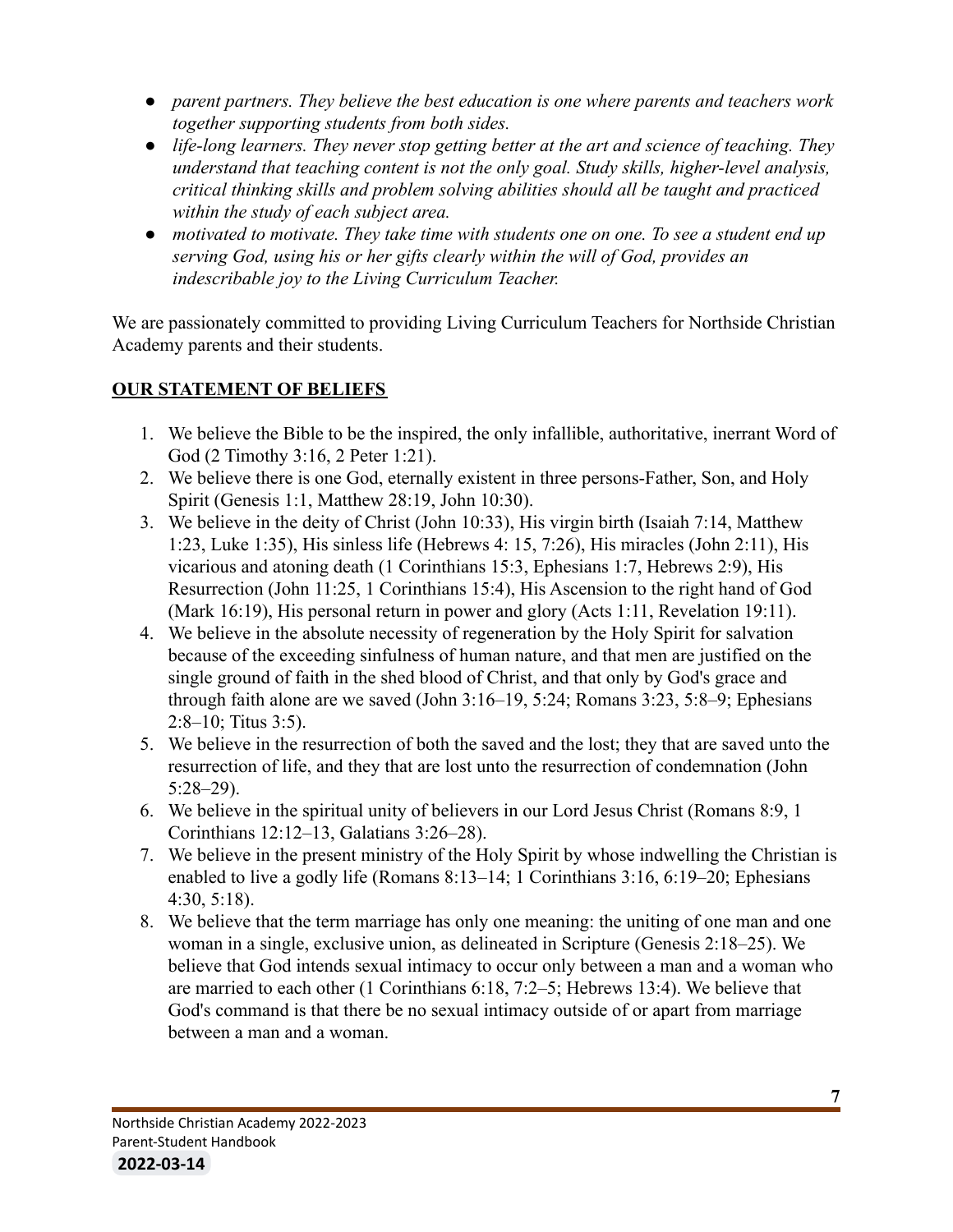9. We believe that God wonderfully foreordained and immutably created each person as either male or female in conformity with their biological sex. These two distinct yet complementary genders together reflect the image and nature of God (Genesis 1:26–27).

Our Statement of Faith is not exhaustive of all of our beliefs. The Bible, as the inspired and infallible Word of God, speaks with absolute authority regarding the proper conduct of mankind and is the unchanging foundation for all belief and behavior. The ACSI Board of Directors holds final interpretive authority on biblical meaning and application with regard to faith, doctrine, policy, practice, and discipline.

## <span id="page-8-0"></span>**ACADEMY LOCATION & FACILITIES**

Northside Christian Academy is located off Interstate 85, Exit 43, City Boulevard in the northeastern section of Charlotte. The NCA campus is part of the growing University City area. The Academy is one of the many ministries of Northside Baptist Church and shares the same facilities. The 100 and plus acre campus has two softball fields, two baseball fields, a football/soccer field, a track, a lake, the Alvin Dark Sports Complex, Victory Plaza, a fine arts center, a child care center, a large playground, and a church auditorium with four educational wings.

## **ACADEMY HISTORY**

Northside Baptist Church, under the direction of Dr. W. Jack Hudson, founded Northside Christian Academy in 1961. Continued dedication to excellence in both academic and spiritual endeavors has allowed Northside to grow from an initial enrollment of 44 students to the present student body. Northside Christian Academy remains committed to the 4 A's: Academics, Athletics, the Arts and Attitude.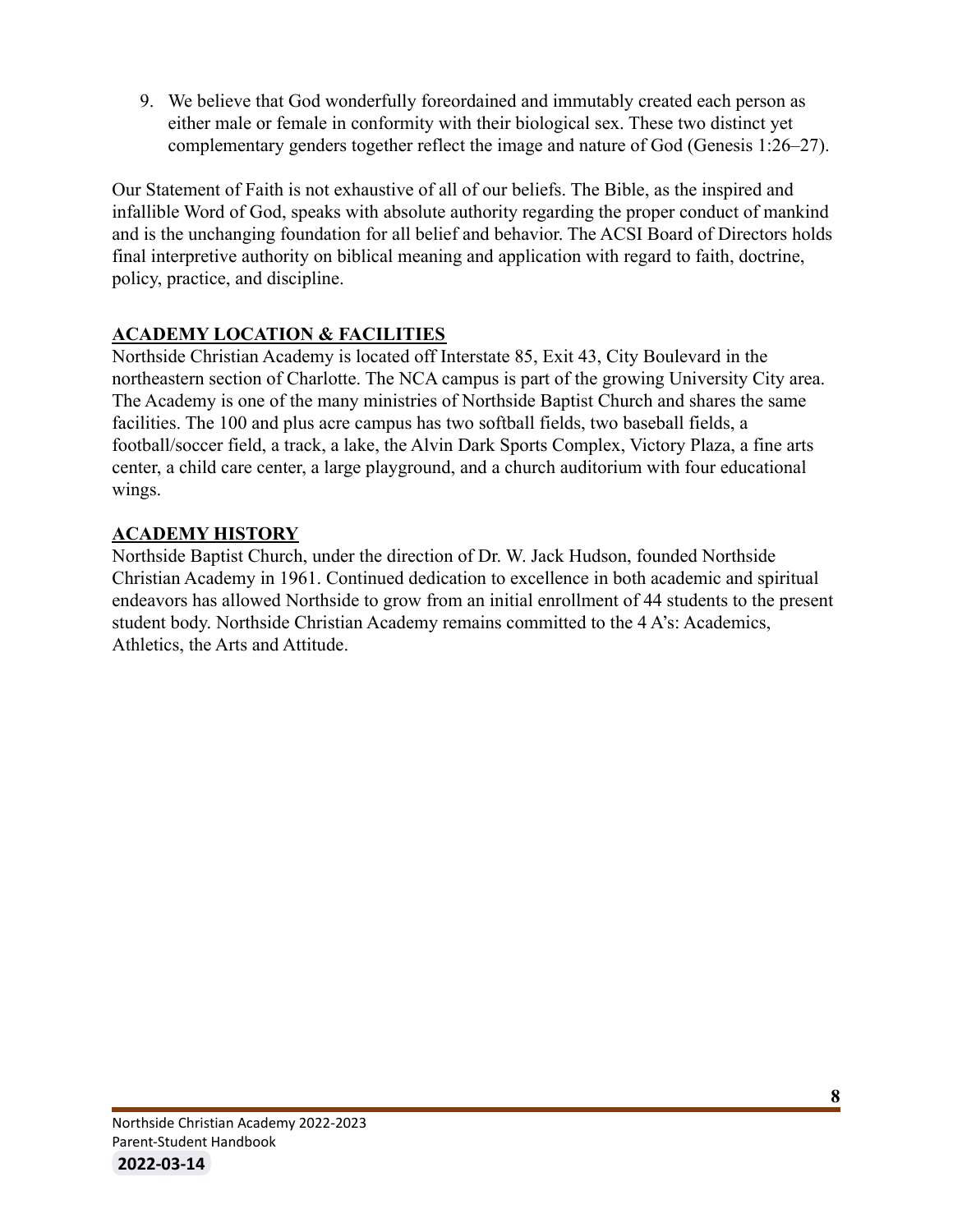## **SECTION I – ADMISSION POLICIES**

Northside Christian Academy admits students of any race, color, national or ethnic origin to all the rights, privileges, programs, and activities generally accorded or made available to students at the school. It does not discriminate on the basis of race, color, national or ethnic origin in the administration of educational policies, admissions policies, tuition assistance programs, athletic programs, and other school-administered programs.

Northside Christian Academy is a faith based institution providing an education in a distinct Christian environment, and it believes that its biblical role is to work in conjunction with the home to mold students to be Christlike. On those occasions in which the atmosphere or conduct within a particular home is counter to or in opposition to the biblical lifestyle the school teaches, the school reserves the right, within its sole discretion, to refuse admission of an applicant or to discontinue enrollment of a student. This includes, but is not necessarily limited to, living in, condoning, or supporting sexual immorality; practicing homosexual lifestyle or alternative gender identity; promoting such practices; or otherwise having the inability to support the moral principles of the school (Leviticus 20:13a, Romans 1:27, Matthew 19:4-6).

#### **A. Admission Policies & Procedures**

"Train up a child in the way he should go and when he is old he will not depart from it." **Proverbs 22:6**

Northside Christian Academy seeks to admit students whose parents or legal guardians desire a quality Christian education for their child. A spirit of mutual cooperation is necessary if we are going to be successful. The parents  $\&$  student must state in writing that they have read and agree to have their children educated in accordance with the policies as outlined in the Parent/Student Handbook. All students must reside with a custodial parent or guardian. (Any exception must be approved by the administration).

The curriculum is designed to meet the educational needs of the average to above average student. Students seeking admission must meet minimum academic requirements to be admitted to NCA. NCA does not provide enrollment to students whose educational, social, and physical needs cannot be met by our existing programs, services, or staff. Before completing an application, please review your child's academic records in light of the above criteria. Students who speak English as a second language may be required to hire a tutor or complete EL courses online if deemed necessary by the administration.

For those students transferring in during the school year, an inquiry is conducted as to the reasons for transferring. The inquiry includes the student's performance and conduct while at the previous school, along with achievement test scores and progress reports. **Students expelled** from another school will not be considered for admission at Northside Christian Academy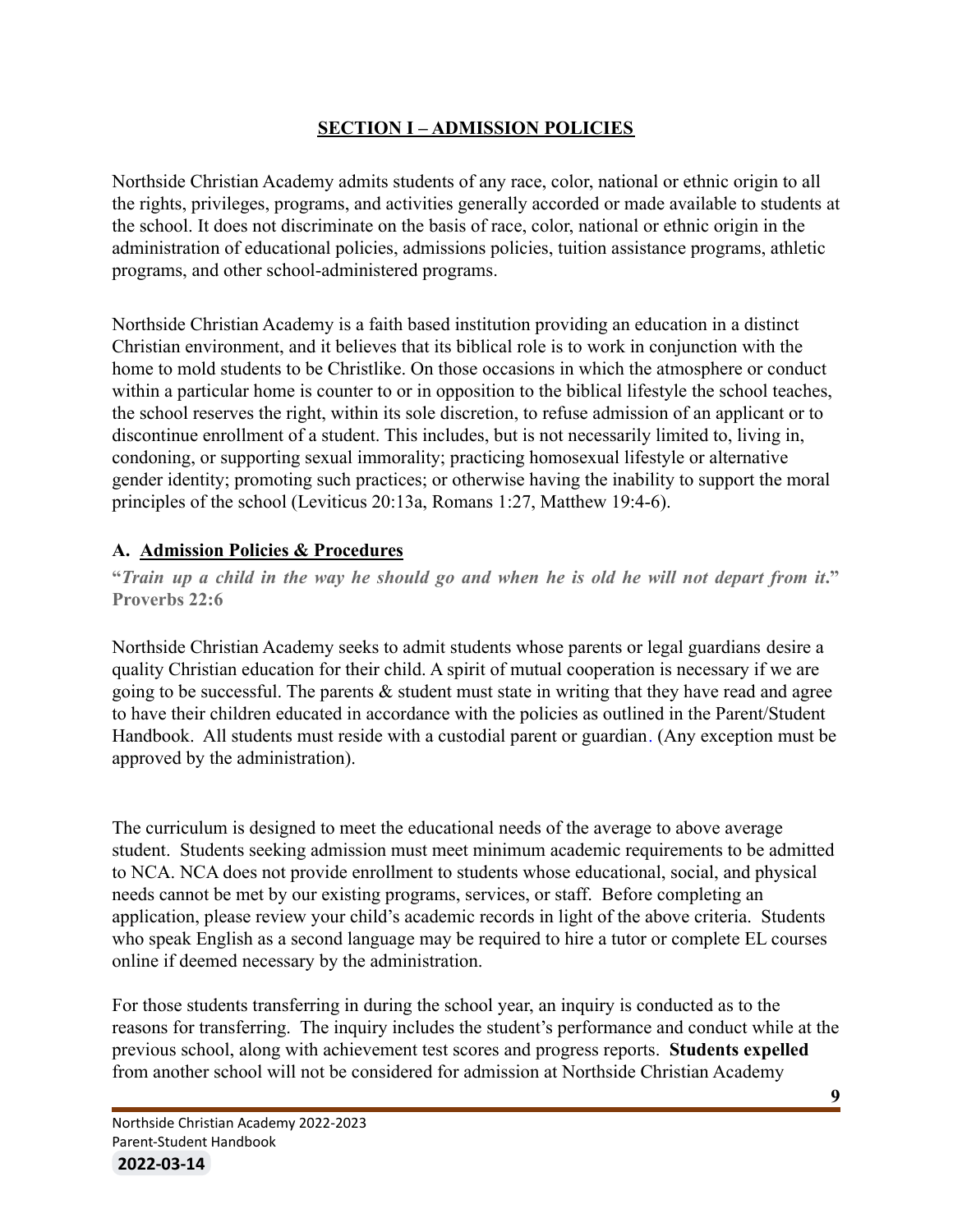(minimum of one year). Students who have serious discipline issues will not be accepted during the current academic school year. Any future admission decisions will be based upon the student's disciplinary and academic record.

\*Academic and disciplinary records for admission along with all relevant medical and psychological reports will be requested from the previous school after acceptance. Failure of disclosure, falsification or misrepresentation of information may lead to denial of admission or withdrawal.

If you need clarification, please contact the admissions office.

#### <span id="page-10-0"></span>**B. Enrollment Process**

New students will be provided the opportunity to register for enrollment in NCA beginning in February for the next academic year. Information concerning registration fees and informational materials may be secured from the Admission Office at (704) 599-9015, or requests for information may be made on our website at [www.ncaknights.com.](http://www.ncaknights.com) Please follow the steps below to begin the enrollment process.

The enrollment process consists of completing the paperwork listed below and a personal interview with the appropriate principal.

- 1. To be considered for enrollment in NCA, every student's parent must submit a completed application and pay the enrollment fee. An entrance assessment will be scheduled and administered by NCA's Admissions Office for new students. (Enrollment is not completed until the student and parents have been interviewed by the principal, formally accepted, and have signed a financial agreement).
- 2. Forms to be completed and submitted:
	- Student Application
	- Birth Certificate
	- Certificate of Immunization with a physician's signature or clinic stamp
	- Recent achievement test scores and recent report card. High School students need to present transcripts
	- Proof of minimum score on competency test (seniors only)
- 3. An admission test will be given to students seeking enrollment. Once testing is completed, parents will be contacted to schedule an appointment with the principal. Students should accompany their parents to the interview. During the interview, the principal will review the school's history, philosophy, curriculum, discipline system, homework expectations, communication, etc. The principal will discuss the child's academic, spiritual, social and physical needs with the parents. The Principal and/or the Head of School determines acceptance. Parents will be informed of acceptance within one week of the interview.
- 4. Families must agree to abide by school policies to assist the school and support school officials in the implementation and enforcement of its policies.
- 5. Emergency numbers and valid email addresses must be maintained at all times.
- 6. Each student of the school shall be of the highest moral character and be obedient to all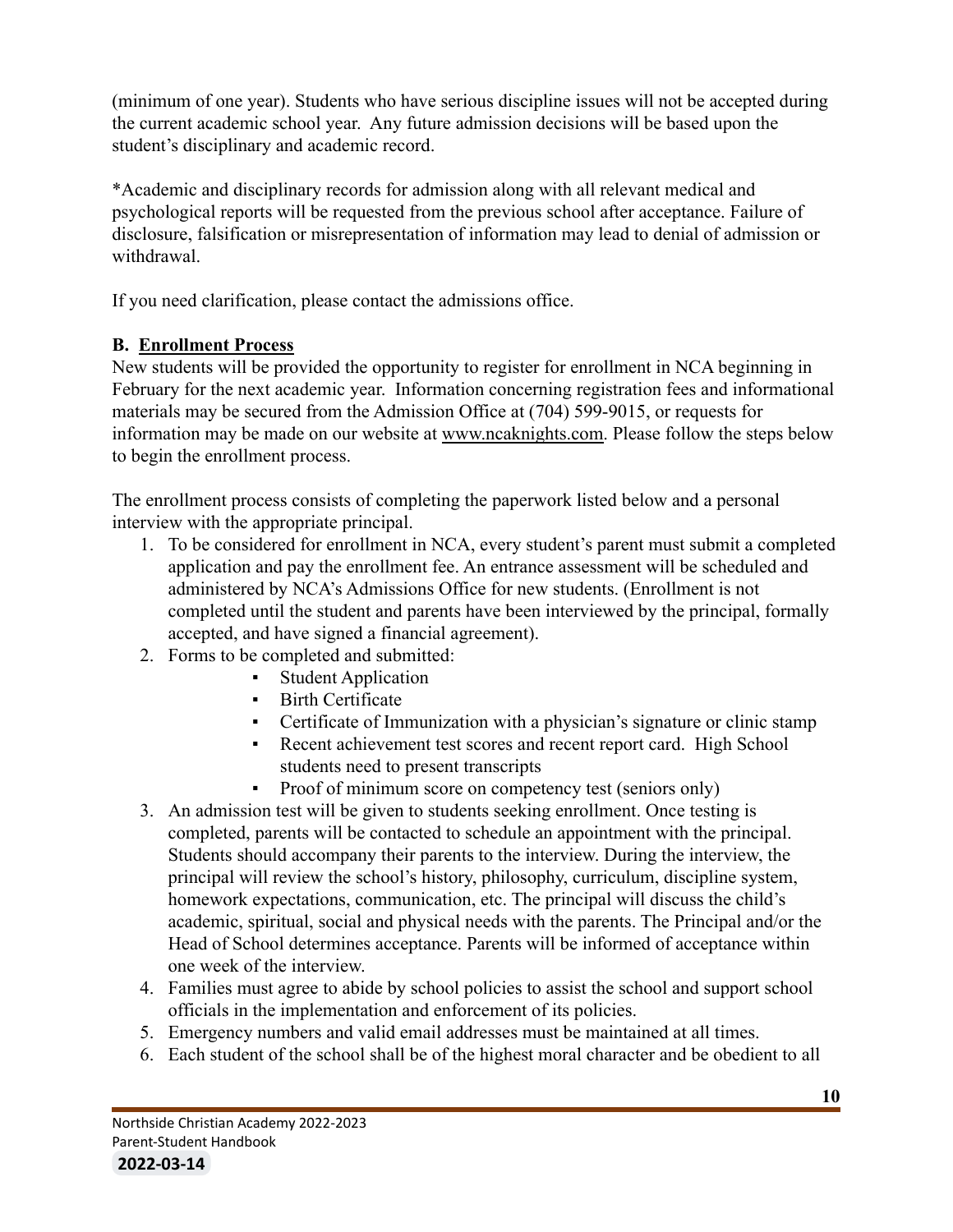Biblical principles. (All students must comply with the laws of the United States of America, the State of North Carolina, and all local ordinances. The school reserves the right to dismiss any student with or without cause.)

7. Selection Process

Selection of students for acceptance will be based on the following criteria as evidenced through the admission application and interview: Students must demonstrate a desire to succeed academically as evidenced by current and prior grade reports.

- Students must be open to hearing the gospel of Christ.
- Students must demonstrate acceptable conduct and good behavior as evidenced on recommendation forms.
- The student and family must be willing to work in close partnership with Northside Christian Academy as evidenced by signing the Statement of Beliefs.
- NCA does not accept students who have been expelled from other schools within the last school year.
- NCA does not accept students who have used illegal drugs within the last twelve months.
- NCA does not accept students who are coming directly out of drug treatment programs
- New students are not typically accepted after the start of the third quarter. Extenuating circumstances may be considered. New High School students may not be accepted after the 1st semester.
- All students will be given an entrance test to determine grade level readiness.

# 8. Decision for Admission

If the student is considered eligible to enroll, the parents will receive an acceptance letter which grants ten days to create necessary accounts online and select financial arrangements to pay for all tuition and fees necessary for the student(s) to attend. The school cannot guarantee available space after the ten day period has elapsed.

- 9. Priority of acceptance is determined by the following criteria:
	- Students currently enrolled and continuing at Northside Christian Academy (This protected enrollment expires at the end of the annually announced re-enrollment period for present students. This usually occurs in January. Currently enrolled students have a limited time to re-enroll on a priority basis. Acceptance for re-enrollment is contingent upon the level of academic and citizenship performance attained during the previous enrollment period and meeting all financial obligations).
	- Children of staff members of NCA
	- Siblings in families who already have one or more children in the school
	- All other applications will be held in a "waiting pool" for review.

# 10. Continued Enrollment Policy

A re-enrollment application for the next school year will be provided to current NCA students in January. This early re-enrollment period gives priority to current NCA families before enrollment is opened to the public. All students applying for re-enrollment will be evaluated on the basis of their academic, spiritual and behavioral progress to determine if they qualify for re-admission. Attendance at Northside Christian Academy is a privilege and not a right. The privilege may be forfeited by any student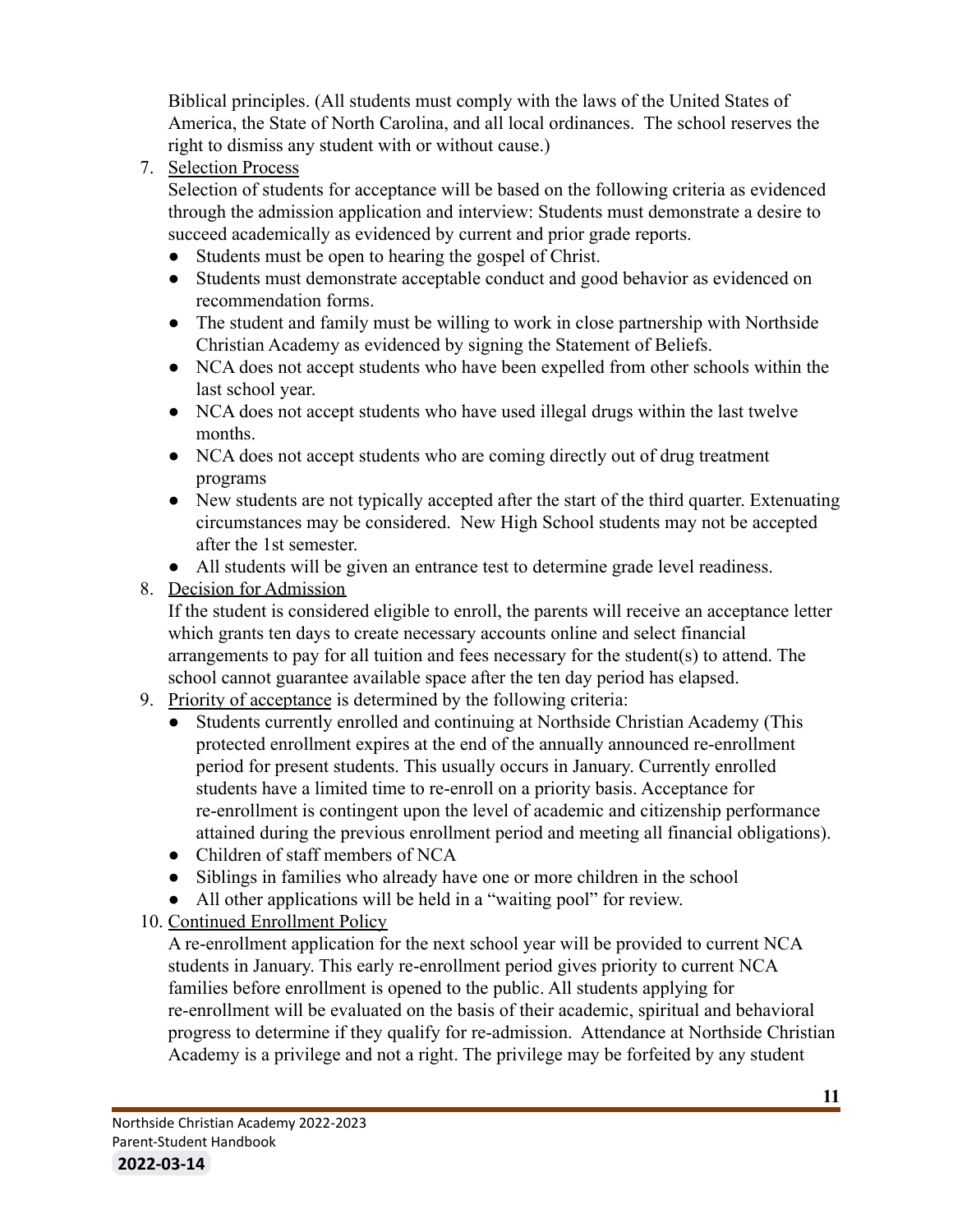who does not want to conform to the standards and expectations of the academy. At regular intervals and at the end of the school year, every student's progress will be evaluated. This evaluation is designed to assist parents to ensure their children are placed in an appropriate school where their abilities can be maximized. Evaluations for continued enrollment are based on the following:

- Embracing the Christian Philosophy of Education
- Student Conduct Report
- School Attendance
- General Attitude
- Support and Cooperation of Parents
- Current Financial Obligations
- Requests for re-classification will be handled on a case by case basis

# 11. Married Students

Married students may not attend Northside Christian Academy. Students who marry are classified by law as adults and no longer answer to their parents or guardians. Northside Christian Academy, as an institution, admits only students who still live with and are under the authority of their parents or guardians.

## 12. Immigrant Student Applicants

I-20 student applicants must have INS approval before being considered for admission to NCA. All immigrant students must meet admission standards required of all students at Northside Christian Academy. Students who speak English as a second language must meet minimum proficiency standards as a prerequisite for acceptance. Any change in guardianship must be approved in advance by administration.

## 13. Age Requirements

No student that is two (2) years above the chronological age for the grade level he/she would be entering will be considered for enrollment.

\* K5 students must be five (5) on or before August 31 of the school year unless approval is given by the Principal and/or the Head of School.

# **SECTION II – HEALTH & SAFETY**

School personnel work diligently to maintain a safe and healthy environment for all students. Parental cooperation with school health and safety policies is necessary in order to avoid accidents and to properly care for students. Students are required to report any unsafe or potentially hazardous conditions to the teacher, staff member or administrator.

#### **A. Required Immunizations**

Every child's immunizations must be current to attend Northside Christian Academy as required by North Carolina law. The record of these immunizations must appear on the certificate of immunization. Students entering or transferring into North Carolina Schools must show proof of immunizations to school officials within 30 days of starting school. This certificate or record must state the person's name, address, date of birth, and sex; the type and number of doses of administered vaccine, the dates of the first MMR and the last DTP and polio, the name and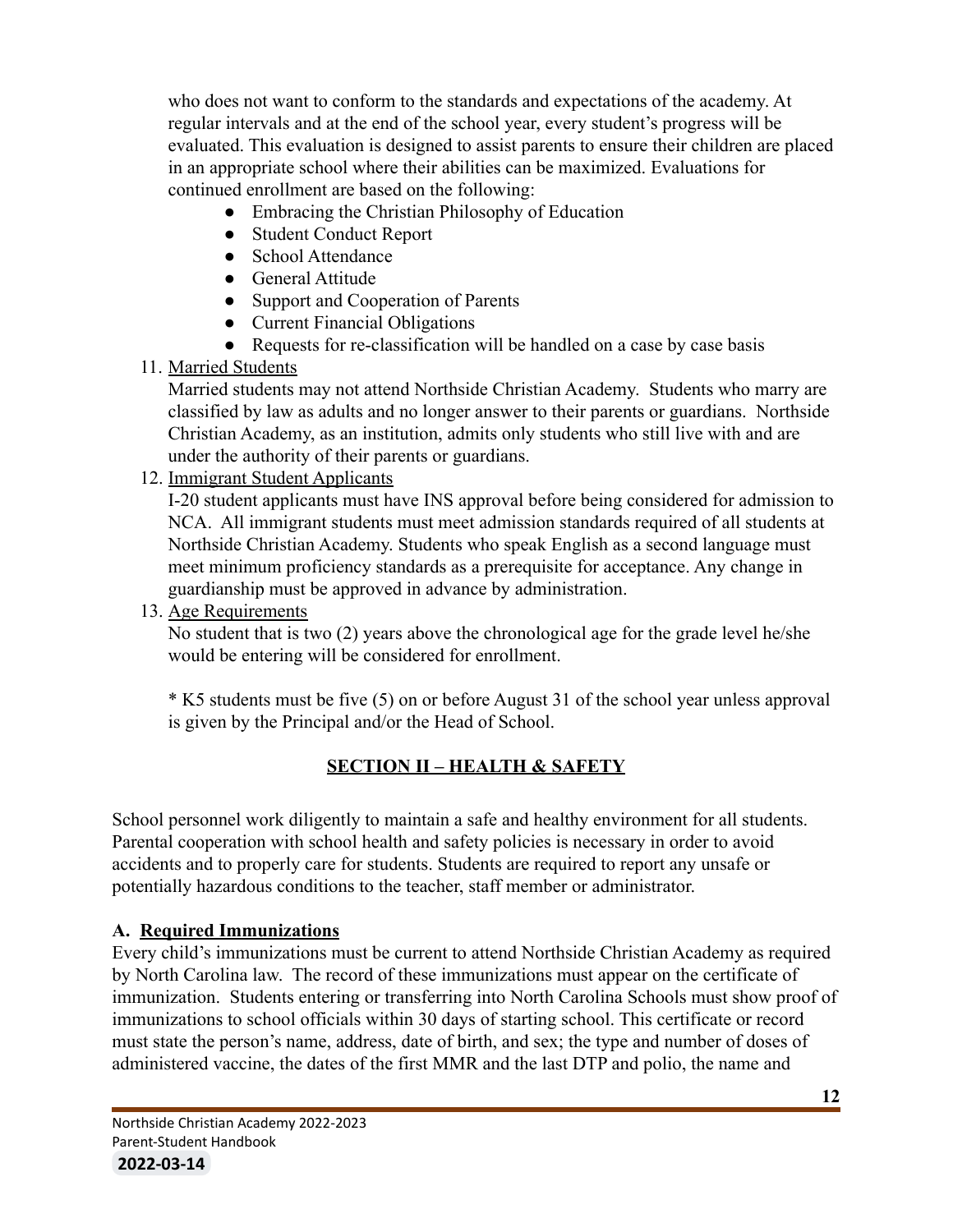address of the local physician or local health department administering the required immunizations and any other information required by the North Carolina Immunizations Rules.

| <b>Vaccine</b>                      | <b>Number of doses required</b><br>before school entry                                                                                                                                 |
|-------------------------------------|----------------------------------------------------------------------------------------------------------------------------------------------------------------------------------------|
| Meningococcal                       | One dose of Meningococcal vaccine is required<br>before the student enters 7th grade.<br>The second dose of Meningococcal vaccine is<br>required before the student enters 12th grade. |
| Diphtheria, tetanus and pertussis*  | 5 doses                                                                                                                                                                                |
| Polio                               | 4 doses                                                                                                                                                                                |
| <b>Measles</b>                      | 2 doses                                                                                                                                                                                |
| <b>Mumps</b>                        | 2 doses                                                                                                                                                                                |
| <b>Rubella</b>                      | 1 dose                                                                                                                                                                                 |
| Haemophilus Influenzae type B (Hib) | 4 doses                                                                                                                                                                                |
| <b>Hepatitis B (Hep B)</b>          | 3 doses                                                                                                                                                                                |
| Varicella (chickenpox)              | 2 doses                                                                                                                                                                                |
| Pneumococcal conjugate              | 4 doses                                                                                                                                                                                |

\*A 6<sup>th</sup> booster dose is now required by North Carolina law before the student enters 6<sup>th</sup> grade; an **updated certificate of immunization must be presented to the elementary school office before the 1 st day of school.**

#### <span id="page-13-0"></span>**B. Sickness**

In the interest of every child's well-being, parents are requested to keep their child home when he/she is sick. If a child has symptoms such as elevated temperature, rash, vomiting, excessive nasal discharge or diarrhea you must keep your child home. If your child develops symptoms at school, the student will be isolated, and the parents will be notified to pick up the child as soon as possible. The student will not be allowed to return to school until he/she has been free of any symptoms for a minimum of 24 hours. Communicable illnesses include, but are not limited to:

- **●** Feve**r**
- **●** Diarrhe**a**
- Pink Eye
- **● Lice**
- **● Vomiting**
- **● Flu**
- **● Covid-19**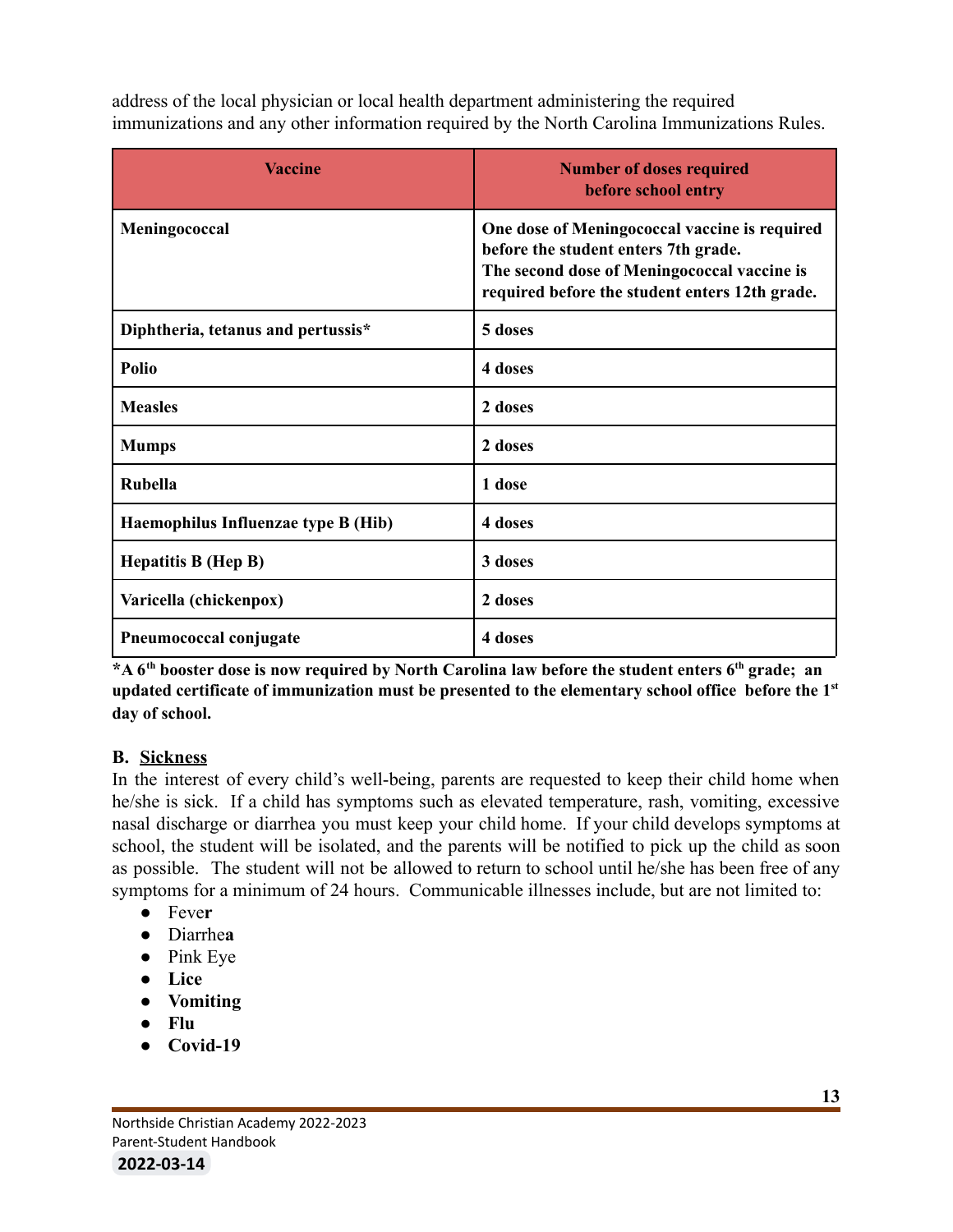#### <span id="page-14-0"></span>**C. Medication**

Students are not permitted to carry prescription medications on their persons or store them in their desks, lockers, backpacks or vehicles. Designated school staff must administer all prescription medications. The school will not administer over-the-counter medications or prescription drugs without a permission slip signed by the parent and the child's doctor. Parents should complete the required form with the appropriate signatures and return it to the school office. All prescription drugs must be in the original pharmacy or manufacturer's labeled container. **Exceptions** - prescription inhalers and Epipens (Students in grades 3-12 may keep prescription inhalers and Epipens if they have completed training and paperwork).

#### **D. Communicable Diseases**

The school's desire is to maintain a healthy environment by instituting controls designed to prevent the spread of communicable diseases. The term "communicable disease" shall mean an illness which arises as a result of a specific infectious agent or a rash which may be transmitted whether directly or indirectly by a susceptible host, infected person or animal to other persons. A teacher or office staff member who reasonably suspects that a student or employee has a communicable disease shall immediately notify a member of the administrative team. The reportable diseases include the following: Amebas, animal bite of humans by a potentially rabid animal, Anthrax, Botulism, Brucellosis, Campylobacteriosis, Chancroid, Dengue, Diphtheria, Encephalitis, Giardiasis (acute), Gonorrhea, Granuloma Inguinale, Hansen's Disease (Leprosy), Hemorrhagic Fever, Legionnaires Disease, Leptospirosis, Lymphogranuloma Venereum, Monkeypox, Shellfish poisoning, Pertussis, Pesticide poisoning, Plague, Poliomyelitis, Psittacosis, Rabies, Relapsing Fever, Rocky Mountain Spotted Fever, Rickettsia, Rubella including congenital, SARS, Salmonellosis, Schistosomiasis, Shigellosis, Smallpox, Syphilis, Tetanus, Toxoplasmosis, Tuberculosis, Tularemia, Typhoid Fever, Typhus, Vibrio Cholera, Vibrio Infections, West Nile Virus, Yellow Fever, and Covid-19

<span id="page-14-1"></span>Any student or employee with a communicable disease, for which immunization is required by law or is available, shall be temporarily excluded from school while ill. If the nature of the disease and circumstances warrant, Northside Christian Academy may require an independent physician's examination of the student or employee to verify the diagnosis of a communicable disease. NCA reserves the right to make all final decisions necessary to enforce its communicable disease policy and to take all necessary action to control the spread of communicable diseases within the school.

#### <span id="page-14-2"></span>**E. Health and Safety Plan – The following are protocols that may be emphasized as necessary due to the spreading of any virus that is related to Covid 19.**

1. We will open as originally planned. The first day of school is August 16. Classes will meet on campus. Face masks are optional for everyone inside our facilities on campus until further notification by the Head of School at the guidance of the Board & CDC. Should someone not be able to wear a mask because of health or behavioral risks, he/she does not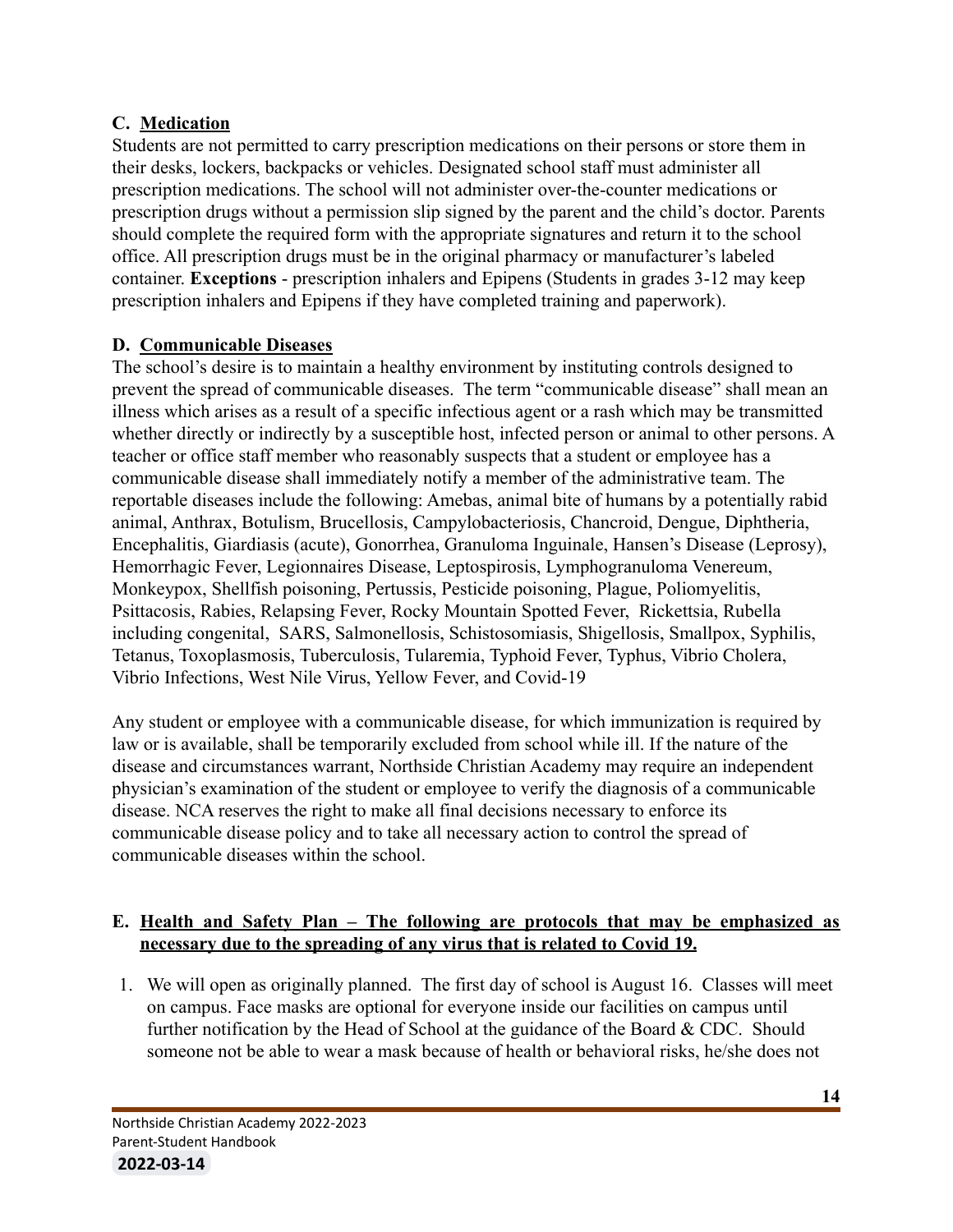have to wear one. This policy will remain in effect until such notice is given by the NCA Board.

- 2. Students and teachers who have traveled outside of the country or to any "Covid-19 hot spots" in the USA will be asked not to attend school for 2 weeks from the date they returned home.
- 3. Any student or teacher with Covid-19 symptoms (Please go to [www.cdc.gov](http://www.cdc.gov) for a list of symptoms) will be sent home and asked not to return until he/she has been tested for the coronavirus and received a negative test result.
- 4. Social distancing will be practiced as much as possible.
- 5. Students will be asked not to share school supplies, toys, etc.
- 6. Students may bring bottled water from home.
- 7. Students will be encouraged not to touch each other.
- 8. Desks, doorknobs, etc. will be cleaned several times a day. In middle school and high school, desks will be cleaned after each class period.
- 9. All classrooms will be equipped with hand sanitizer, disinfectant spray, and wipes.
- 10. Common areas including the cafeteria will be cleaned and sanitized several times throughout the day.
- 11. Students will be discouraged from touching or using another student's locker, cubby, backpack, desk, or any other item without first disinfecting the item.
- 12. Any student, faculty or staff member who has a temperature of 100 degrees Fahrenheit or higher will be asked to leave campus. If he has a negative Covid-19 test result, he/she may return to school once there is no fever without the use of fever-reducing medicines for 24 hours.
- 13. Absences due to COVID illness will not be counted as school day absences.
- 14. Reminders will be displayed throughout the school reminding everyone to stay 6 feet apart when possible and to wash hands properly and frequently.

# <span id="page-15-0"></span>**F. Asbestos Information**

Northside Christian Academy has been inspected according to the law under the Asbestos Hazards Emergency Response Act (AHERA), which requires that all public and non-public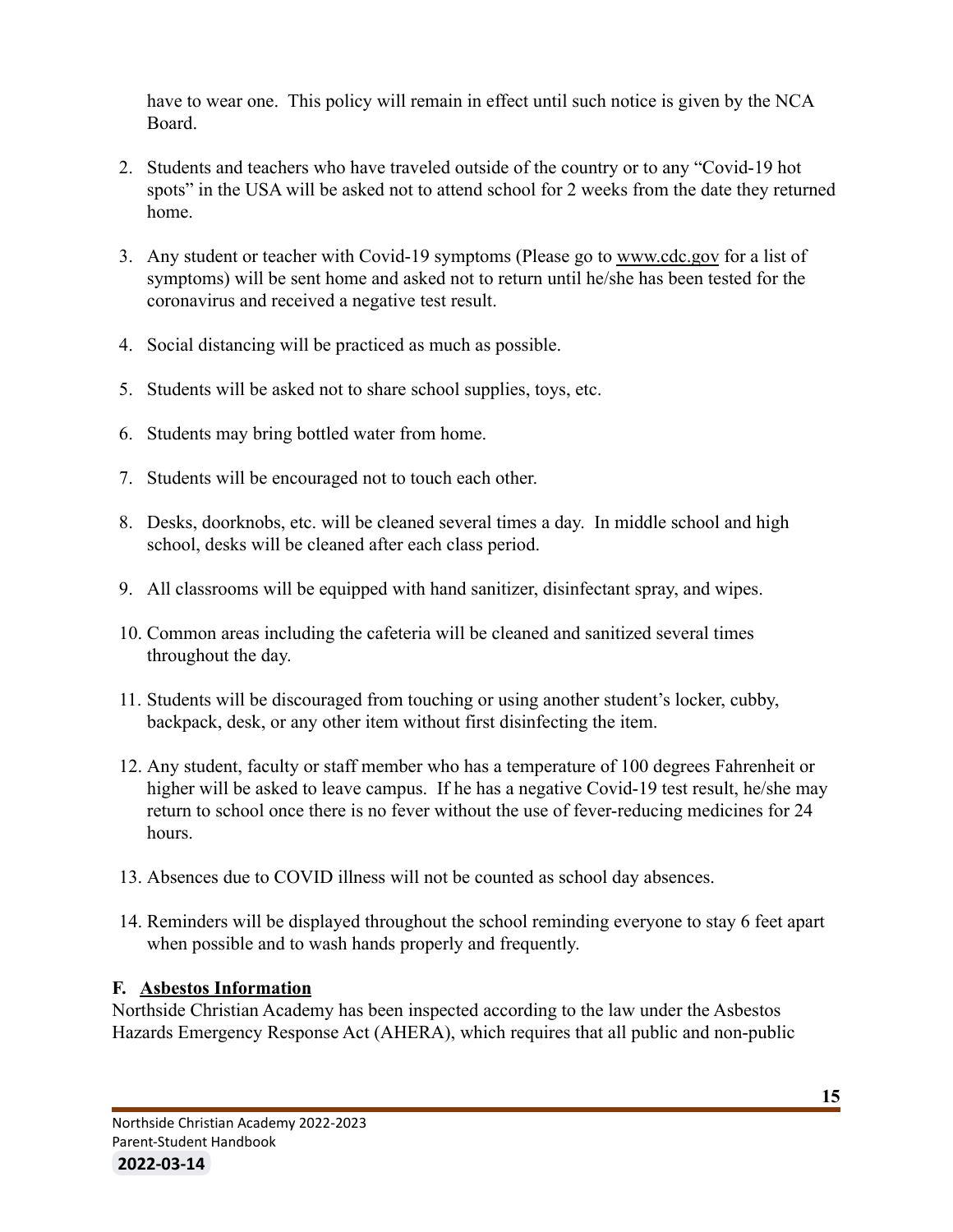schools be inspected by a certified inspector. A certified inspector has conducted the inspection and our facility has been found to be asbestos free.

## <span id="page-16-0"></span>**G. Emergency Phone Number of Parents Required**

We request that at least one emergency phone number be listed on file in the **student's RenWeb profile**. In addition to home phone numbers, the school requires a work phone number or a number of a close friend, neighbor, or relative who could be contacted in the event of a serious problem. The school has the ability to communicate emergency information via text and email.

# <span id="page-16-1"></span>**H. Medical Release –Authorization for Medical Treatment**

The school must have a medical release for each student recorded in their RenWeb profile. This release allows physicians to perform emergency treatment in the event it is impossible to reach a parent or legal guardian. Few hospitals or doctors will treat a patient under eighteen without parental consent. School officials will use this release only when a parent or guardian cannot be contacted.

# <span id="page-16-2"></span>**I. Student Accident Insurance**

While every precaution is taken for proper supervision for the prevention of accidents at school, accidents do happen. Accidents are immediately reported to the parents as well as accident forms completed. If your student requires medical attention, please note that your private family medical insurance will be the primary coverage and our school policy will be secondary. It is your responsibility to file on your private family medical insurance. After your insurance company has paid, then any out-of-pocket expenses that you incur may be reimbursed, either in part or in whole, by the school's insurance depending upon the limitations of the school insurance policy. NCA does not recommend specific doctors. Parents should seek a doctor on their own individual health plan.

# <span id="page-16-3"></span>**J. Healthcare Appointments**

Whenever possible, all medical and dental appointments should be made outside of regular school hours. Academic problems often develop when students must continually leave school for medical purposes.

# <span id="page-16-4"></span>**K. Emergency Closing of School**

In case of inclement weather that would necessitate the closing of school, students and parents should receive a parent alert from Renweb, our school management software. Parents may also check the school Website at [www.ncaknights.com,](http://www.ncaknights.com) which will provide continuous school closing information or check with local television stations WBTV, WCNC, WSOC, or Cable News 14.

In some circumstances, inclement weather may delay the opening of school or cause the school to close early. During times of hazardous weather, parents should use discretion as to whether or not to bring children to school or pick them up before school is dismissed. The safety of the children is supreme, so parents must make the decision as to whether to bring children to school late, pick them up early, or to keep them home when conditions make driving hazardous.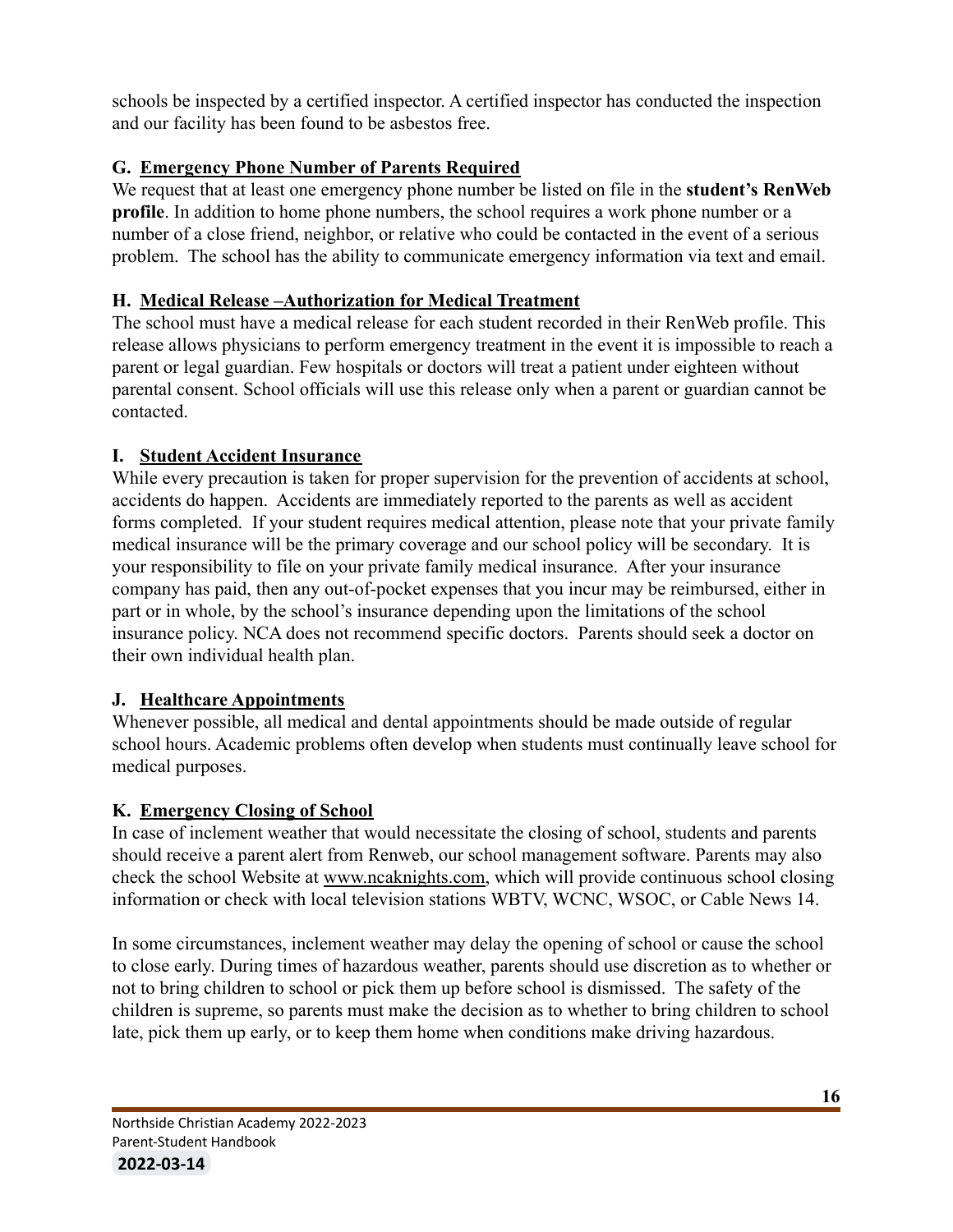#### <span id="page-17-0"></span>**L. Emergency Drills**

Fire, tornado and other emergency drills will be conducted throughout the school year in accordance with city, county, and state regulations.

#### <span id="page-17-1"></span>**M. Fire Drill**

Evacuation maps are located in every classroom. Students are instructed to evacuate the building in a quiet and orderly manner. Students must comply with all instructions given by teachers. If a student is not with his designated teacher during a drill, the student should notify the nearest teacher immediately so the school can account for everyone.

#### <span id="page-17-2"></span>**N. Tornado Drill**

Students should sit on the floor along a designated wall using their hands to cover their heads. Students must comply with all instructions given by teachers.

#### <span id="page-17-3"></span>**O. Lock Down Drill**

Lock down Drills will be run periodically by the administration. Students will be instructed by the faculty what to do in the event of a lock down drill. Parents will be notified immediately through Parent Alert when a drill is practiced.

# <span id="page-17-4"></span>**P. First Aid**

Staff shall render first aid treatment. Emergency medical treatment will be sought for students whose medical needs warrant such actions. An AED (automated external defibrillator) is located in A-wing.

#### <span id="page-17-5"></span>**Q. Animals in Classrooms, Playgrounds & Athletic Facilities**

NCA policy does not permit live animals in classrooms, playgrounds or athletic facilities unless prior approval is obtained from the administration.

# **SECTION III – OFFICE PROCEDURES**

# <span id="page-17-6"></span>**A. Attendance Policy**

One of the keys to successful academic achievement is regular attendance at school. Regular attendance is required by North Carolina Law and is necessary for good scholarship. All school days on the calendar are considered full days unless otherwise specified through notification of special events. All minimum days, activity days and senior high class trips are considered compulsory attendance days. At school, attendance becomes a permanent part of the student's record. We believe that regular attendance in class is essential to the success of a student's school experience. One can seldom ever make up or compensate for absences from class. Any work done to make up what was missed during an absence is primarily an effort to bridge the gap in classroom experience. The school discourages taking extra days before or after a scheduled vacation or anytime while school is in session.

# <span id="page-17-7"></span>**B. Arrival and Dismissal**

School begins at  $8:00$  a.m. for K5-12<sup>th</sup> grade students.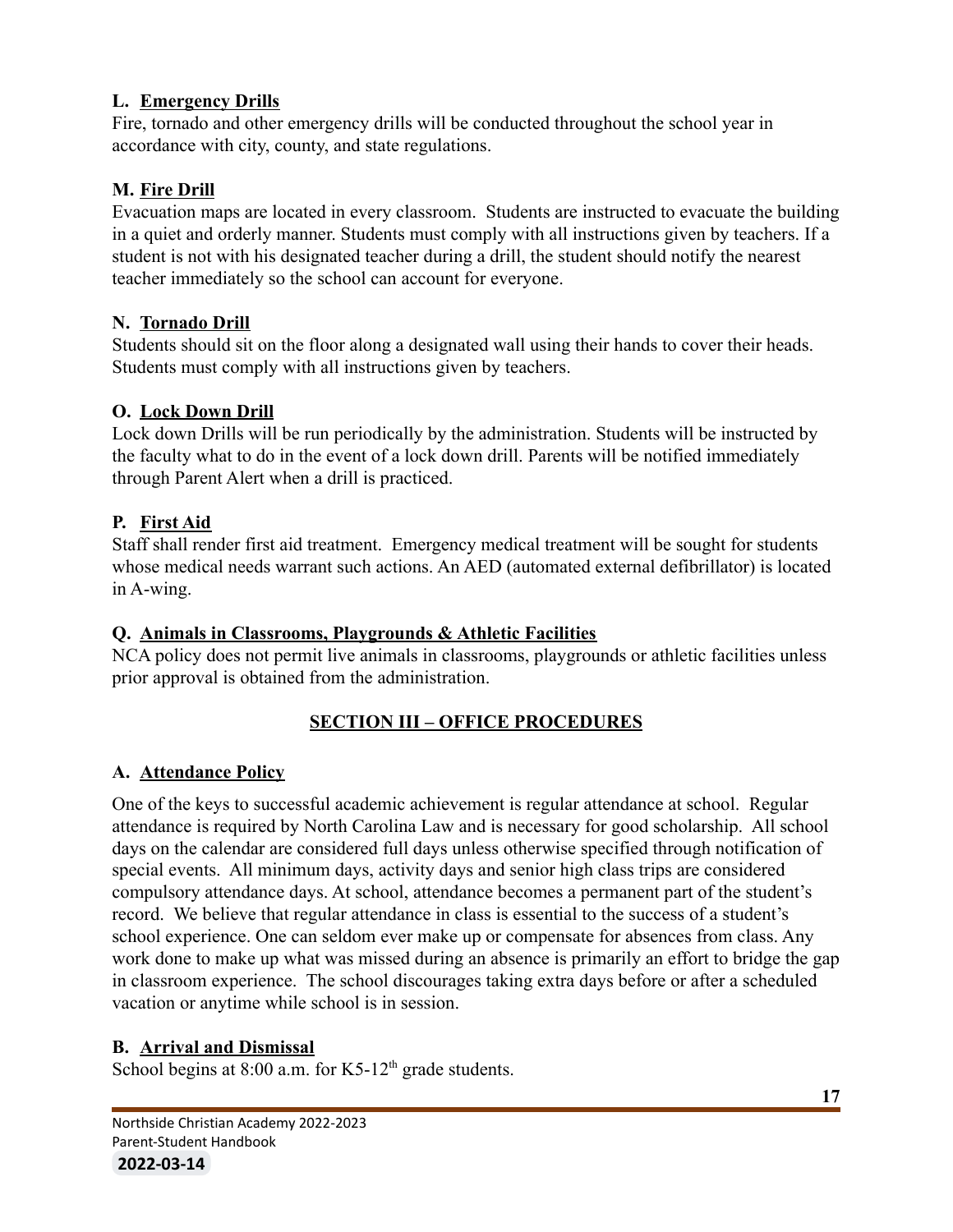#### 1. **Early Arrival**

Students may enter the building at 7:15 am. Teachers will be on duty to monitor students until 7:45. At 7:45, students will be dismissed to go to their classrooms.

#### **2. Dismissal**

| $2:45$ p.m. | Kindergarten -5th | A-wing          |
|-------------|-------------------|-----------------|
| 3:00 p.m.   | Grades 6-12       | $C\text{-wing}$ |

# **3. Late Pick-up - K5-5th grade**

NCA does not provide after school care for students in grades K5-6th. However, the Academy for Early Learning (AEL) does provide after school care for K5 - 6th. You may contact them at 704-598-9665 for more information. 7th - 12th grade students who remain at school after dismissal and are not picked up by 3:15 will be charged a fee.

#### 4. **Late Pick up (After-School Study Hall/Practice/Rehearsal)** - **grades 7-12**

Middle & High School Students may remain after school in After School Study Hall for \$15 per day until 6:00 pm. Parents are asked to pick up your students by 6:00 pm. Students will be charged a late fee of \$20 per 15-minute increments when not picked up by 6:00 pm. See financial policies and procedures.

- No student is permitted to remain on campus, parking lots, gym or anywhere outside unless supervised by an employee.
- After-school care ends at 6:00 p.m. Students remaining after 6:00 p.m. will be charged a late fee of \$20 per 15-minute increment. NOTE: There is no charge for students waiting in study hall for practice to begin.
- 5. **Extracurricular Activities:** Including, but not limited to, athletics/sports, fine arts, club, or tutoring. Fifteen minutes after practice, coaches or sponsors will walk students who are not picked up by a parent to after-school study hall. A fee of \$20 for 15-minute increments will be charged. There is no charge for students waiting in study hall for practice to begin.

#### <span id="page-18-0"></span>**C. Absences**

- 1. A student in grades Kindergarten through  $8<sup>th</sup>$  grade will be counted absent if he is not in school for at least 3.5 academic class hours
- 2. High school attendance is taken per class. A student will be counted absent if he misses more than one half of a class.

#### 3. **Reporting Back to School After an Absence**

A written note or email from home signed by his or her parents detailing the reason for the absence. The signed and dated note will be presented to the office secretary.

#### 4. **Excused Absences/Tardies**

The following shall constitute valid excuses for temporary nonattendance for a part or all of a school day provided a written note or email of the excuse is given to the respective school office.

a) Illness or Injury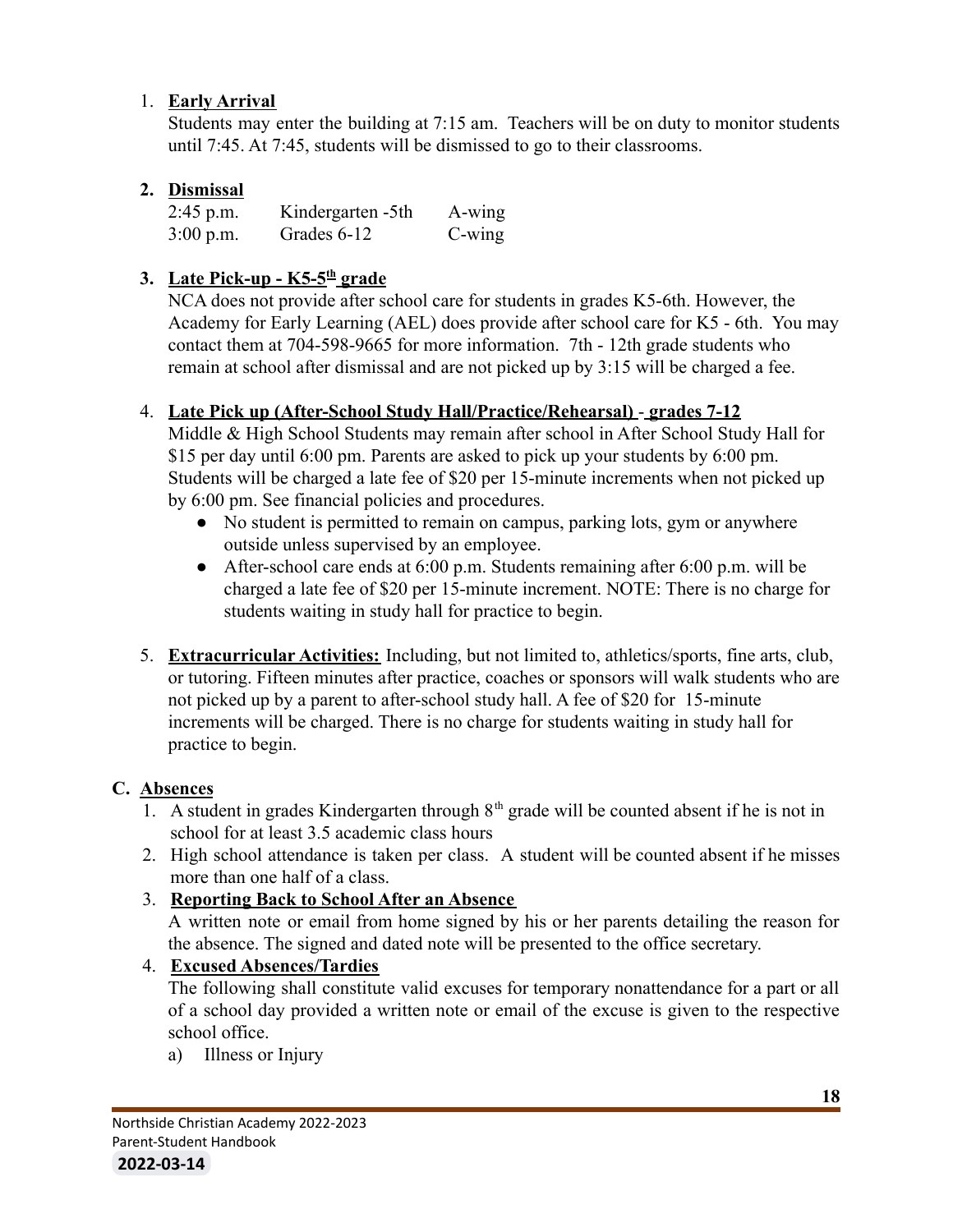- b) Automobile Accident
- c) Death in Immediate Family
- d) Quarantine
- e) Medical or Dental Appointment
- f) Court or Administrative Proceeding
- g) Religious Observances
- h) Educational Opportunity with Proper Advanced Notice
- i) Inclement Weather Conditions Agreed on by Administration
- j) Pre-approved Family Trip with Necessary Form on File Prior to Absence
- k) Extenuating Circumstances as Approved by the Principal or Head of School

#### **5. Excessive Absences (Per Semester) Grades 9-12**

Missing a senior high class more than ten times in a semester may result in a loss of credit for that class for the semester in which the absences occurred.

- 6. Both excused and unexcused absences count toward the ten absences allowed per class, per semester. The exception is student participation in a school activity requiring the student's presence. School-scheduled field trips, an athletic team's early dismissal for a game, etc., are examples of school-initiated activities. Class work and homework assignments must be secured before missing a class for a school-initiated absence.
- **7. Excessive Absences (Per Year) Grades K5-8th -** An elementary or middle school student with more than 20 absences in the school year will result in the student being retained in that grade. Special allowances may be made for extenuating circumstances such as hospitalization, surgeries, communicable illnesses (doctor's note required), etc.

#### **8. Make-up Work Following an Absence**

- a) A student who has an absence shall make arrangements with the teacher(s) for any make-up work by the end of the day of the student's return to school. It is the student's responsibility to make these arrangements.
- b) Students shall be allowed at least the same number of school days for make-up work as the number of school days absent with the exception of tests. Students who are absent for multiple days, must make regular progress in making up the work as determined by the teachers. If a student is absent only on the day of a planned test, the student should make-up the test when he or she returns. Teachers may make allowances for extenuating circumstances. Teachers reserve the right to deduct points from any assignment, project, or test that is not made up in a timely manner.
- c) Make-up work may be requested following the second day of absence. This request must take place by 9:30 a.m. or before in order to ensure that teachers can have it ready following afternoon dismissal.
- d) If a student is tardy or has an early dismissal on a school day which includes a test, the student must be prepared to take the test that same day if at all possible.

# 5. **Early Dismissals**

Parents of students needing an early dismissal from school are requested to communicate with the office secretary about the early dismissal. In order to keep classroom interruptions to a minimum, we ask that each dismissal be requested only when necessary. Students are never to leave campus without written permission from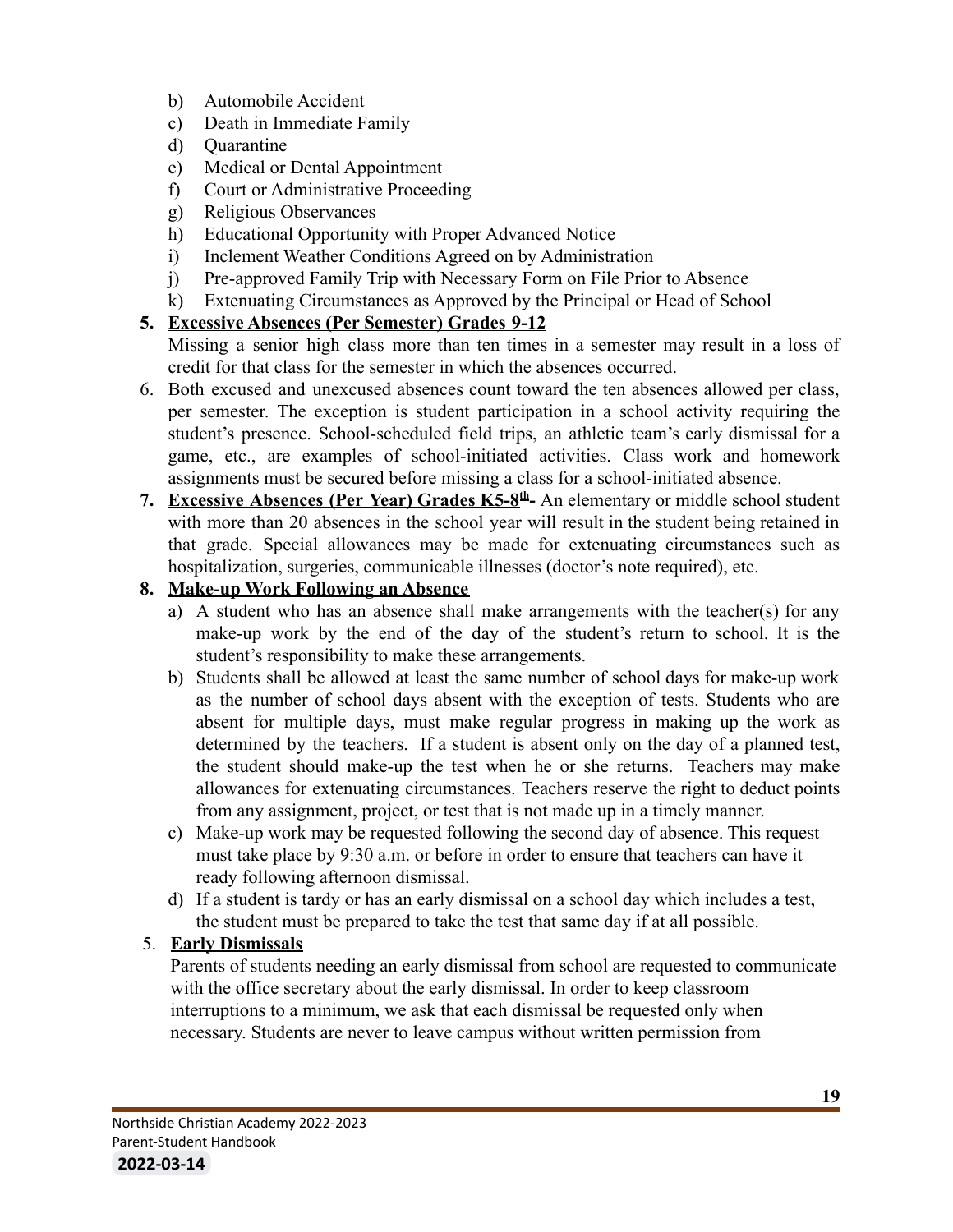parents, even if they drive to school. Students must check out through the respective school office.

#### 6. **Planned Absences**

Parents must notify the office 2 weeks in advance for a planned absence or any extended time away from school. The parent may request a list of assignments for the time the student will be away from school. If a test or quiz is scheduled, it is the student's responsibility to make up the test. Upon the student's return to school, the assignments given in advance of the absence are due.

Exams: Students are required to be in attendance during exam week. If there is an emergency, please notify the teacher of that exam.

#### 7. **Absences Unexcused**

Middle School  $\&$  High School - Any absence from school, which is not listed in the Absences Excused section above, is classified as an unexcused absence. Students having an unexcused absence may not be allowed to make up missed work.

## <span id="page-20-0"></span>**D. Tardiness**

Punctuality is a matter of primary importance in the education process. Students, when tardy, disrupt the educational process and jeopardize their own academic achievement.

- \* All NCA students must be in the classroom when the class period begins.
	- 1. A student is considered tardy to school when he reaches the classroom or first period after 8:00 a.m. and after the tardy bell for all other classes.
	- 2. Students who are not in their classes before the 8:00 a.m. bell must report to the appropriate office for a tardy slip if the tardy is excused. Notes will not be given for unexcused tardies.
	- 3. If students are tardy due to a doctor's/dentist appointment, the student must check in with the school office, present a valid excuse from the appropriate physician's office, and receive a tardy slip from the office secretary.
	- 4. Students who are more than 15 minutes late to class for an unexcused reason will be sent to the office. (Grades 6-12 only)
	- 5. A student will be counted absent if more than one half a class period is missed. (Grades 6-12 only)
	- 6. Students arriving at school with fewer than ten minutes left in the class period shall remain in the office until the bell rings. (Grades 6-12)
	- 7. Continued tardiness is considered a disciplinary matter and will be handled accordingly. Students in grades 9-12 may lose credit for any class in which they receive more than ten tardies.
	- 8. Students arriving at school with an unexcused tardy after the completion of any class period will receive an unexcused absence from any class(es) missed and will receive a consequence at the third occurrence. An unexcused absence from a class does not preclude an unexcused tardy to school.

#### <span id="page-20-1"></span>**E. Printing on NCA Printer**

Students may print to NCA printer by emailing document to [printmypaper@n](mailto:printmypaper@northsidecharlotte.com)cacharlotte.com. Black & white copies are \$.25 per page & color copies are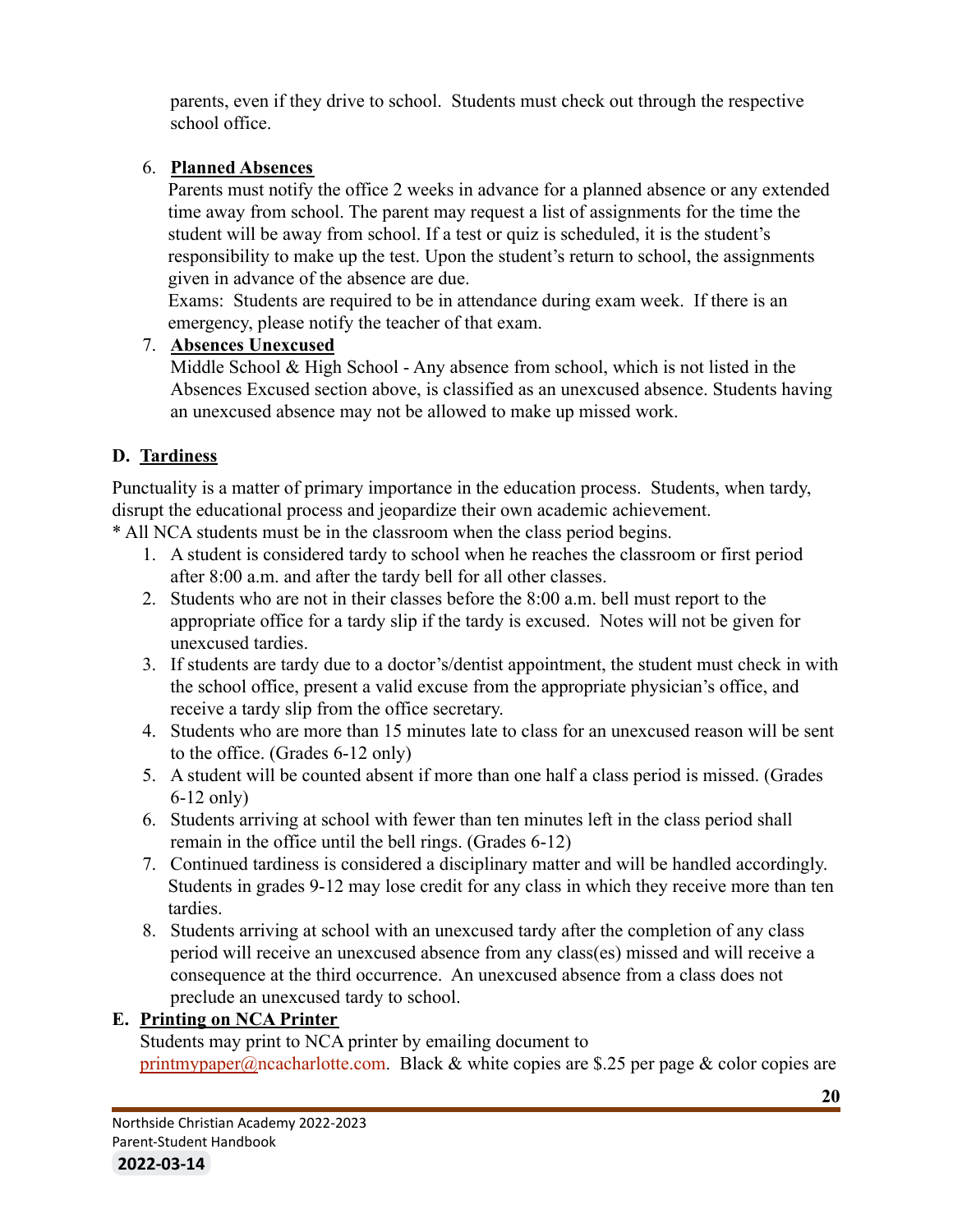\$1 per page & must be turned into C-Wing office by noon before printing. Funds must be paid in change or cash - no credit, CASHAPP or charge to school account allowed.

# **F. Virtual Instruction**

Virtual instruction will not be available unless deemed necessary by the Administration. Parents and students will be notified if there is a need for virtual instruction due to extenuating circumstances that concerns an entire class or the entire school.

# <span id="page-21-0"></span>**G. Signing Students Out of School**

- 1. To receive an early dismissal, office approval must be received by a parent or guardian.
- 2. If a student drives to school, the parent must establish a written note or email with a member of the office staff verifying permission for the student to leave campus.
- 3. Detailed records for students will be kept in the office regarding signing in and out of school.
- 4. Students too young to drive will not be released to anyone other than the student's parent(s), emergency contacts, or person identified by parent as documented in writing.

# **H. Student Records**

The school maintains a permanent cumulative file on all students who attend NCA. Records of health, grades, standardized test scores, etc., make up most of the content of these records.

# **1. Transcripts**

All transcripts must be requested by completing our "Request for Transcript" form.

- a) Current students may pick up the request form from our college guidance counselor.
- b) Alumni may access this form on our website at [www.ncaknights.com](http://www.ncaknights.com) under the Admissions tab.

Transcripts will be provided free upon request up to five transcripts for alumni. A charge of \$5.00 will be assessed after 5 transcripts. Please allow five business days for transcripts to be processed.

c) Current students or parents will be provided an unofficial transcript. Official transcripts are provided only to the requesting school or agency. All accounts must be current before transcripts will be provided.

# **2. Release of Records**

- a) Northside Christian Academy will release student grades, standardized test scores and medical information upon written request of another school system as long as the student does not have an outstanding balance.
- b) The confidentiality of cumulative records will be maintained. The professional staff or other approved persons may have access to the records under conditions specified by the principal.
- c) Records and transcripts will be forwarded to another school or college for students whose tuition accounts, fees and fines are current.

# **I. Student Pictures**

Each year the school will hire an approved photographer to take individual pictures of our students. Parents will be sent information concerning prices and packages that they can purchase. Each individual student's picture will be used in the school yearbook which will be charged to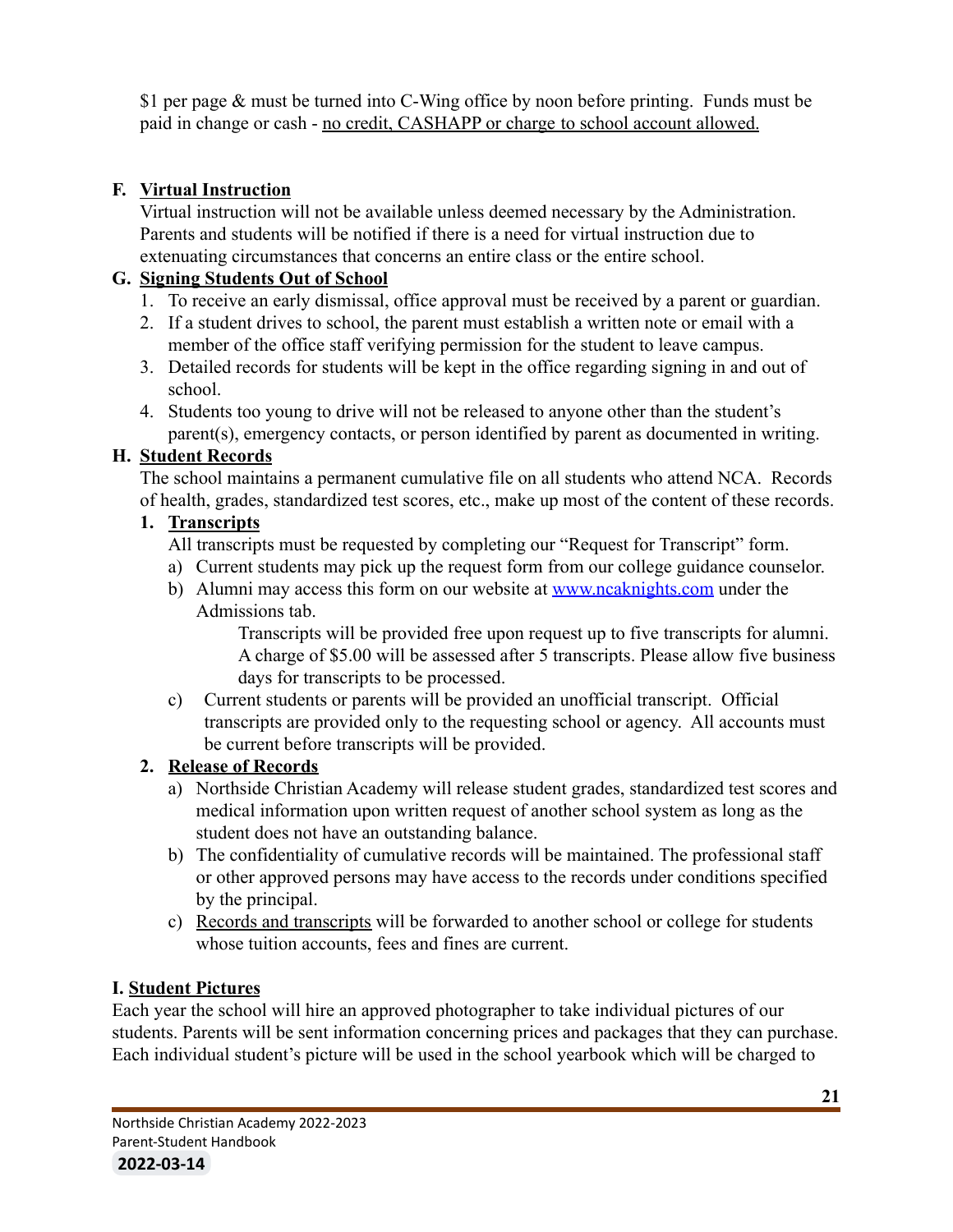the student's RenWeb account if not "Opted Out". Every student will have his picture taken regardless of whether he purchases any pictures.

#### <span id="page-22-0"></span>**J. Office Telephones**

Telephones are not typically available to students during the school day. The School Office telephones are intended for business use only. Students should plan their day in such a manner as to eliminate the need for telephone calls to parents. In an emergency only, permission may be obtained from the principal or office personnel to use the office telephone. Classes will not be interrupted to call a pupil to the telephone, except in the case of an emergency. In case of illness, an office secretary or the student will call the student's parents.

#### <span id="page-22-1"></span>**K. Cell Phones**

Students are not permitted to use cell phones between the hours of 8:00 a.m. and 3:00 p.m. For all students, cell phones are to remain off and not visible during the school day. If a student is seen with his phone anytime during the school day, the phone will be confiscated and taken to the school office. The cell phone will be kept until the end of the school day. At the third offense and every offense thereafter, the student will receive a detention. A student refusing to surrender his cell phone will receive a one-day in-school suspension. A fee will be charged to staff the In-school suspension. Students in kindergarten-5th grade may not use cell phones on the school premises including after school hours. Should an elementary student bring a cell phone to school, that student's teacher should keep the cell phone until the student is picked up to go home. The administration has the right to view information stored on the cell phone. Students who continue to violate this policy shall not be allowed to have a cell phone in the building.

#### <span id="page-22-2"></span>L. **Lost and Found**

A "Lost and Found" area will be established in the school offices and in the gym. All students who have lost articles should check periodically for those articles. Periodically the Lost and Found will be emptied after notice has been given. Any article not claimed will be donated to a worthy cause or discarded. To reduce the accumulation of "Lost and Found" articles, we ask that every student have his or her name on all articles of clothing and other belongings. School-owned textbooks will be placed in the office. The school assumes no responsibility for articles left lying about the building or improperly stored. Lost & Found Items may be purchased back for \$.50 an item, payable in change or cash - no credit, CASHAPP or charged to school account. This procedure has the intent to encourage students to keep up with their belongings.

#### **SECTION IV - OFFICE – GENERAL**

#### <span id="page-22-3"></span>**A. Office Hours and Location**

- Head of School Office 7:30 a.m. - 4:00 p.m. Monday through Friday. The Head of School's office is located in C-wing.
- School Office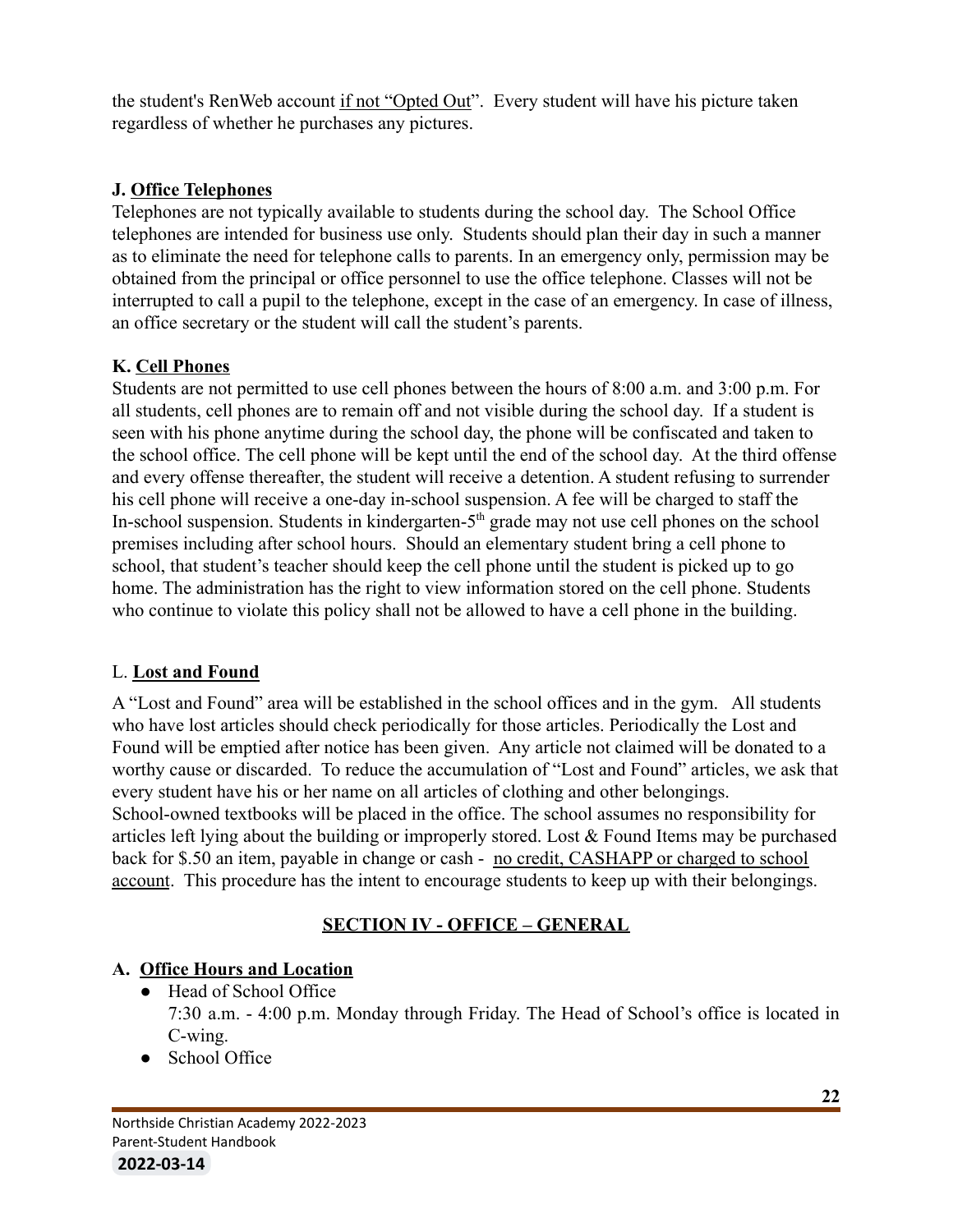High/Middle School Office (C Wing) 7:30 a.m.  $-3:30$  p.m. Monday through Friday Elementary School Office (A Wing) 7:30 a.m. - 3:30 p.m. Monday through Friday

#### **B. School Building and Grounds**

Northside Christian Academy utilizes the facilities of Northside Baptist Church. As such, we follow the standards and expectations of the church concerning the building and grounds:

- 1. The campus is open from 7:00 a.m. until 6:00 p.m. on all weekdays except during holidays, etc.
- 2. The church grounds are not to be used for athletic events on Wednesday evenings, Saturday or Sundays without the approval. This includes the ball fields and gym.
- 3. Off-limit areas in the church/school buildings include teacher's lounge, closets, bus garage, kitchen, offices, auditorium, baptistery, recording studio, TV room, catwalk, copy room, conference room, elevator, B-wing, upstairs A-wing, and upstairs G-wing.
- 4. Students may not walk across the gymnasium floor to reach the annex classrooms. The east and west entries to the annex must be used unless it is raining. In case of rain, students may go through the gym but must stay to the side of the gym floor.
- 5. As part of the ministry to develop the whole child, Northside Christian Academy students may be asked to participate in routine cleanup of the school. Cleanup fosters pride in the physical upkeep of the building and promotes accountability to students with regard to their disposal of garbage.

#### <span id="page-23-0"></span>**C. Withdrawals**

Withdrawals from school must be made through the school business office. All tuition continues until the withdrawal is completed. It is the policy of NCA not to issue report cards if an account is not current. Parents wishing to withdraw their child from school must notify the Business Office in writing. The school office will generate a withdrawal form. The student will not be considered officially withdrawn until the withdrawal form has been signed by each of his teachers. Teachers will not sign the withdrawal form until all books are returned.

**Transcripts** will not be released until a student has officially withdrawn and the respective school office receives financial clearance.

#### <span id="page-23-1"></span>**D. School Calendar**

The school calendar is made available on the school website. Please refer to this calendar frequently throughout the school year as it may have changes. Parents are notified weekly in the Sneak Peak of important dates for the current & following months.

# <span id="page-23-2"></span>**E. Parent/Teacher Communication**

Parents or guardians are encouraged to call or email the appropriate teacher to make arrangements for conferences.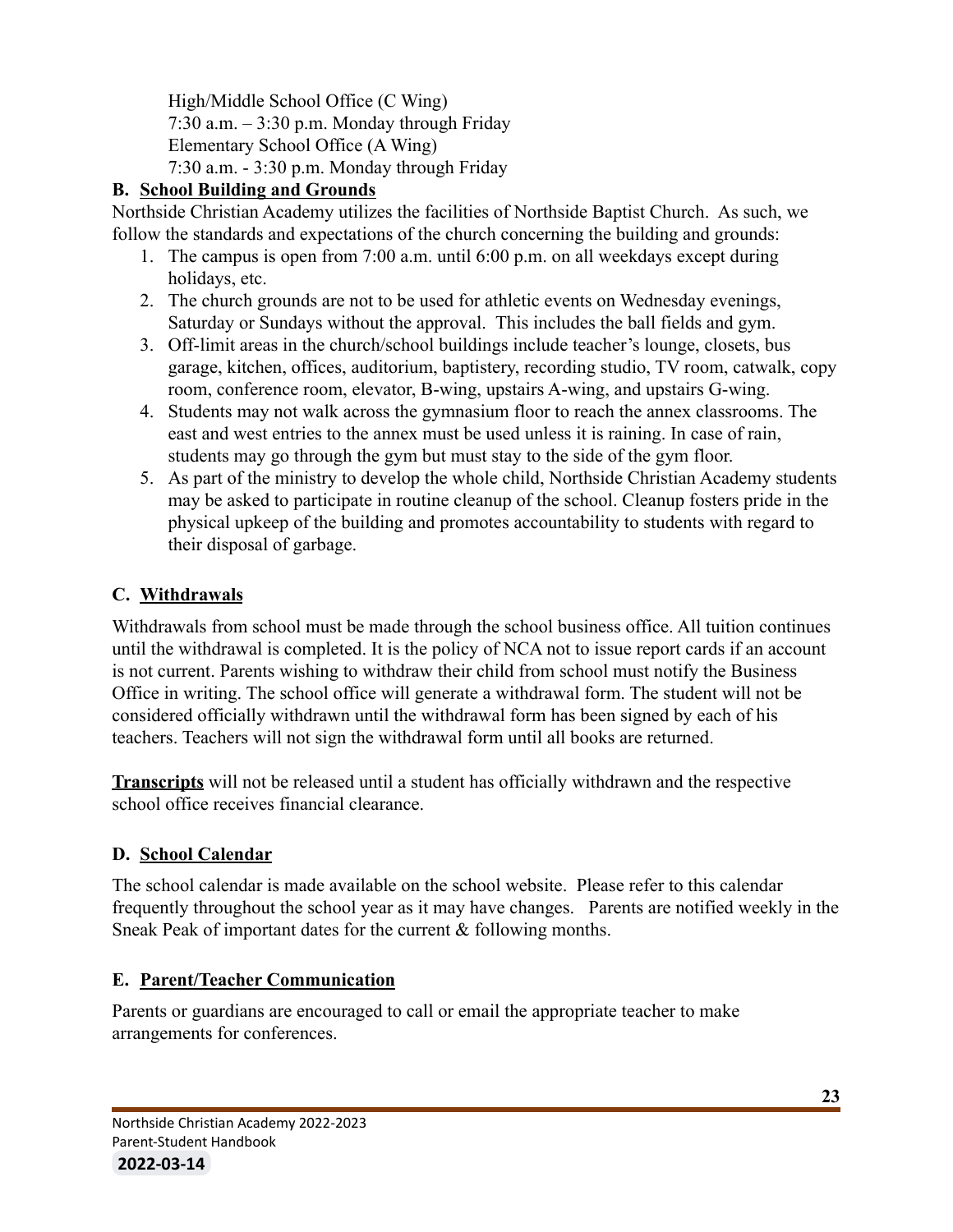#### <span id="page-24-0"></span>**F. General School Communication**

- 1. Tuesday Folder (Elementary) This is the primary means of communication from the teacher to the parent. Parents are expected to examine the contents carefully, sign the back of the envelope, and return the envelope on Wednesday morning.
- 2. Sneak Peek The school newsletter is emailed home weekly and contains information about upcoming school events.
- 3. Parent Email Update The school offices may routinely send informational email updates to parents.
- 4. The school's Web site [www.ncaknights.com](http://www.ncaknights.com)
- 5. RenWeb Please send your email address to the appropriate school office and request to be added to the RenWeb school management software database. RenWeb has a component called "ParentsWeb." Parents may use this to access grades, attendance, behavior, schedules, announcements, assignments, teachers' email addresses, school directory and financial information.
- 6. Progress Reports Progress reports are emailed to parents every 4 1/2 weeks and parents may sign up to receive a progress report weekly through ParentsWeb.
- 7. Report Cards Report cards are emailed home to parents four times (after each quarter) during the school year.
- 8. Guidance Blog The Guidance Office updates a blog at www.northsideguidance.blogspot.com
- 9. **Parent Alert –** Major events or important news may be communicated to families via an electronic phone and text message. This will be in addition to an email that may be received via Renweb.

#### <span id="page-24-1"></span>**G. Parent Meetings**

#### 1. **Parent Orientation**

This very important meeting is held for all parents prior to the beginning of the school year. This is the time to receive helpful, necessary information from administrators and teachers pertaining to the new school year. In order to assist incoming 6th & 9th graders transition, parents & students will meet 1 hour before the Parent Orientation at Open House which is scheduled for Friday, August 12.

#### **Other Parent Meetings**

Throughout the school year other meetings may be held that would benefit the parents and students. These will be communicated so that you may plan to attend.

#### 2. **Athletic Booster Club**

All parents of student athletes are strongly encouraged to be a member of the Booster Club. Information will be available from the Athletic Director. Parents of athletes are asked to help serve in concessions throughout the three athletic seasons (fall, winter, spring). The Booster Club helps generate supplemental funds for athletics which are necessary to help defray the costs of operating these activities.

# 3. **Fine Arts Booster Club**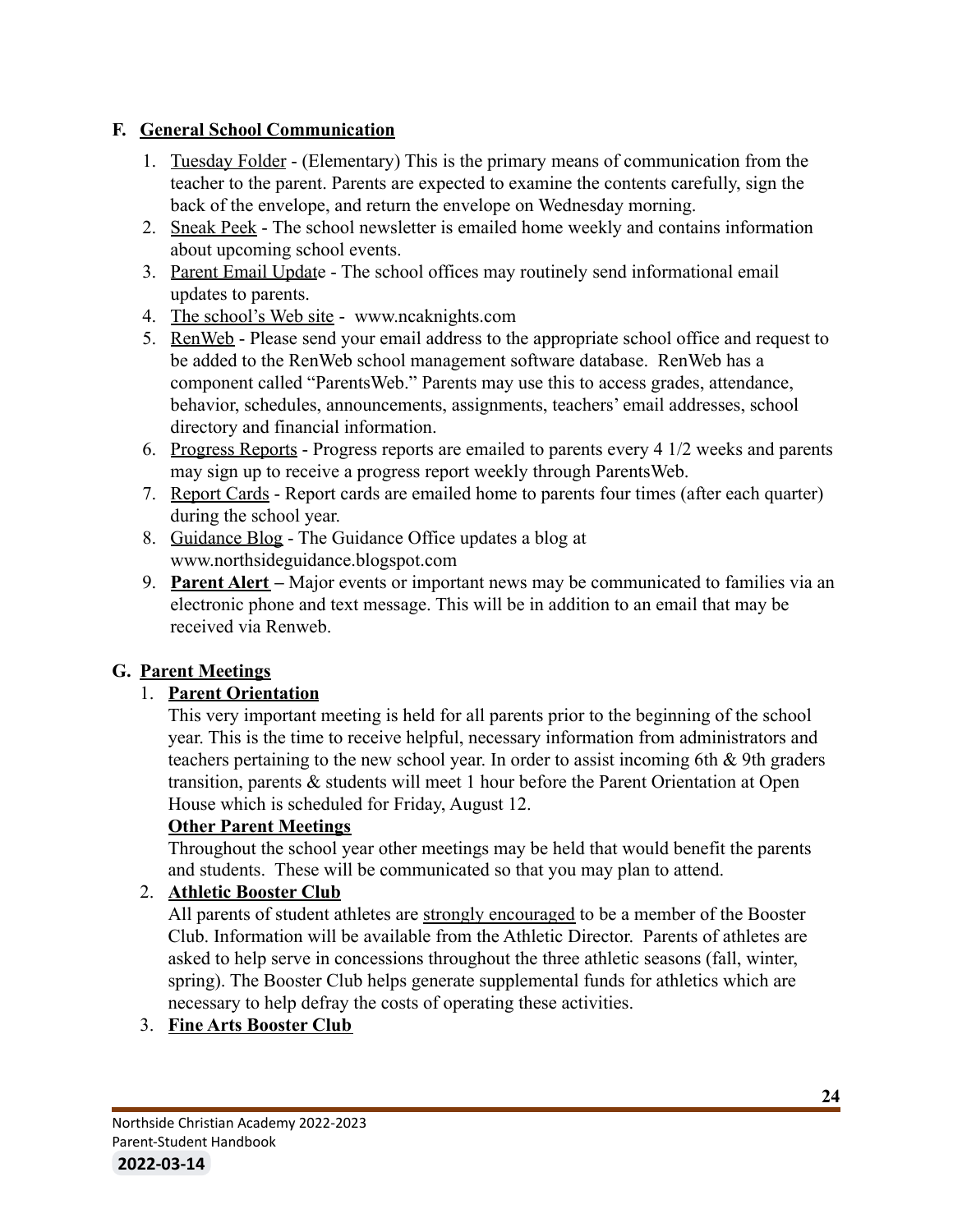All parents are invited to be a member of the Fine Arts Booster Club. This Booster Club assists with all fine arts events and helps generate funds to defray the cost of fine arts expenses.

## <span id="page-25-0"></span>**H. Parental Support**

A unique aspect of Northside Christian Academy is that the family, not just the student, becomes a part of the school community. NCA assists parents in their God-given responsibility of educating their children.

# **Parent Volunteer**

Parents wishing to volunteer should contact your child's teacher or the school office to learn more. Parents working directly with students are required to have a background check on file. The cost for the background check is \$10.00. Volunteers must sign in at the appropriate school office and be issued a visitor's badge.

## <span id="page-25-1"></span>**I. Helpful Guidelines**

Here are some helpful guidelines to consider in making home life positive and constructive for success in school.

- 1. Encourage your child to be enthusiastic about his schoolwork.
- 2. Be sure your child schedules sufficient time for home study. Provide your student a suitable, quiet place to study and help him to establish a regular study pattern or schedule.
- 3. Have family agreements that are enforced regarding the use of telephone, television, and other electronic devices.
- 4. Be open with the teacher, and let the teacher know he/she has your support. Contact the school if you have any questions regarding your child, assignments, or clarification of any communications.
- 5. Be sure your child obtains the appropriate amount of sleep each night.

#### <span id="page-25-2"></span>**J. Parties at School**

Elementary and middle school students' birthdays may be celebrated by bringing a small treat for each child in the classroom. Please coordinate birthday treats with the child's teacher. Fall, Christmas, Valentine, Easter and End-of-year parties are celebrated by the elementary school. Fall, Christmas, and End-of-year parties are celebrated by the middle school.

#### <span id="page-25-3"></span>**K. Chapel**

Northside Christian Academy has regular chapel programs each week. Attendance is compulsory and no student is to be excused from regular or special chapel programs. Parents are invited to attend all chapel services. The purpose of chapel service is to provide a time when students can come together for worship, sharing, fellowship, and encouragement from God's Word.

#### **L. Lunch**

A hot lunch program is available to all students. Lunches may be purchased on a daily basis, or students may bring their own lunches and purchase milk, juice or snacks in the cafeteria. Money may be placed on the student's lunch account and a RenWeb notification will be sent when the balance is low. Students are not allowed to charge lunches if there is no money on the account.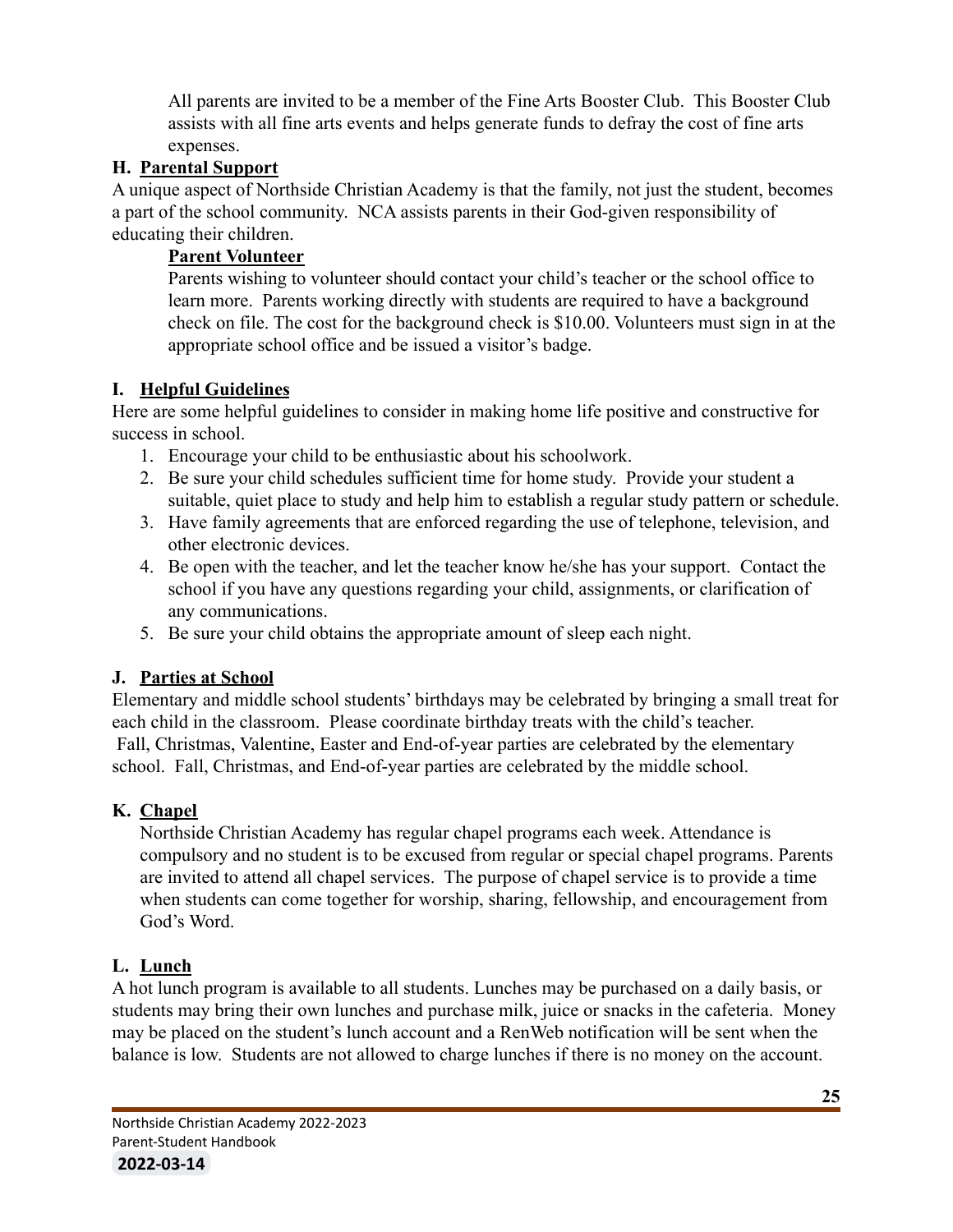Should a student forget his lunch and not have money on his account or cash in hand, he will be given a pack of crackers or another item to eat. Students may not order food from outside vendors without prior approval.

## **SECTION V – GENERAL POLICIES & PROCEDURES**

## <span id="page-26-1"></span><span id="page-26-0"></span>**A. Pledges**

Each morning at 8:00, students will recite the pledges to the American flag, Christian flag and the Bible. All students are expected to participate by standing and either placing their right hands over their hearts or respectfully placing their hands by their sides.

# <span id="page-26-2"></span>**B. Field Trips**

## **1. General Statement**

Many times a good educational experience can be achieved by leaving the classroom and going on a field trip. Students understand that this is a privilege and with it goes the responsibility of representing our school in a very positive manner. The same policies that apply to school and classroom behavior also apply to students when on a field trip. Field trips at NCA are instructive and planned with definite objectives determined in advance. Field trip chaperones are assigned a group of children to supervise.

#### **2. Release/Authorization For Medical Treatment Form**

These forms will be filled out annually and kept on file in the school office. This information is part of the application process.

#### **3. Special Event Off-Campus Permission Form**

The classroom teacher will send this form home each time your child is asked to attend any off-campus activity sponsored by the school. It must be completely filled out, signed, dated, and returned prior to the activity.

# **4. Students Not Attending The Off-Campus Trip/Activity**

Parents may choose for their child not to participate in a particular field trip or activity. If this should be the case, the student will not be academically penalized for non-participation, but he is not excused from school during the time of the field trip unless approved by the principal. An alternative assignment and/or supervised study time may be provided for students. (At principal's discretion). Some trips are required as part of our academic program.

# **5. Off-Campus Trip/Activity Privileges Revoked**

Attendance for any school outing is a privilege that may be revoked if the student is not prepared for the outing or does not comply with the school handbook or supplementary policies.

# **6. Transportation for Field Trips**

School vehicles will be used to transport students on all school field trips. Parents driving for a field trip may only transport their own student.

#### **7. Class Trips**

Students in the following grades will be required to attend the class trips listed below: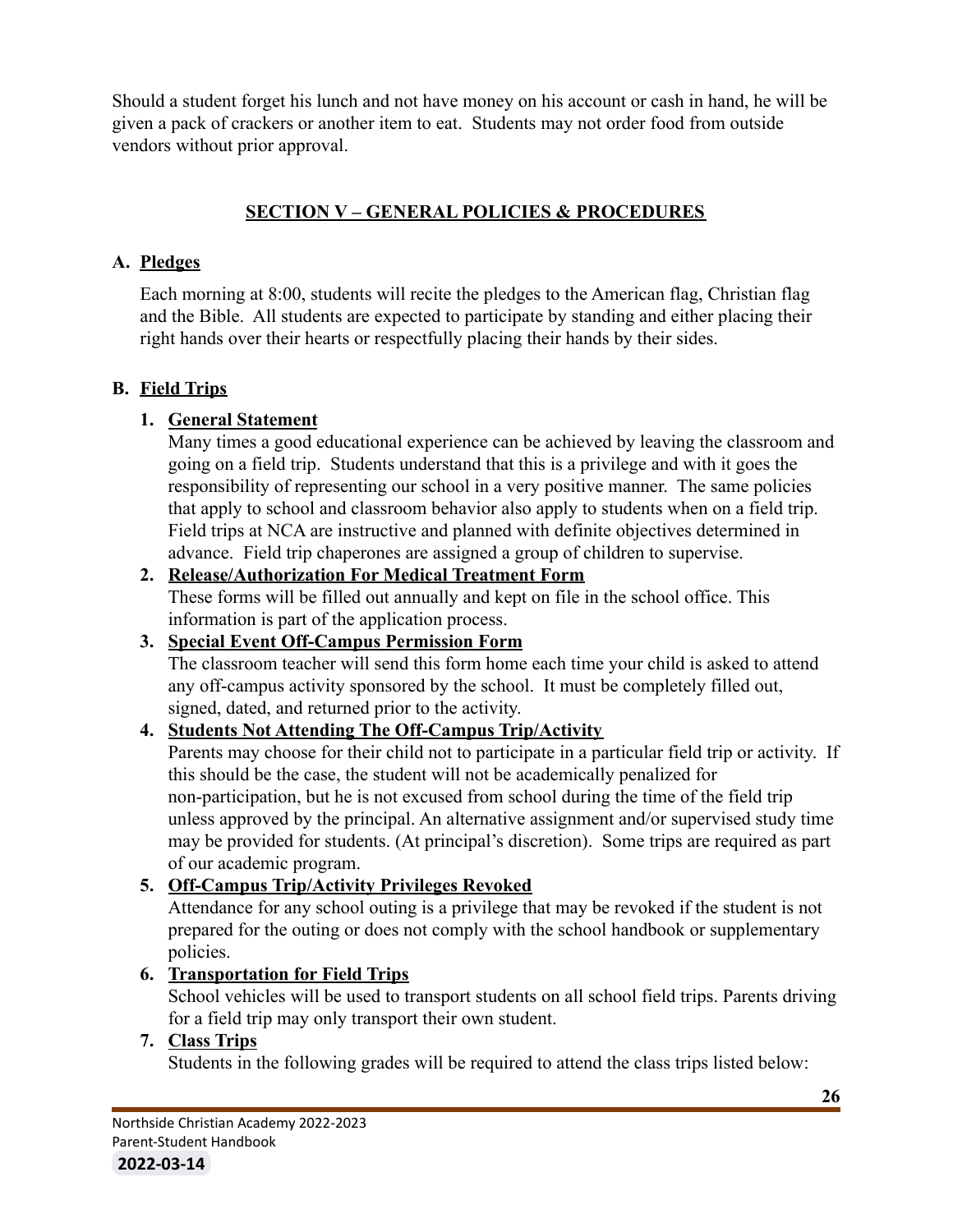Middle School – Camp Thunderbird; Junior Class – Washington, DC; Senior Class - Mission Trip.

#### **8. Senior High Retreat**

Some years, High School students go on a retreat, based on available funds. All high school students are expected to attend.

#### <span id="page-27-0"></span>**C. Transportation**

#### **1. Transportation – General**

Northside Christian Academy does not provide bus transportation to or from school. We encourage parents to form car pools whenever possible.

#### **2. Students Riding In NCA or chartered Vehicles**

Students may be transported to events, field trips or activities using NCA or chartered vehicles. Improper behavior on school vehicles will not be permitted. Our drivers need to concentrate on driving and should not be distracted by the misbehavior of students. Those students who, in the opinion of the driver, misbehave will be referred to the administration for appropriate action.

#### **3. Student Cars and Parking**

- All student-driven cars are to be registered in the High School Office.
- Cars are to remain parked until students leave for the day.
- Cars are not to be occupied during school hours.
- Only seniors with signed permission forms have the privilege to go off campus during lunch period on designated days.
- Students may not sit together in cars in the school parking lot, including before or after school.
- Student drivers may not transport other students to any off-campus activity without written permission from the parent or guardian provided to the school office.

Each student driver must display courteous driving habits which include adhering to speed regulations and traffic patterns. Privileges will be taken away for reckless driving on or near campus. (Each student driver will be issued campus driving regulations.) Failure to observe these policies will necessitate cancellation of driving privileges to school. The student driver bears responsibility for misconduct taking place in his vehicle, whether or not the student is directly involved. Responsible driving and behavior will ensure that the privilege will continue.

#### **D. Code of Conduct**

#### **1. Philosophy of Discipline**

Discipline is necessary for the welfare of the student as well as the entire school. It is impossible for learning to take place in a classroom unless control and good order are maintained. Students are reminded that they must adhere to a code of conduct not only for their own benefit, but for the benefit of others as well. Northside Christian Academy expects full cooperation from both students and parents.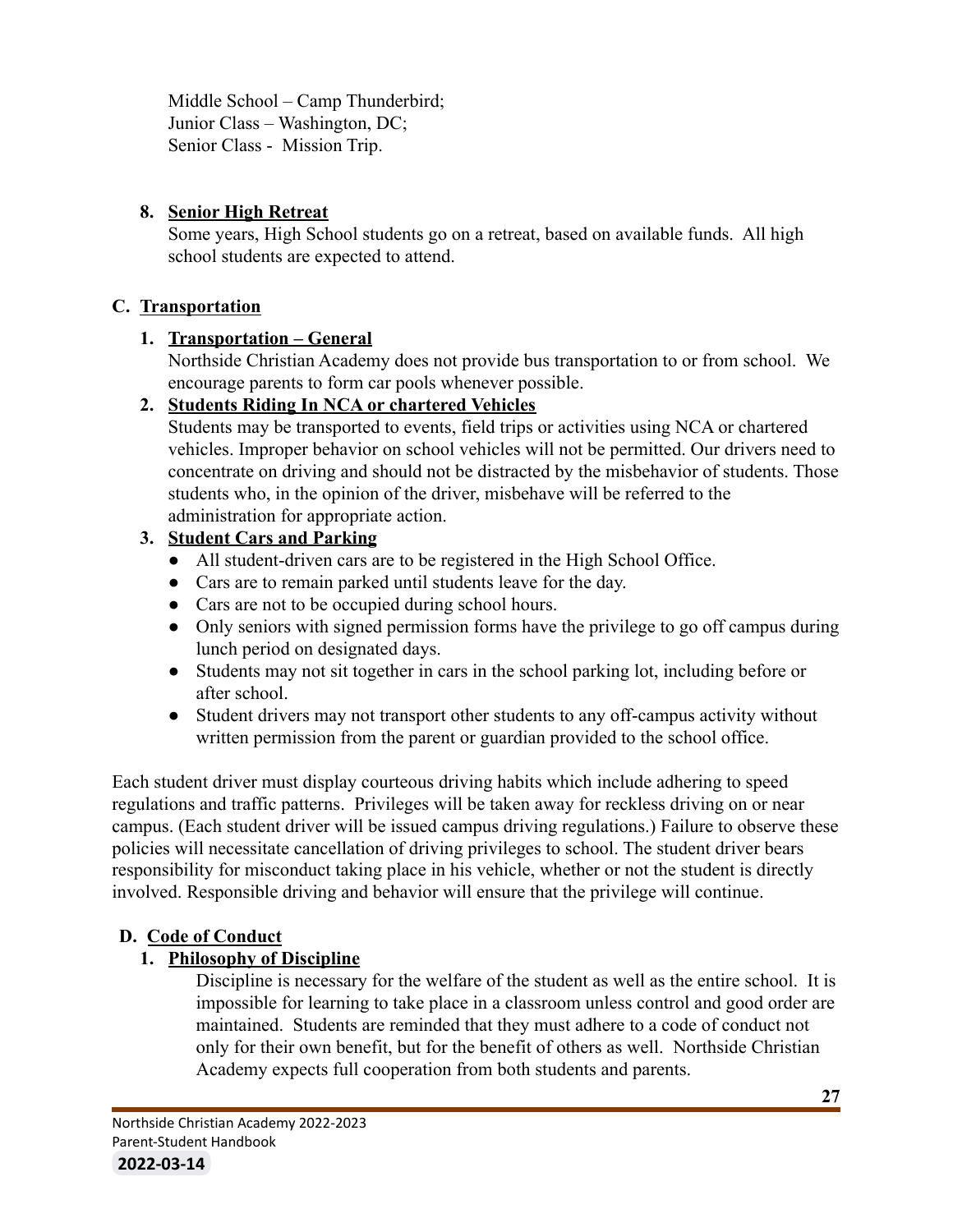The Bible clearly indicates that parents are responsible for the discipline (that is, training for instruction) of their children. The Christian school exists to assist parents in their God-given responsibilities. Northside Christian Academy does not seek to assume a task that God has given to parents, but only to serve, in a limited way, as the parent's appointed and authorized representatives in the child's training process. Northside Christian Academy has attempted to align itself as closely as possible with the Bible's Instructions to parents so as to provide the utmost consistency for the child between training to be taught at home and training received at school. In that same spirit, the school likewise assumes parents will direct and discipline their children accordingly. If parents have chosen to follow a different course in training and disciplining their children, then parents and students should realize Northside Christian Academy might not be the choice in education that suits their needs. God expects parents or other authorities to discipline a child with the goal that he consistently becomes more self-disciplined, requiring less supervision as he matures. God's ultimate purpose in charging parents with this task is to prepare children to enter into and mature within God's family, and to respond to Him with respect and obedience on the basis of the training that they have received from their parents.

Northside Christian Academy's philosophy of education and discipline exists to serve and further this ultimate spiritual goal.

Northside Christian Academy has a commitment to its school families to maintain its standards and expectations for all students. Because attendance at NCA is a privilege and not a right, the privilege may be forfeited by any student who does not conform to the standards and regulations of the institution: and the school may request withdrawal of any student at any time, who in the opinion of the school does not fit into the spirit of the school ministry, regardless of whether or not the student conforms to the specific standards and expectations of the school. This guideline is shared with a spirit of love. There is, at NCA, a great sense of commitment and love for the students and families we serve. There is, however, an additional commitment to the total school family and to the Lord Jesus Christ.

NCA has at its foundation the goals of presenting a Christian educational program to our students and a Christ-like model to the community. In light of these goals, lifestyle is an important consideration. With this in mind, along with scriptural guidelines of liberty found in I Corinthians 8-10 and Romans 14, immorality and the use of alcohol, tobacco and drug-related substances, both on and off school property, are unacceptable. A Christian lifestyle simply cannot confine itself to the school day or school year. It must be a consistent lifestyle in practice. Because student lifestyles reflect on the reputation of the school, as well as the home, the school will not hesitate to assert discipline in areas where a student practices a lifestyle or engages in activities antagonistic to the policies, goals and character of the school. Disciplinary action may be taken regardless of where or when the event occurs. Standards of conduct and character extend to all school activities and events.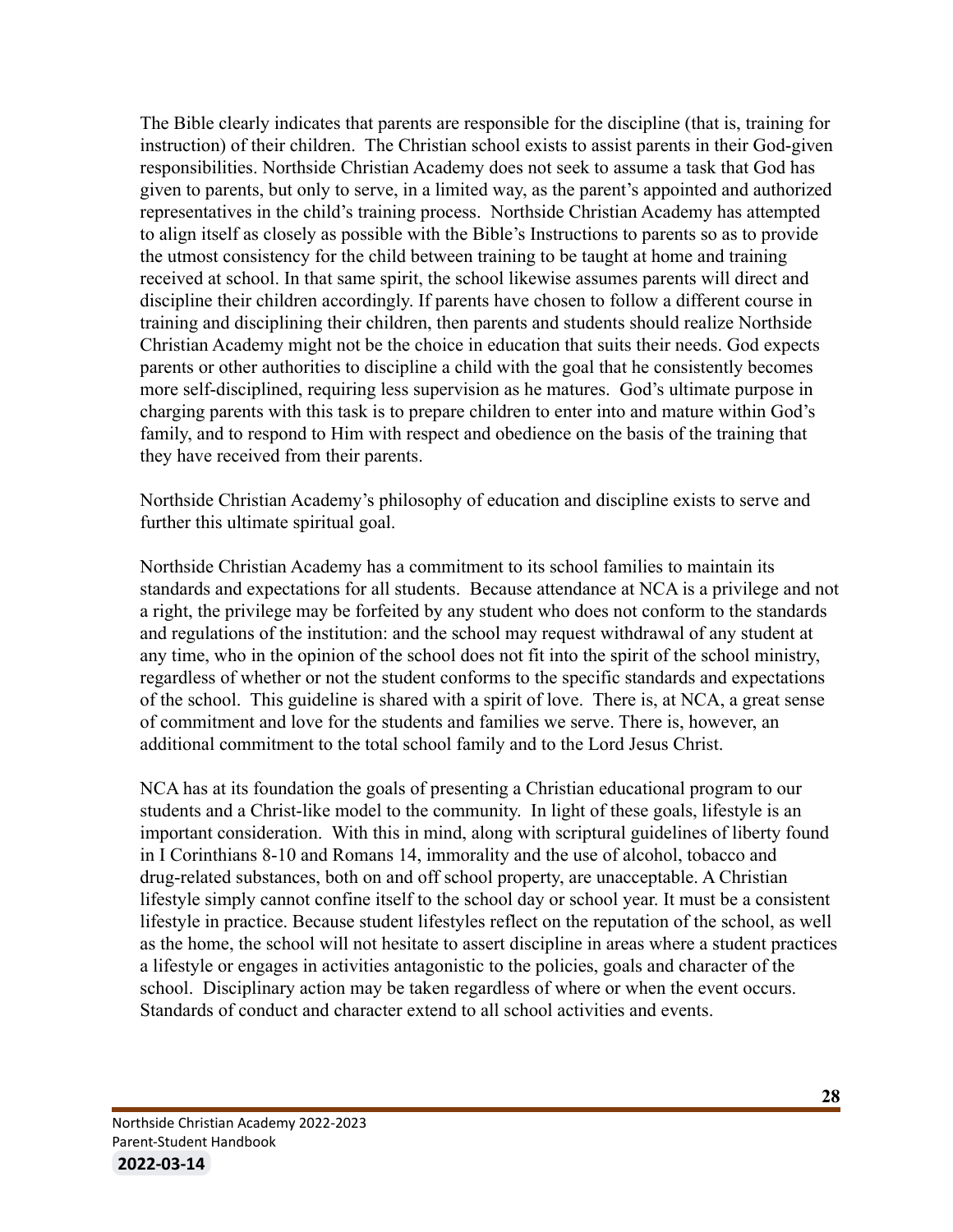Not every discipline violation has been listed in this handbook. Discipline violations are dealt with by the administration as they come to our attention. This handbook serves as a guideline for the administration to refer to for most offenses, but not all.

## **2. Elementary Disciplinary Process**

- **a. Instruction -** Students are instructed by their teachers concerning the standards and expectations and regulations that they are expected to comply with. These standards and expectations are reviewed regularly so that each child fully understands what is required of him.
- **b. Warning -** Students are given warnings when they do not comply with the standards and expectations. They are spoken to individually when they have violated a rule. If the inappropriate behavior continues after the warning, the student will be disciplined appropriately and parents may be notified if deemed necessary by the teacher.
- **c. Correction -** Teachers and staff may use the following punitive measures to correct a student's behavior.
- **d. Verbal Correction/Counsel –** instructing a child as to what is expected, offering suggestions. The teacher may confront a student concerning misconduct, a poor attitude, lack of responsibility, etc. At this point the teacher is free to explain the concerns and potential difficulty. If the student is responsive and has a teachable heart, discipline may end at this point.

## **e. Consequences: (Grades K-1)**

- i. Warning and re-teaching
- ii. Time out in the classroom
- iii. Minor behavior infractions which may result in loss of privilege
- iv. When the classroom discipline plan is exhausted, student will visit principal's office
- v. Parents contacted for partnership in discipline Note: If minor offenses become repetitious or excessive, the student may be referred to the principal for disciplinary action immediately.

# **f. Consequences: (Grades 2-5)**

- i. Warning and re-teaching
- ii. Loss of privilege
- iii. As assigned by a teacher which may include loss of recess time, silent lunch, etc.
- iv. Notification sent to parents for partnership
- v. Student visits principal's office

#### **3. Secondary Discipline Process**

#### **a. Consequences: (Grades 6-12)**

The process of discipline for minor infractions will normally follow, but is not limited to, the specific steps as described below: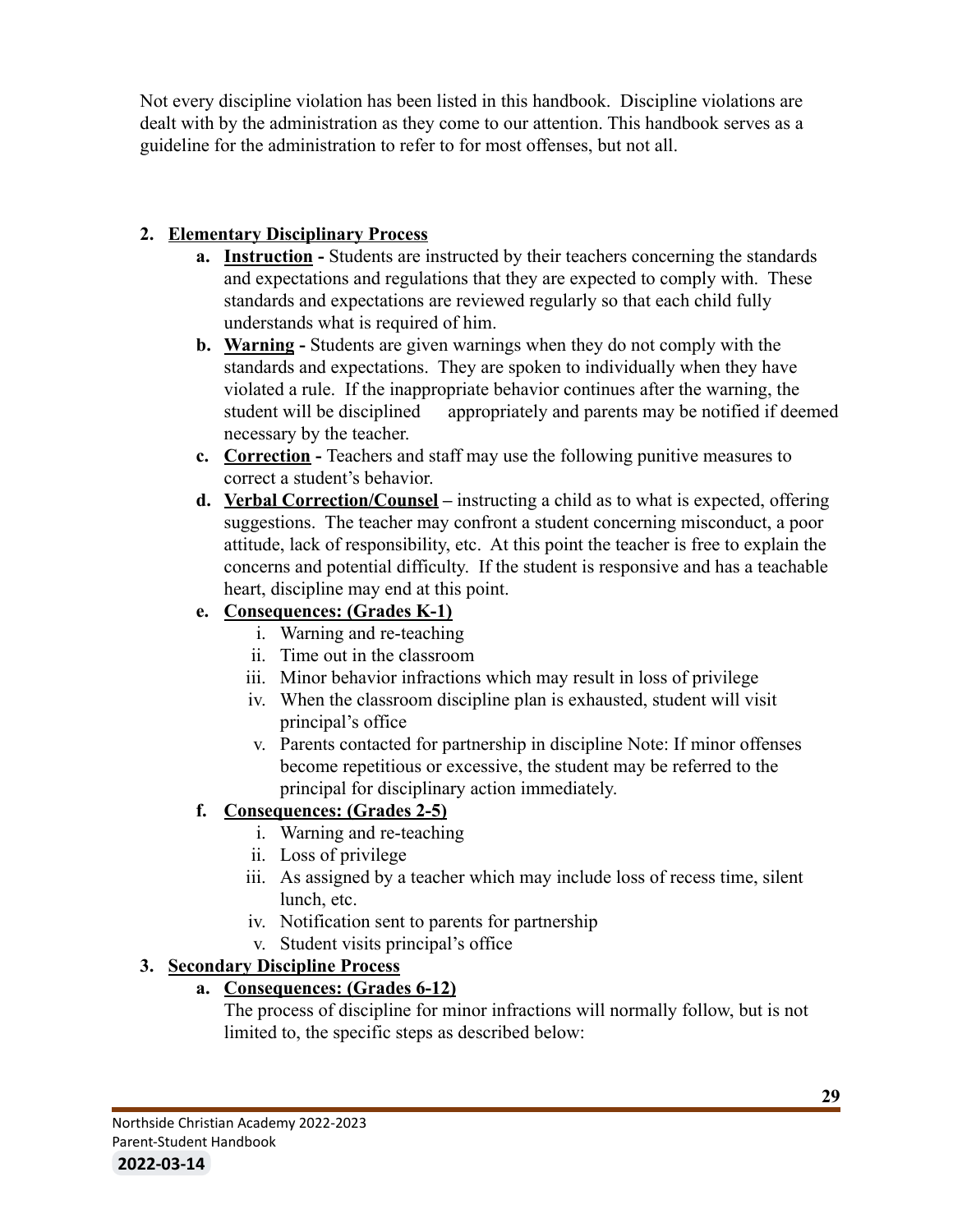- i. Step 1 Teacher/student conference; discipline notice may or may not be given. Teachers may send requests for partnership in the form of a RenWeb email as a warning. Students are expected to follow the Honor Code Policies stated in the handbook on page 37.
- ii. Step 2 Teacher/student conference; student receives discipline notice.Teacher contacts parent to inform and seek partnership. Students with minor infractions will be handled with classroom management.
- iii. Step 3 Teacher refers unresolved situation to the Principal for parent conference. Repeated or major offenses will be handled by Administration.

#### **b. Minor Infractions:**

- Disruptive behavior
- Distribution of any type of unauthorized fliers on campus
- Dress code violation
- Failure to bring books or materials to class
- Failure to report to school office when tardy to school
- Failure to submit homework
- Late to class without a pass
- Loitering (parking lots, restrooms, or in isolated areas of campus)
- Unauthorized fund-raising or solicitation
- Unexcused tardiness
- Parking Violation
- Any other offense that the Administration deems minor

#### **c. Major Infractions:**

- Any criminal violation/conviction misdemeanor or felony (on or off campus)
- Arson (on or off campus)
- Assault on a staff member or school official (on or off campus)
- Assault on another student (verbal or physical threat)
- Assault with a weapon (on or off campus)
- Bomb threat
- Bullying
- Honor Code Violation (Lie, cheat/Plagiarism, Stealing)
- Repeated dress code violations
- Death threat
- Disruption or misconduct on school transportation
- Disruptive behavior
- Distribution or sale of any medication (including over-the-counter and prescription medicine)
- Extortion
- Failure to report for after-school detention
- Fighting (battery)
- Forgery of signatures on any school-related document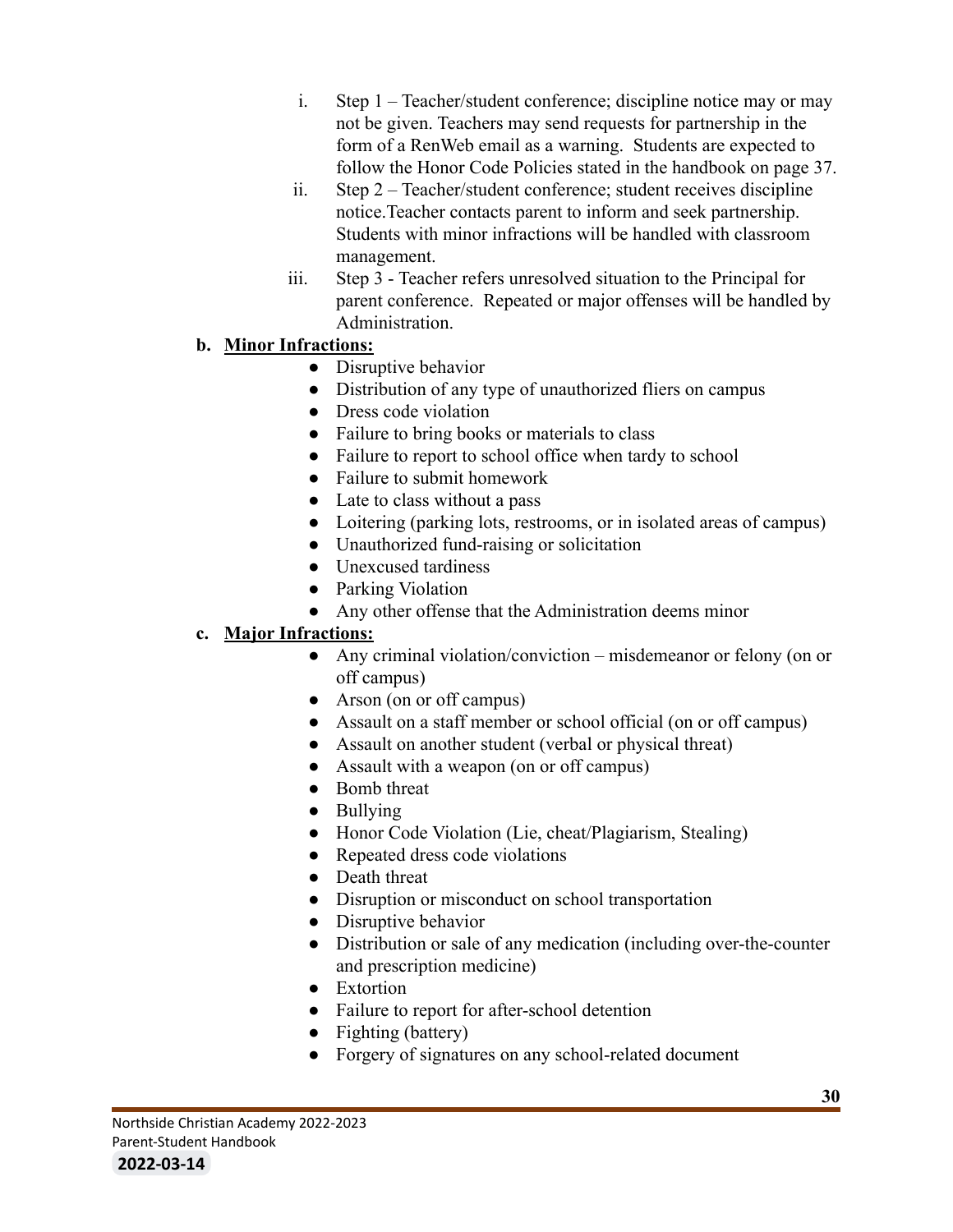- Gambling
- Harassment
- Immoral behavior (indecent proposition/obscene materials)
- Inappropriate language
- Inappropriate display of affection
- Insubordination or disrespect for authority
- Intentional deception of teacher or school official (lying)
- Leaving class without a pass
- Lighting matches/starting fires
- Traffic violation or speeding on campus grounds
- Participation in non-sanctioned organizations
- Possession and/or concealment of weapons (knife, dart, brass knuckles, firearm on or off campus)
- Possession or use of aerosol/chemical weapons
- Possession or use of tobacco products or vape
- Possession, use or sale of fireworks
- Racial or ethnic slur
- Possession, sale, use or distribution of mood modifiers, alcohol, prescriptive or illegal drugs or substances passed off as drugs (on or off campus)
- Sex violations on or off campus
- Practicing or promoting the homosexual lifestyle
- Sexual Harassment
- Skipping or cutting class (on or off campus)
- Tampering with or discharging fire alarms or emergency equipment
- Truancy
- Unauthorized use of technology
- Vandalism (destruction or defacing school property)
- Violation of suspension
- Any other offense that the Administration deems major

# **d. After -School Detention - (Grades 6 -12)**

Students assigned after-school detention must report for detention at 3:15 p.m. and remain until 4:15 p.m. and pay a \$30.00 fee. At 4:15 p.m., students must leave campus, go to an extracurricular activity, or to an after-school study hall (charge applies). Misbehavior in detention will result in the student being assigned another day of after-school detention. A discipline notice will be sent home and the student will be expected to serve the detention on the assigned day. Students reporting late to detention will not be allowed to serve the detention that day. A missed detention will result in a Saturday School and a \$75.00 fee. Note: (Students participating in extracurricular activities may incur additional consequences as deemed appropriate by a coach or sponsor.)

**e. Saturday School**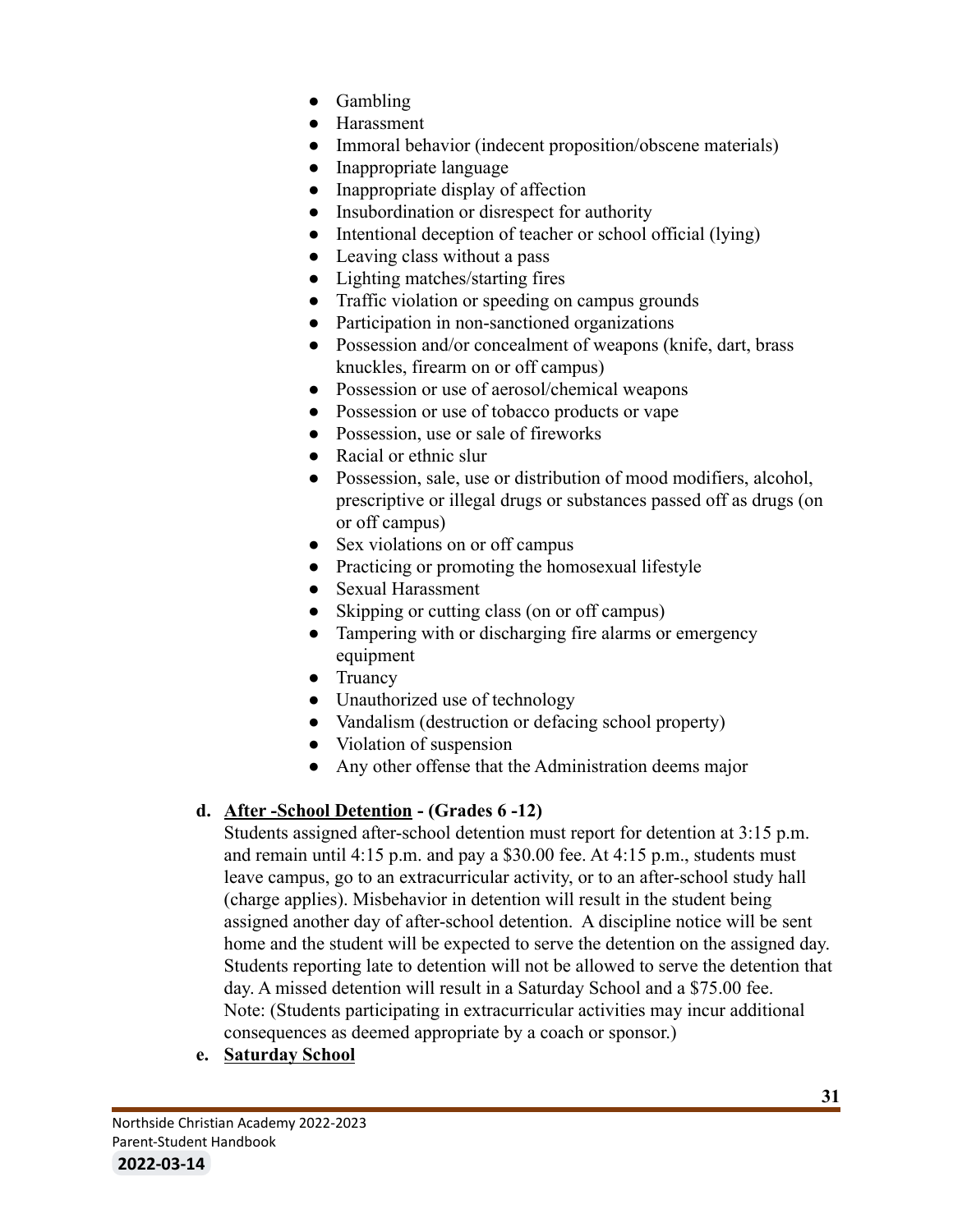Students may be assigned to Saturday School as a consequence for disciplinary infractions.

- i. Saturday School hours are from 9:00 a.m. to 12:00 p.m. and the fee is \$75.00.
- ii. Students must wear appropriate school attire. Saturday School will be assigned for major infractions or repeated offenses. Students will not be allowed to participate in any extracurricular activity which conflicts with the hours of a Saturday School.
- iii. Misbehavior or failure to serve an assigned Saturday School will result in a suspension in addition to paying the fee for the missed Saturday school.

#### **f. In-School Suspension**

Students may be assigned an in-school suspension for major infractions. The fee for in-school suspension is \$100.00. If the student does not show for the In-School Suspension, the fee will still need to be paid to cover the cost of ISS staffing.

#### **g. Out-of-School Suspension**

- i. Students are not permitted to be on campus for any reason without permission of the administration.
- ii. It is the responsibility of students to collect and complete missed work within the timelines specified by each teacher.
- iii. Students will not be allowed to participate in any extracurricular activity on the day of the suspension.

#### **h. Parent/Student Conference with Administration**

School administration may request a conference with a student and his parents, or the student and his parents may request a conference with school administration concerning the student's conduct. The goal of the conference will be to develop a behavioral contract with defined, measurable goals for improved conduct

#### **i. Disciplinary Probation**

A student will be placed on disciplinary probation when the administration feels that the behavioral pattern and record indicate that the student is not abiding by the standards and expectations of the school. During this time some privileges may be denied, and the student will be observed carefully to see if any effort is being made to improve both attitudes and actions. The administration reserves the right to dismiss a student whose attitude and actions during the probation period are not deemed acceptable. A student placed on disciplinary probation must relinquish all positions of leadership and responsibility for the duration of the probation and may be excluded from extracurricular activities for a duration as determined by the administration. A student on probation may not run for student office or hold leadership positions.

#### **Reasons for Probation are as follows:**

- Continued, deliberate disobedience
- A rebellious spirit which is unchanged after counseling and prayer
- A continued negative attitude and bad influence upon the students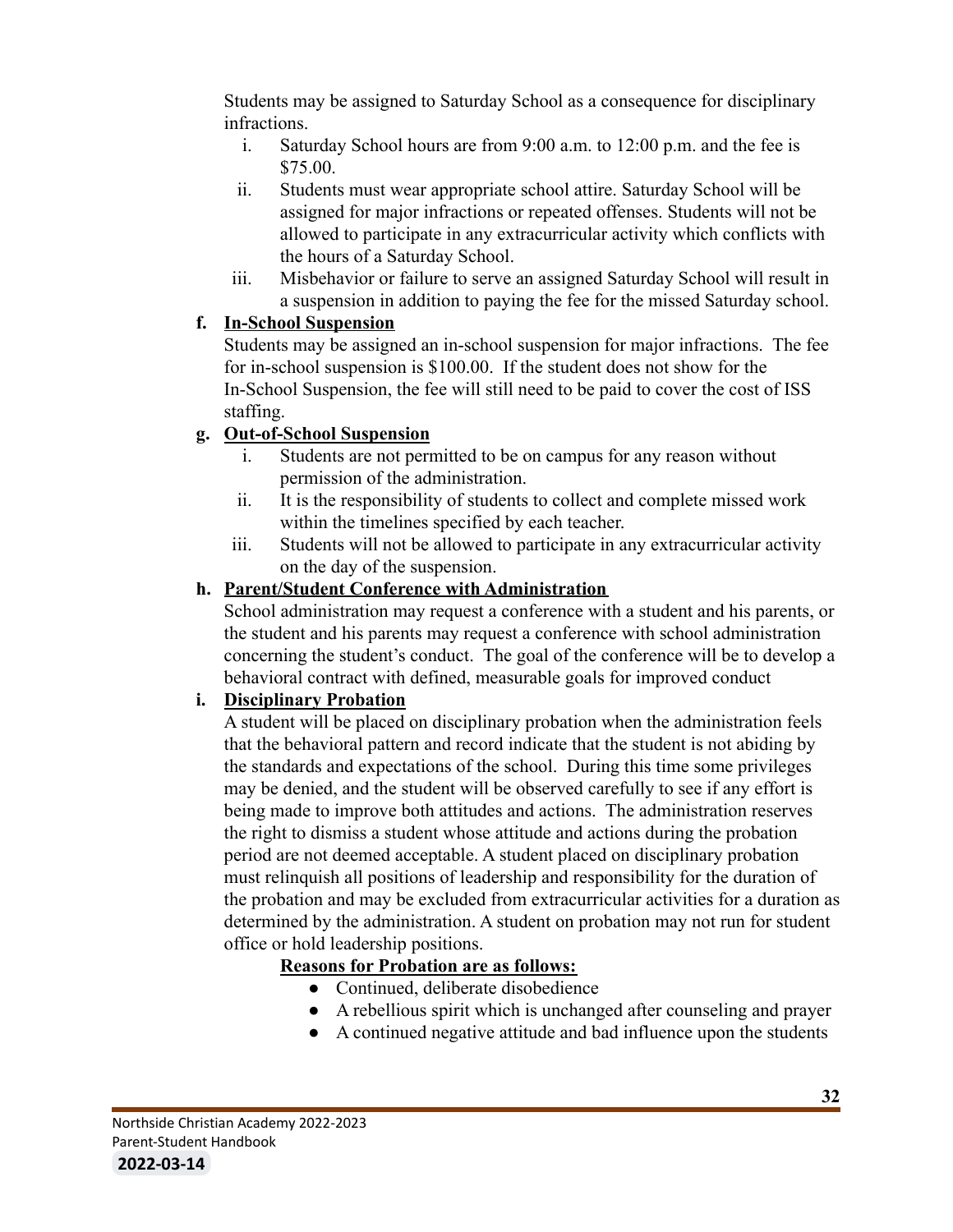- Committing a serious breach of conduct inside or outside of school which has an adverse effect upon the testimony of the school
- Failure of the parent to comply with the disciplinary philosophy of the school

#### **j. Standards and Expectations Regarding Expulsions**

- i. A student may be expelled or required to withdraw from school at any time he is found to be out of harmony with the standards and expectations and policies of the school.
- ii. An expulsion from NCA may be as long as two consecutive semesters.
- iii. Any senior expelled or asked to withdraw from NCA will not be allowed to return.
- iv. A student expelled is prohibited from school grounds and functions (games, competitions, school plays, banquets, etc.). Decisions in these matters are at the full discretion of the administration.
- v. For a student to be considered for readmission to NCA, achievement test scores, most recent report cards, behavioral report and recommendation forms must be sent to Northside Christian Academy for review. The student will be asked to write a paper on why he should be readmitted to NCA and will meet before the admissions committee.
- vi. The administration will have the freedom to decide upon a re-admission application based on objective and subjective information available.
- vii. If an affirmative is given for re-admission, the student will return on disciplinary probation and will be in an accountability relationship with a mentor.
- viii. For a student who has passed the two semesters away from NCA for an expulsion or forced withdrawal and is not seeking re-admission, the student must gain administrative approval to be allowed back on campus for any reason.

#### **k. Off Campus Behavior**

Northside Christian Academy reserves the right to suspend or expel a student for misconduct or compromising activity occurring on or off campus during the school year or in the summer. This form of misconduct or activity may or may not be identified in this handbook. Occasionally the school becomes aware of student behavior performed off campus that is open defiance to our teachings and beliefs. Such actions cannot be ignored by the school even if they occurred away from the school campus. In these cases, the school will initiate an investigation to determine the truthfulness of the alleged misbehavior. Usually this investigation will begin with the student(s) speaking to the administration to explain any questionable actions. If it is determined that the actions reported are acknowledged by the student to be true, or if there exist two or more credible witnesses to the behavior in question, parents will then be called and asked to meet with the administration.After the conference with the parents, the administration will determine a course of discipline that can range from turning the matter over to the parents, to expulsion from school. In the event that a parent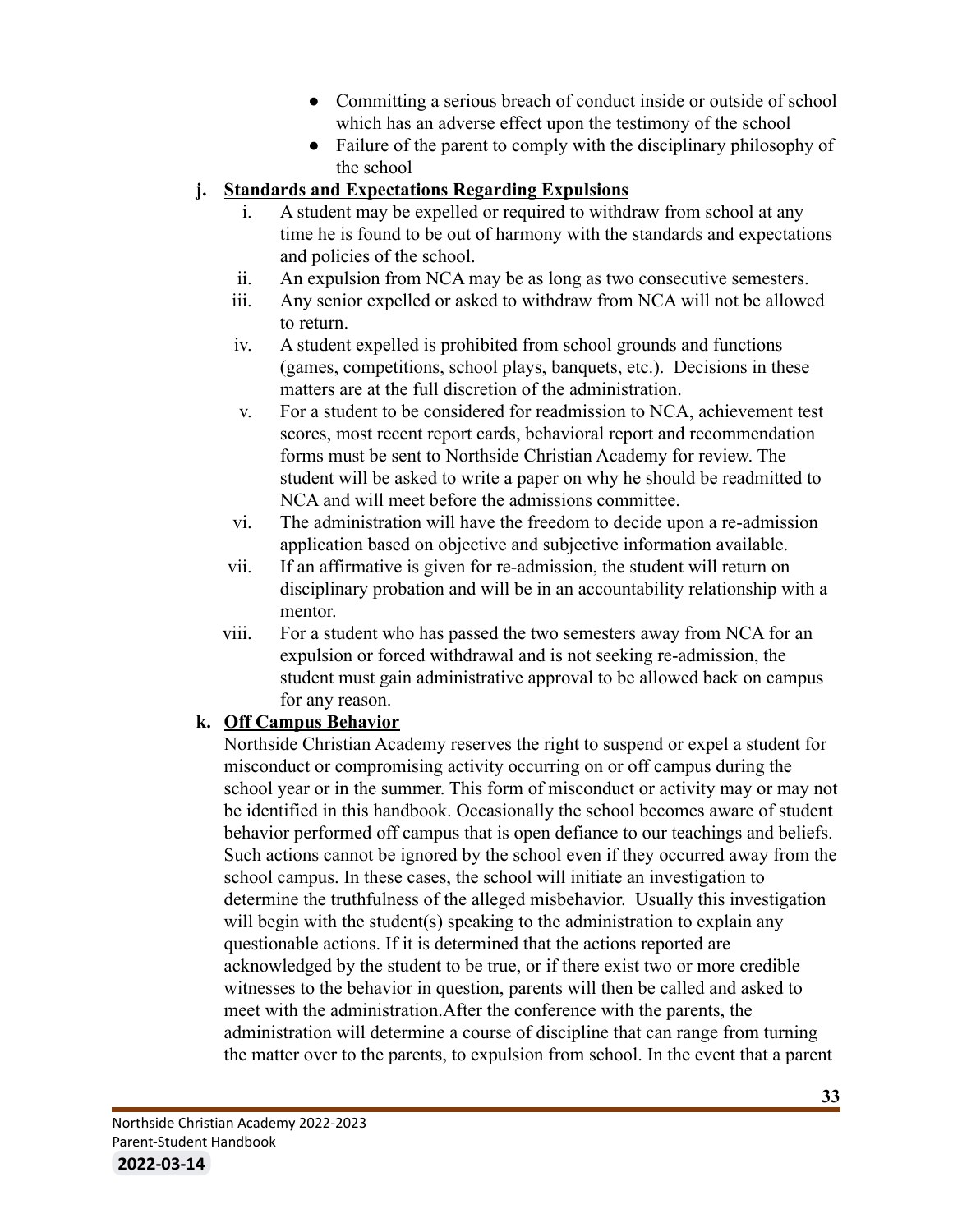refuses to come to a conference with the administration, the student will be required to withdraw from school.

NCA and the Administrative Team may consider extenuating circumstances in administering any of the defined disciplinary measures and/or substitutions thereof at any time and not in any ascending order or degree of difficulty.The school reserves the right to report serious offenses (those offenses that may constitute violation of criminal laws established by the State of North Carolina) to the proper authorities and to press charges against the student if the situation should warrant.

#### **l. Corporal Punishment**

- i. No agent of Northside Christian Academy will use any form of corporal punishment as a disciplinary measure.
- ii. Lines of Authority –Conflict Resolution
- iii. Teacher The teacher is the first line of discipline in any classroom setting. In case of a disagreement, parents and students are to follow the Matthew 18:15-16 principle. Call the teacher or the person directly involved. In a concise and accurate manner, state the problem as you know it to exist.
- iv. Principal The Principal is responsible for the discipline of students in all settings where a teacher has referred a student to the office. The Principal has the right to utilize parental conferences, work assignments, detentions, suspensions and other appropriate measures as outlined in the disciplinary guidelines. If both parties involved cannot resolve the problem, then contact the division level principal to seek resolution.
- v. Head of School Contact the Head of School if the matter has not been resolved at this point. The Head of School is empowered to make final decisions regarding discipline and conflicts.

#### **m. Disciplinary Definitions**

- i. Cheating –Taking information from some source other than the student's own mind and presenting it as if it came from his/her own thinking. It involves the components of stealing and lying. The following are major categories of cheating as defined by Northside Christian Academy:
- ii. Assignments the use of someone else's work instead of completing the assignment individually. This would include anything from daily homework to major research papers. Unless specified by the teacher, it is to be assumed that all work is to be completed individually.
- iii. Tests/Exams The practice of soliciting help during a classroom-testing situation. This would include the use of information brought to class, sharing of information during class or the sharing of information about the test with students who have not yet taken the test.
- iv. Plagiarism- The use of information from a source (text, Internet, research information) without documentation. Plagiarism of reports is considered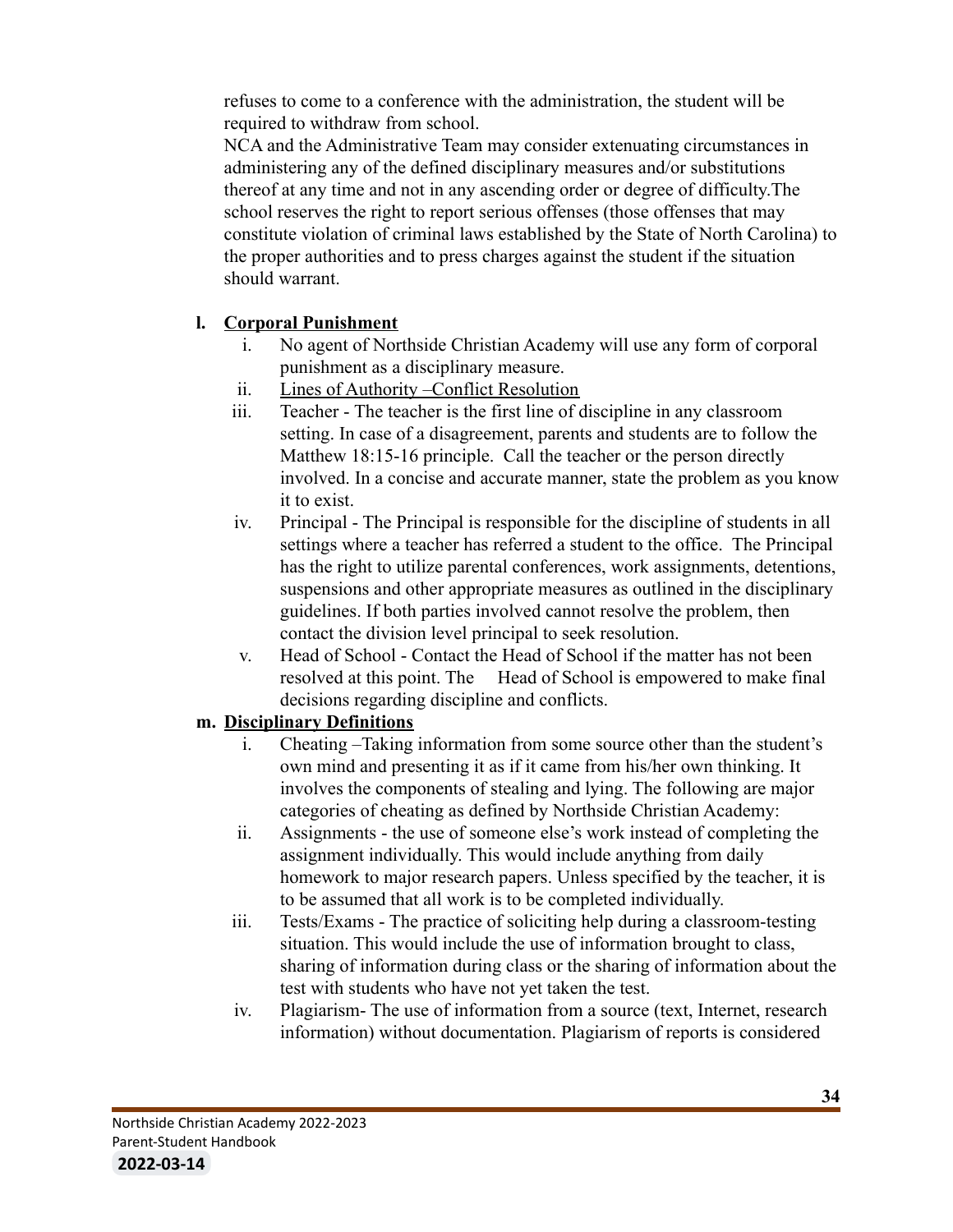cheating and will be treated as such. Students are not allowed to copy and paste.

- v. Class Disruption- Any act whereby the student causes commotion, distraction, and/or interrupts the teacher or classroom atmosphere to the extent that the learning process of other students is hampered.
- vi. Public Display of Affection The act of handholding, walking arm-in-arm, or any other act of physical contact that is intentional.
- vii. Direct Disobedience- The act of not carrying out a directive when specifically given by a teacher or staff member.
- viii. Horseplay- Play fighting, pushing, tripping, snapping towels or any act that may cause injury to any student.
- ix. Lying- Deliberate deception by not telling the truth or withholding any part of the truth in any given situation.
- x. Stealing- Taking items of clothing or personal possession, or material that does not belong to you. This includes taking items in locker rooms or other areas and hiding them from the rightful owner.
- xi. Truancy- Not being in attendance in school, class or in general not being where you are supposed to be when you are supposed to be there.
- xii. Tardy- Being late, arriving at your destination past the expected time of arrival.
- xiii. Harassment- See Student Anti-Harassment Policy
- xiv. Vandalism- Malicious or ignorant destruction or defacing of private property, or the property of Northside Christian Academy. Damages will be paid for by the student.
- xv. Bullying- Encompasses a variety of negative acts carried out repeatedly over time. It involves a real or perceived imbalance of power, with the more powerful child or group attacking those who are less powerful. Bullying can take three forms: (1) Physical (hitting, kicking, spitting, pushing, taking personal belongings), (2) Verbal (taunting, malicious teasing, name calling, making threats), (3) Psychological (spreading rumors, encouraging social exclusion, extortion, intimidation).
- xvi. Destruction of School Property- Whether intended or accidental, student assumes cost of repair or replacement (i.e. windows, doors, restrooms, fixtures, etc.)

#### **n. Weapons Policy (firearms, knives, explosives) Will result in Expulsion - Police will be notified.**

- i. Possession is defined as transfer, sale, or discharge of any gun (including a starter gun, airsoft gun or pellet gun), firearm, or any other explosive device, or weapon of any type, whether loaded or unloaded, on school property or at any school-related activity.
- ii. It is a felony to bring a weapon to school or any school event. A weapon is any firearm or anything manifestly designed, made, or adapted for the purpose of inflicting death or serious injury; or anything that in the manner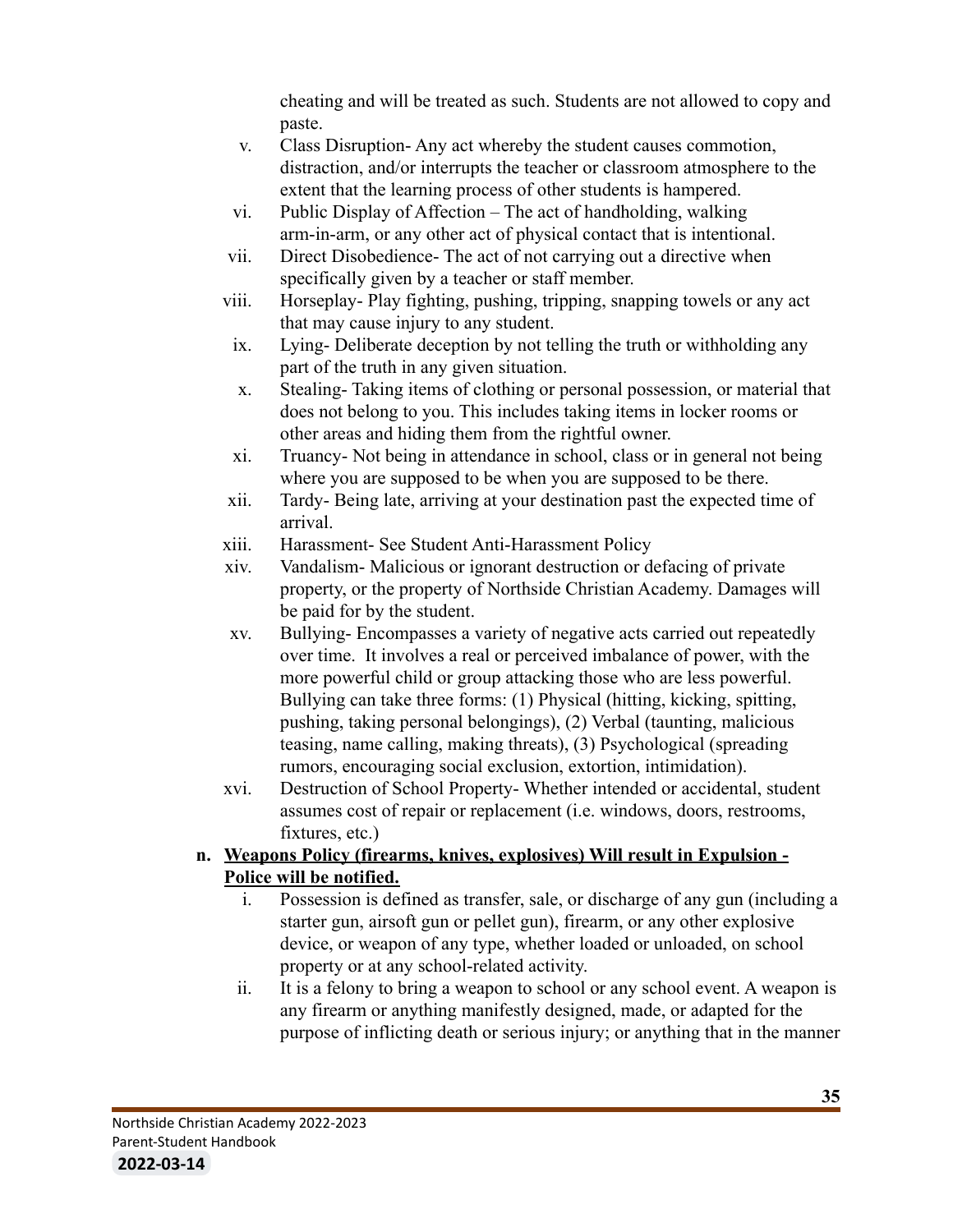of its use or intended use is capable of causing death or serious bodily injury.

## **o. Mutual Respect**

- i. Respect for teachers- As a direct authority, teachers are to be shown respect. This is both a biblical mandate and a common courtesy. Any form of disrespect will result in a disciplinary action.
- ii. Respect for staff- All school office staff, custodians, and lunchroom personnel are to be accorded the same respect required for teachers.
- iii. Faculty respect for students- As a staff, we also accept our responsibility in treating students with the utmost respect and fairness. Should a student feel that a teacher has been disrespectful or unfair, he or she is encouraged to speak to the teacher first. If that is unsuccessful, the student should then appeal to the principal.
- iv. Student respect for fellow students Verbal abuse or harassment of another student is totally incompatible with our Christian ethics and is in direct opposition to the purpose of NCA.

## **p. Electronic and Inappropriate Items**

The following items should not be brought to school: knives, laser pointers, matches or lighters, e-cigs or vaporizers, electronic games, inappropriate music, inappropriate magazines, firearms, or other objects that the administration could consider harmful to the safety of the school or its students. (Disciplinary action will be taken and items will be confiscated and kept until a parent conference is arranged).If a student chooses to use their own device, and it is revealed there is inappropriate material on the device, the device will be confiscated. The student will be required to use the school issued device going forward.

## **q. Honor Code**

All faculty members and students agree to the honor code of Northside Christian Academy. This code states that we will not lie, cheat, or steal. All students are expected to uphold this code. Because of this, lying, cheating, and stealing are serious offenses and will be treated as such. Consequences may include **Saturday School or suspension. Repeated offenses may result in expulsion.**

# **SECTION VI - STUDENT ANTI-HARASSMENT POLICY**

# **Student Anti-Harassment Policy**

The policy of Northside Christian Academy is to provide an academic environment that is free from harassment—whether based on sex (gender), race, color, national or ethnic origin, age, or disability—an environment that is free from all forms of intimidation, exploitation, and harassment (including sexual harassment), where all individuals treat each other with dignity and respect. The school includes bullying in its definition of harassment. The school is prepared to take action to prevent and correct any violations of this policy. This policy applies to the actions of administration, teachers, staff, parents, volunteers, and students. Anyone who violates this policy will be subject to discipline, up to and including termination or expulsion.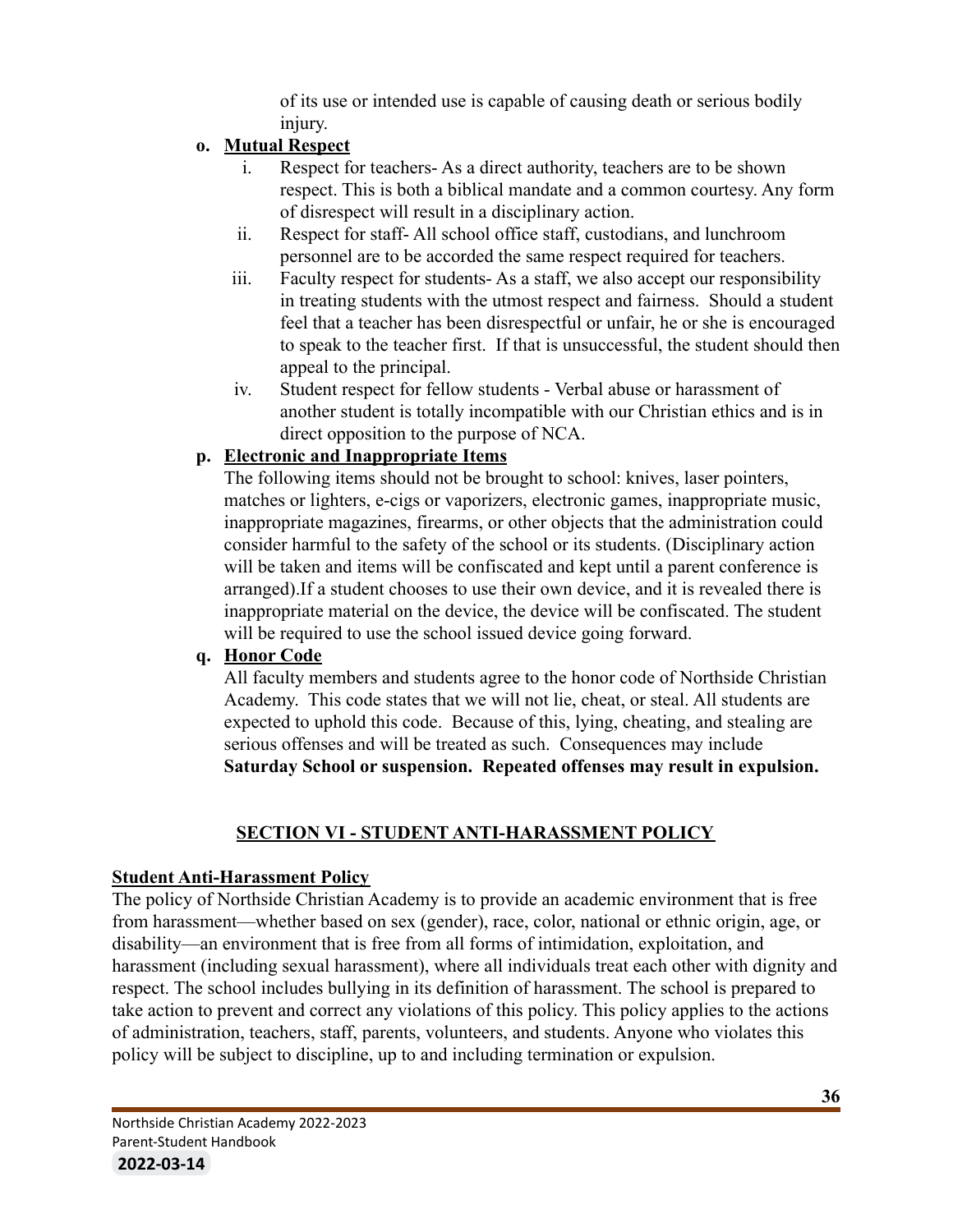The school does not tolerate harassment of students, nor does it tolerate reprisals against any student who makes a harassment complaint. Administration, teachers, staff, volunteers, and students who violate this policy are subject to disciplinary action, including expulsion from school or discharge from employment. Any administrative personnel who receive a complaint of harassment and fail to appropriately report it or take corrective action pursuant to this policy are also subject to disciplinary action, up to and including discharge.

## **A. Definitions and Prohibited Acts**

- a. Sexual harassment. "Sexual harassment" means unwelcome sexual advances, requests for sexual favors, and other verbal, visual, or physical conduct of a sexual nature, made by someone from or in the work or educational setting, under any of the following conditions:
	- i. Submission to the conduct is explicitly or implicitly made a term or condition of an individual's academic status or progress. This may occur by clearly stated acts or words or by implied acts or words.
	- ii. Submission to, or rejection of, the conduct by the individual is used as the basis of academic decisions affecting the individual.
	- iii. The conduct has the purpose or effect of having a negative impact on the individual's academic performance, or of creating an intimidating, hostile, or offensive educational environment.
	- iv. Submission to, or rejection of, the conduct by the individual is used as the basis for any decision affecting the individual regarding benefits and services, honors, programs, or activities available at or through this school.
- b. Unwelcome and Offensive. The fact that a student may not openly object to others' actions or words does not prove that they were unwelcome. Under the law of harassment, or bullying and intimidation, a student does not have to openly object to others' actions or words to prove that the actions or words are unwelcome. Harassment, bullying, or intimidation may occur even if the student originally remains silent or fails to show disapproval. Acts and statements that may not offend some people may be highly offensive to others. Therefore, all employees, volunteers, and students should be sensitive to the feelings of others whether they object or not.
- c. Verbal Harassment. Prohibited statements include, but are not necessarily limited to, the use of derogatory descriptions, including social media, of a student or group of students based on race, color, disability, ethnic or national origin, or age. It is also a violation of this policy to state stereotypical classifications concerning race, national or ethnic origin, color, age, or disability of a student or group of students. Although some students or individuals may enjoy discriminatory identifications and jokes, the school does not tolerate such on its premises or during working hours.

Examples of prohibited statements include, but are not necessarily limited to, derogatory or vulgar comments regarding a person's gender, sexually vulgar language, remarks about a person's physical anatomy or characteristics, dirty jokes, sexual innuendo, or display of written or graphic materials. Also prohibited are suggestive pictures, magazines, posters, offensive cartoons, and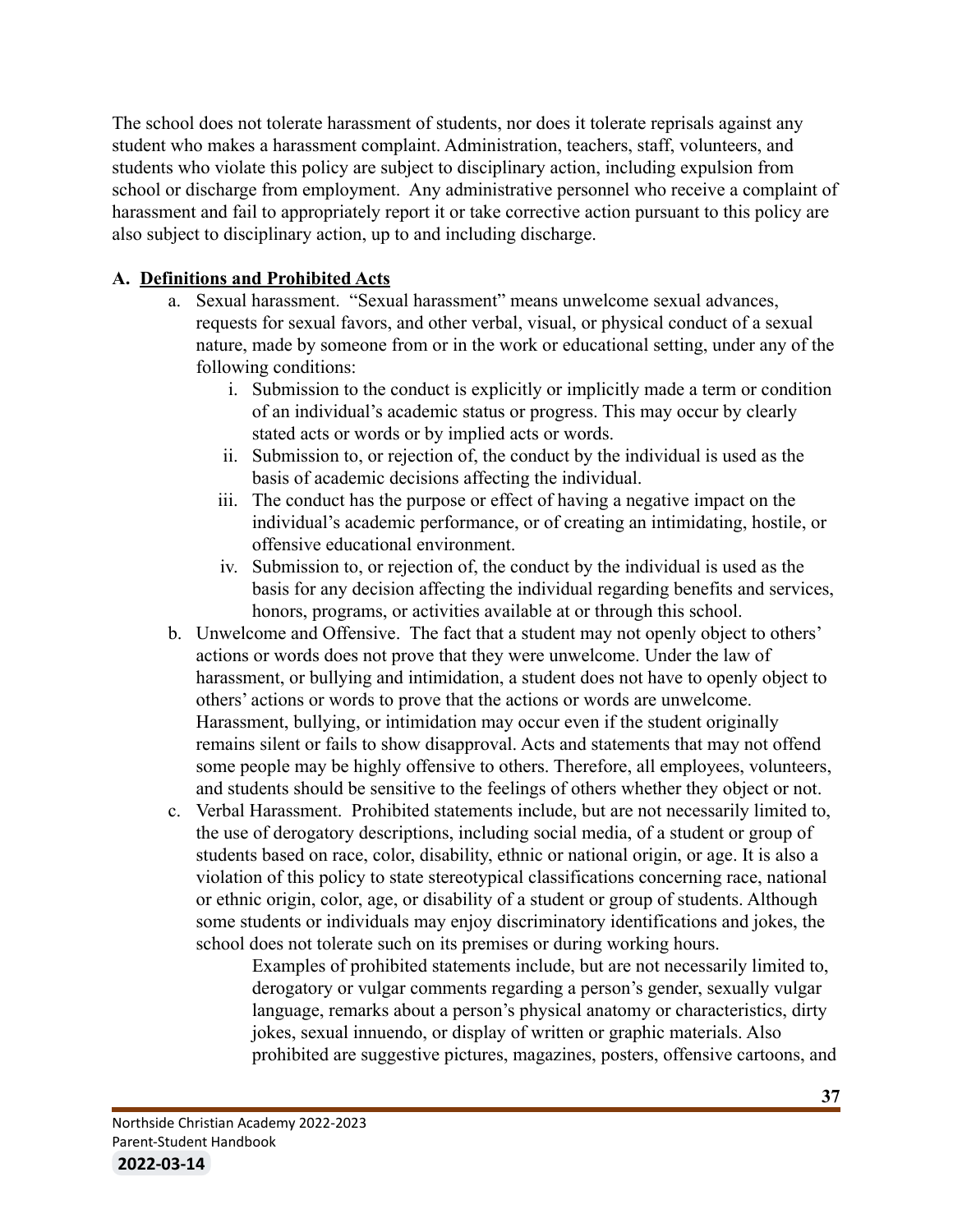other words or pictures of a suggestive nature. Also prohibited are statements that demean women or men.

- d. Physical Sexual Harassment. Prohibited actions include, but are not necessarily limited to, touching a student in a sexually suggestive way, or touching another so as to invade his or her personal privacy. This includes intentional touching or intentional movements made in order to observe another in a sexual manner. Also prohibited are physical acts such as hitting and pushing, and making physical gestures of a sexual nature. As a general rule, any act or touching of a person that most individuals refrain from doing with a stranger should not be done with another student.
- e. Sexual Harasser. A harasser may be a male harassing a female, a female harassing a male, a male harassing a male, or a female harassing a female, just as long as the harassment is sexually based or based on the gender of the student.
- f. Race, Color, National or Ethnic Origin, Age, and Disability Harassment. Unwelcome statements, name calling, or other verbal or physical conduct based on a student's race, color, national or ethnic origin, age, or disability is prohibited if and when any of the following occurs: Submission to the conduct is explicitly or implicitly made a term or condition of an individual's academic status or progress. This may occur by clearly stated acts or words or by implied acts or words.
	- i. Submission to, or rejection of, the conduct by the individual is used as the basis of academic decisions affecting the individual.
	- ii. The conduct has the purpose or effect of having a negative impact on the individual's academic performance, or of creating an intimidating, hostile, or offensive educational environment.
	- iii. Submission to, or rejection of, the conduct by the individual is used as the basis for any decision affecting the individual regarding benefits and services, honors, programs, or activities available at or through this school.
- g. Cyber Bullying. Harassment may occur through a number of mediums or means, including electronic communications. The student anti-harassment policy applies to all harassment, including any that occurs by or through any type of electronic communication. This includes, but is not necessarily limited to, Internet, email, cell phones (including picture phone or text messaging as well as voice or other communication devices. This list of electronic devices is not inclusive, and the policy is intended to cover other types of electronic communication.
- h. Physical Harassment. Prohibited actions include, but are not necessarily limited to the following:
	- i. Display of signs, pictures, cartoons, written statements, or other material that denigrates, intimidates, bullies, or otherwise discriminates against any student based on race, color, national or ethnic origin, age, or disability.
	- ii. General harassment, pushing, shoving, or other intentional acts perpetrated in whole or in part because of the student's race, color, national or ethnic origin, age, or disability.
- i. Definition of Intimidation. Intimidation" means any written, oral, or physical act or gesture that a reasonable person under the circumstances should know will have the effect of harming a student or damaging his or her property or placing a student in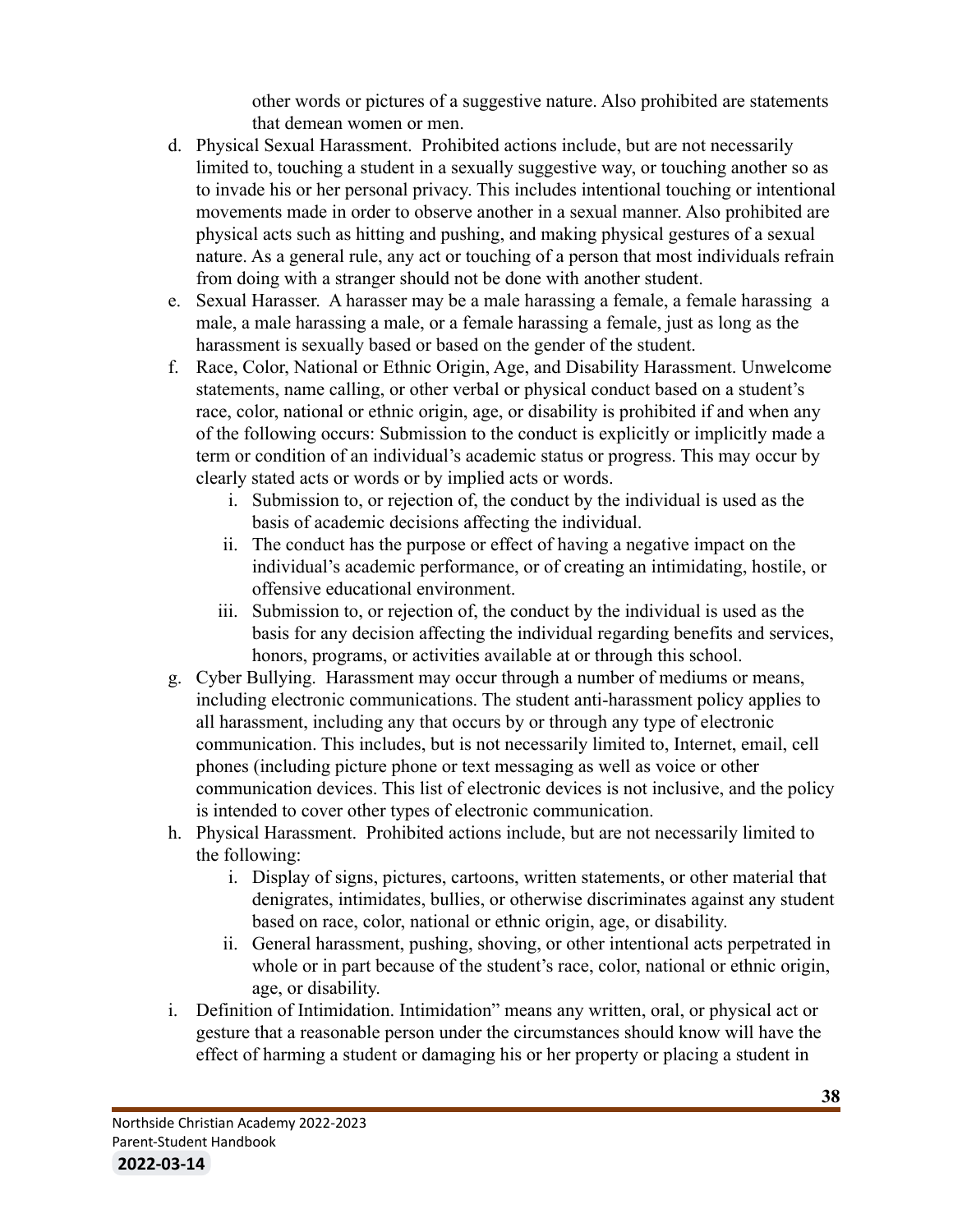reasonable fear of harm to his or her person or damage to his or her property, or that has the effect of insulting or demeaning any student or group of students in such a way as to disrupt or interfere with the school's educational mission or the education of any student. Harassment, intimidation, or bullying includes a gesture or an act, whether written, oral, or physical, that is reasonably perceived as being motivated by a characteristic such as sex (gender), race, color, national or ethnic origin, age, or disability.

- j. Examples of Harassment, or Intimidation. Unwelcome conduct of this type can include a wide range of verbal, visual, or physical conduct of a sexual or other nature. Among the types of conduct that would violate this policy are the following:
	- i. Unwanted sexual advances or propositions.
	- ii. Offering academic benefits in exchange for sexual favors.
	- iii. Making or threatening reprisals after a negative response to sexual advances.
	- iv. Visual conduct such as leering, making sexual gestures, or displaying sexually suggestive objects or pictures, cartoons, or posters.
	- v. Verbal conduct such as making or using derogatory comments, epithets, slurs, and jokes about a student's race, color, national or ethnic origin, age, or disability.
	- vi. Verbal abuse of a sexual or other nature; graphic verbal commentaries about an individual's body, race, color, national or ethnic origin, age, or disability; sexually degrading words used to describe an individual; suggestive or obscene letters, notes, or invitations.
	- vii. Physical conduct such as touching, assaulting, impeding, or blocking movements.
	- viii. Any conduct that has the effect of insulting or demeaning a student or group of students in such a way as to disrupt or interfere with the school's educational mission or that is severe, persistent, or pervasive so that it creates an intimidating, threatening, or abusive educational environment.

## **B. Application of Anti-Harassment Policy**

The student anti-harassment policy applies to school hours; to any school-sponsored event or activity, including during school-arranged transportation of any type to or from an event or activity, and whether the activity or event occurs on or off the school campus; while on school property or at school-leased facilities; or at any other time when the event or activity has any school recognition. Additionally, as a Christian school, the school has the right to expect and does expect that students and any employee of the school will conduct themselves in a Christ-like manner and/or as a Christian role model. Conduct violating these Biblical standards—whether occurring at school or during school-sponsored events, activities, or functions or not, or on campus or not—is subject to appropriate action by the school.

## **C. Prohibited Actions**

1. Employee-Student Harassment, Bullying, or Intimidation. Employee-student harassment, bullying, or intimidation of any type is prohibited.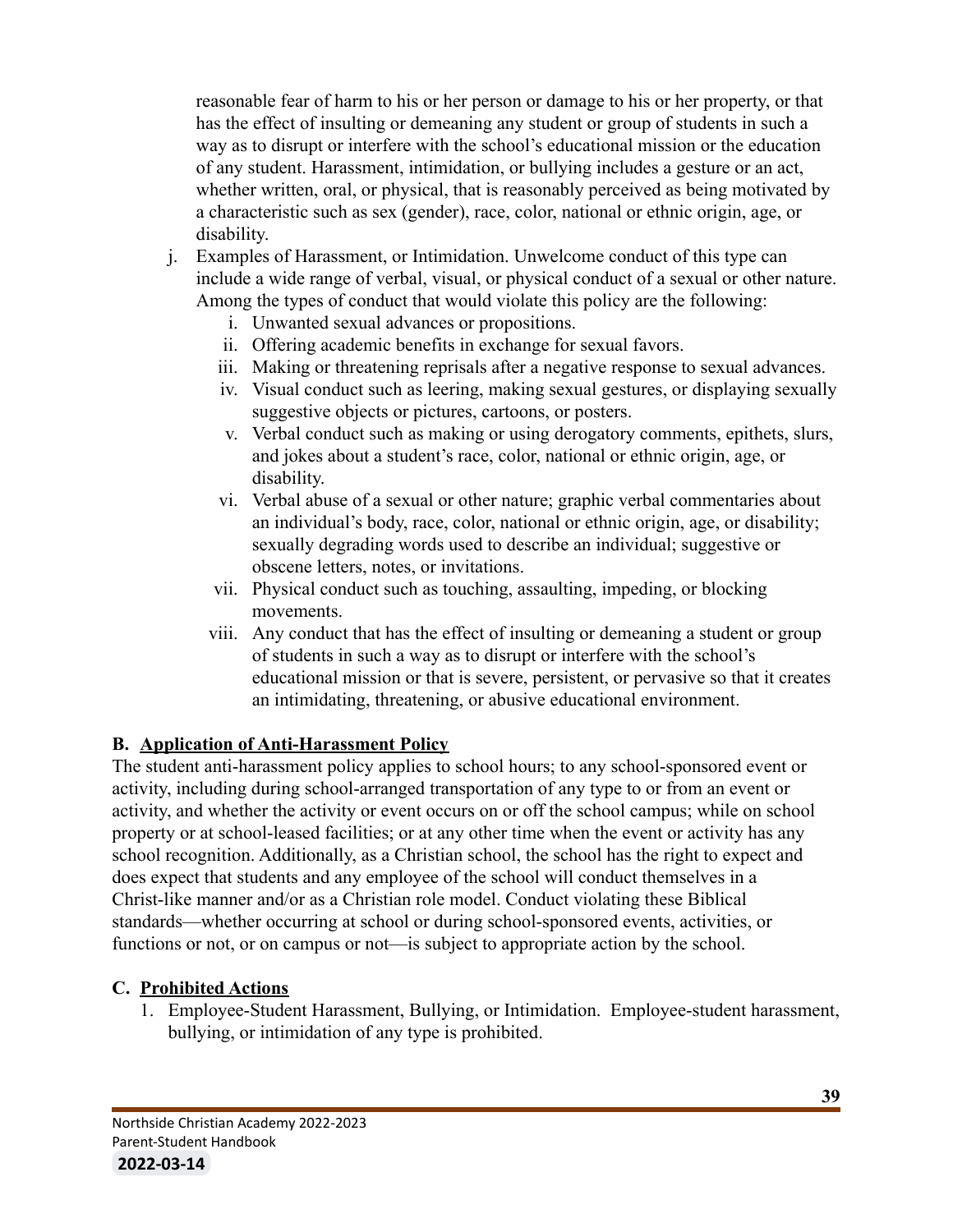2. Student-Student Harassment, Bullying, or Intimidation. Student-student harassment, bullying, or intimidation of any type is prohibited.

## **D. What to Do If You Experience or Observe Harassment or Intimidation**

- 1. Students who feel that they have been subjected to conduct of a harassing, bullying, or intimidating nature are encouraged to promptly report the matter to one of the school officials designated below.
- 2. Students who observe conduct of a harassing, bullying, or intimidating nature are also encouraged to report the matter to one of the school officials designated below. All complaints will be promptly investigated.

## **E. Where to Report Harassment or Intimidation**

The following individuals are specifically authorized to receive complaints and to respond to questions regarding harassment:

- 1. Principal
- 2. Head of School

## **F. Confidentiality**

Every effort will be made to reasonably protect the privacy of the parties involved in any complaint. However, the school reserves the right to fully investigate every complaint and to notify a student's parent/guardian and appropriate government officials as the circumstances warrant.

## **G. Protection Against Retaliation**

It is against the school's policy to discriminate or retaliate against any person, including any student, who has filed a complaint involving harassment or intimidation or who has testified, assisted, or participated in any manner in any investigation, formal proceeding, or hearing concerning harassment, bullying, or intimidation. However, if in the course of an investigation or subsequently the school learns that a student or others have made a complaint that was not in good faith or it was known to be false at the time of the complaint, the school reserves the right to take appropriate action. Making false complaints or complaints not made in good faith can jeopardize someone's reputation.

## **H. Procedure for Investigation of a Complaint and Taking Corrective Action**

When one of the school officials designated in this policy receives a complaint, an investigation will be conducted. If the investigation confirms the allegations, prompt corrective actions shall be taken. The individual who suffered the harassing, bullying, or intimidating conduct shall be informed that corrective action has been taken. In addition, any employee or student found to be responsible for harassment, bullying, or intimidation in violation of this policy will be subject to appropriate disciplinary action up to and including expulsion or termination. The severity of the disciplinary action will be based on the circumstances of the infraction.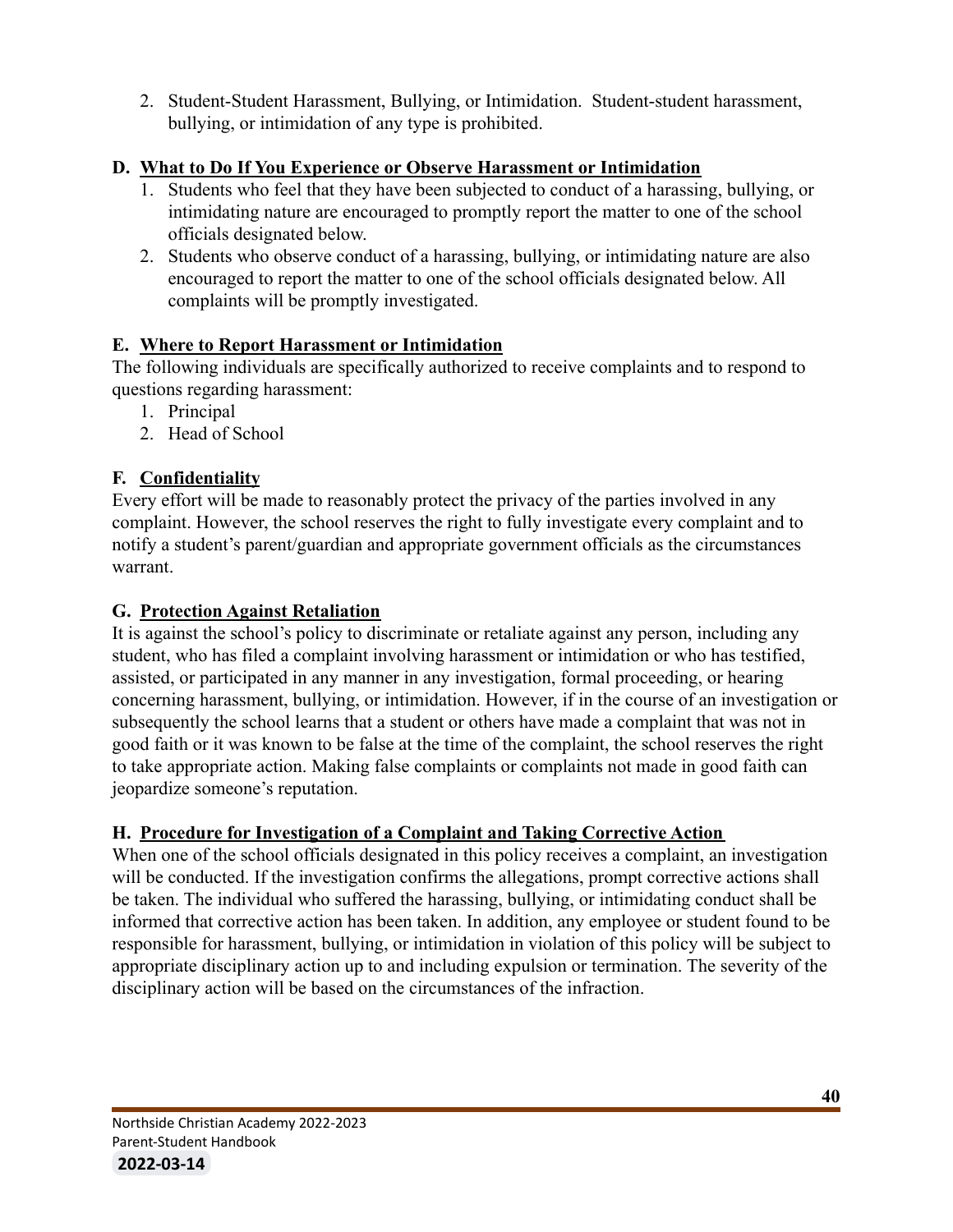## **SECTION VII - INTERNET USE POLICY**

Students will have secure Internet access. The Internet is a network connecting thousands of computers all over the world and millions of individual users. Students may have access to Internet Web information resources through their classroom, library, or school computer lab.

With access to computers and people all over the world also comes the availability of material that may not be considered to be of educational value in the context of the school setting. Because no one organization owns the Internet and can enforce regulations, resources are uncensored. Families should be aware that some material accessible via the Internet may contain items that are illegal, defamatory, inaccurate, or potentially offensive to some people. In addition, it is possible to purchase certain goods and services via the Internet which could result in unwanted financial obligations for which a student's parent or guardian would be liable. NCA has taken precautions to restrict access to controversial materials via filtering hardware and software. However, on a global network it is impossible to control all materials and an industrious user may discover controversial information. We believe that the valuable information and interaction available on this network outweigh the potential hazards. NCA expects that in addition to the filtering protection placed in the system that users, as Christian students, will be vigilant to withdraw themselves from any questionable sites that might be encountered while interacting with the Internet.

### **A. General Policies**

NCA provides access to technology and the Internet for students and staff to enhance the school's educational program. NCA provides a filtered Internet service to help prevent access to inappropriate materials. The Internet is made available for students and staff to locate material to meet their educational and personal information needs. First priority will be given to Internet use that directly supports the academic curriculum. NCA faculty will work together to help students develop the critical thinking skills necessary to discriminate among information sources and to evaluate and use information that will prepare them for responsible participation in home, church, and community.

This policy is in place to protect our network as well as our students and staff. Whenever using the NCA network, students and staff must use care and wisdom.

- 1. NCA will provide computer hardware and software for student and staff use to support and further the school's educational and ministry objectives. The hardware and software are the property of NCA.
- 2. Access to NCA's technology resources is a privilege and not a right.
- 3. Only NCA staff may install software or otherwise modify NCA equipment. Student users must avoid any action which might download and install software, plug-ins, helper apps, etc. NCA reserves the right to remove unauthorized software.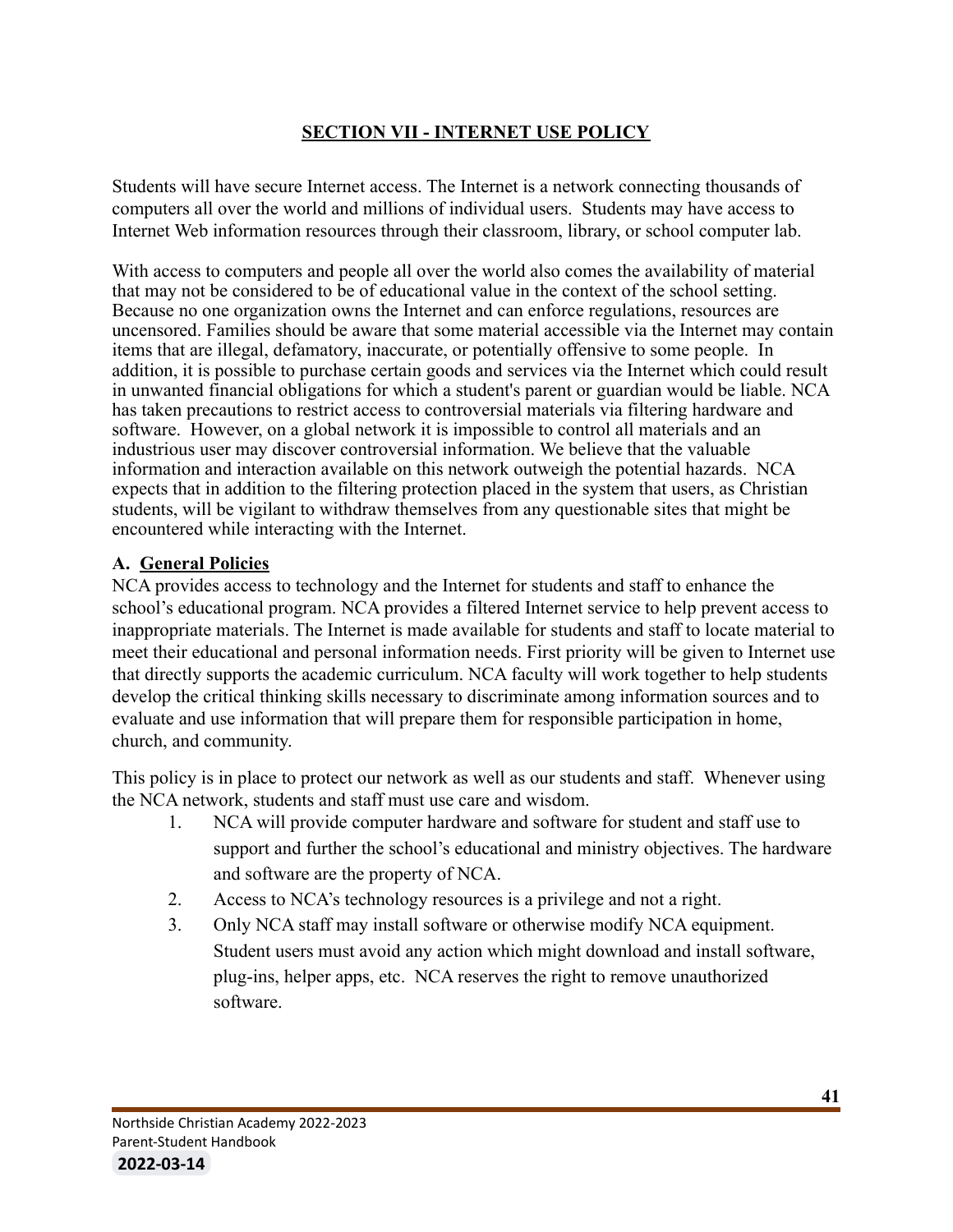- 4. Students are not permitted to use their own portable media (i.e. CDs, memory sticks, etc.) in any NCA computer, unless cleared with technology staff on a use-by-use basis.
- 5. Printing from NCA's computers should be limited to what is necessary. Students and staff should use good stewardship when determining what should be printed. Printing information directly from a Web site is discouraged because excessive pages are often printed.
- 6. All use of computer systems and networks on the NCA campus (including, but not limited to, e-mail sent and received, Internet sites visited, and documents created) is subject to review or monitoring by administration or staff. E-mail and Web browsing should not be considered private.
- 7. NCA staff and students must follow all state and federal laws relating to computer use. This includes laws related to copyright, software piracy, plagiarism, harassment, etc.
- 8. Student Internet use is provided for educational purposes only. Students may use the Internet for research related to class projects, to access the news, and to further their general knowledge in compliance with this policy.
- 9. Student computer use or Internet access may be limited or denied at the discretion of the teacher, study hall monitor, or administration.
- 10. Students are not permitted to use or access e-mail from the NCA campus at any time unless specifically directed to do so by a teacher.
- 11. Students may not use the NCA's computer network to participate in on-line chat rooms.
- 12. Students may not use cell phones, earbuds, gaming devices, or other similar devices between the hours of 8:00 am and 3:00 pm. Middle school and high school students are encouraged to keep their cell phones, earbuds, etc. in their lockers during the entire school day. Elementary students who bring cell phones, earbuds, etc. to school should give them to their teachers to keep until the end of the school day. Students may use cell phones, gaming devices, and ear buds on NCA buses only with permission from the teacher or coach in charge.
- 13. All use of the NCA's computer network and Internet is expected to be decent and appropriate to our Christian environment. Use of the network to access or transmit illegal, indecent, sexually oriented, violent, discriminatory, profane, or otherwise inappropriate material will result in disciplinary action. Posting information of a derogatory or inflammatory nature about the school, staff, or other students in any on-line forum is prohibited. Please note all of the above includes personal, public, and/or NCA's electronic devices (computer, cell phones, etc.) on and off of campus during the school year as well as the summer months.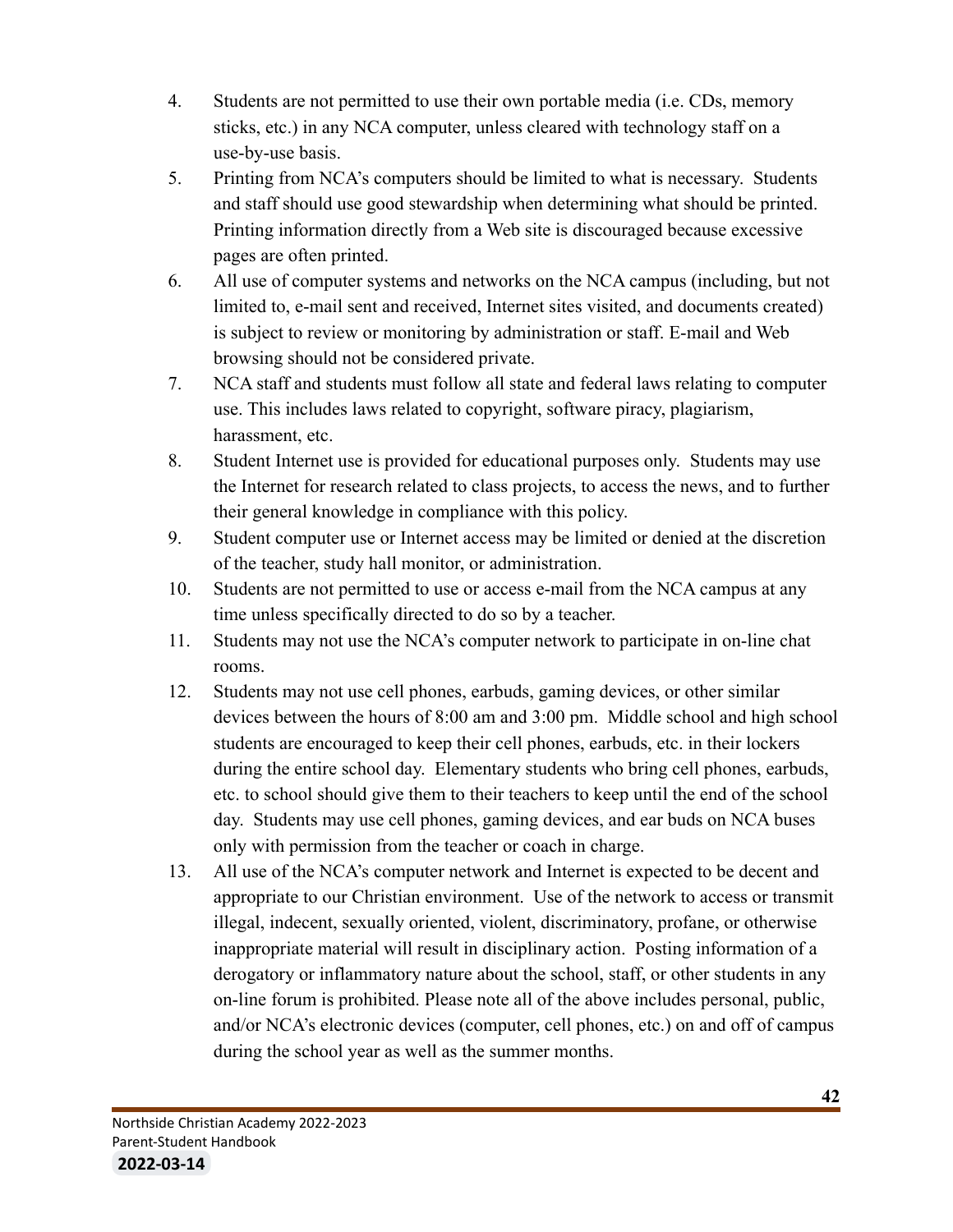- 14. The NCA's network may not be used for gambling or any Internet game sites not specifically approved by NCA.
- 15. Only approved, staff-installed games are allowed on NCA's computers. These may only be used at the specific direction of the teacher.
- 16. Students may not use the NCA's network for commercial purposes (i.e. buying or selling).
- 17. Students may not use cell phones during the day for assignments.
- 18. Currently enrolled students may use the computers for completing class assignments, projects, and research. Users who have specified academically related search needs have priority over those browsing the system.
- 19. School computers may only be used during school hours, with library staff or teacher permission.
- 20. Students should do nothing while using NCA computers or the Internet to dishonor the name of Christ.
- 21. Should a student accidentally open a questionable website, he should immediately turn off the computer monitor and report the site to the supervising librarian or teacher.
- 22. Students should not use the computer to reveal personal addresses, phone numbers or personal information about themselves or other students, teachers or staff.

Penalties for violating these policies may include, but are not limited to: restoration-oriented assignments, temporary, long-term, or permanent loss of computer privileges on campus, after-school detention, suspension, expulsion, and referral to civil authorities for investigation.

## **B. NCA Computers/Internet may not be used for:**

- 1. Chatting, game-playing, social networking sites or other recreational purposes (exceptions are for activities in the classroom setting with teacher supervision and permission).
- 2. Downloading files or programs. Library and teaching staff may arrange to download files for students on a case by case basis.
- 3. Transmission of any material in violation of any US or state regulation. This includes, but is not limited to: copyrighted material, threatening or obscene material, or material protected by trade secrets. Accordingly, copyrighted music may not be uploaded or downloaded.
- 4. Commercial activities of any kind.
- 5. Product advertisement or political lobbying.
- 6. Purposely seeking any Internet site promoting pornography, violence, hate, homosexuality, gambling, harassment, or any entertainment sites concerning people or activities that promote these things.
- 7. Offensive or abusive language. This includes, but is not limited to, racial, ethnic, or religious slurs.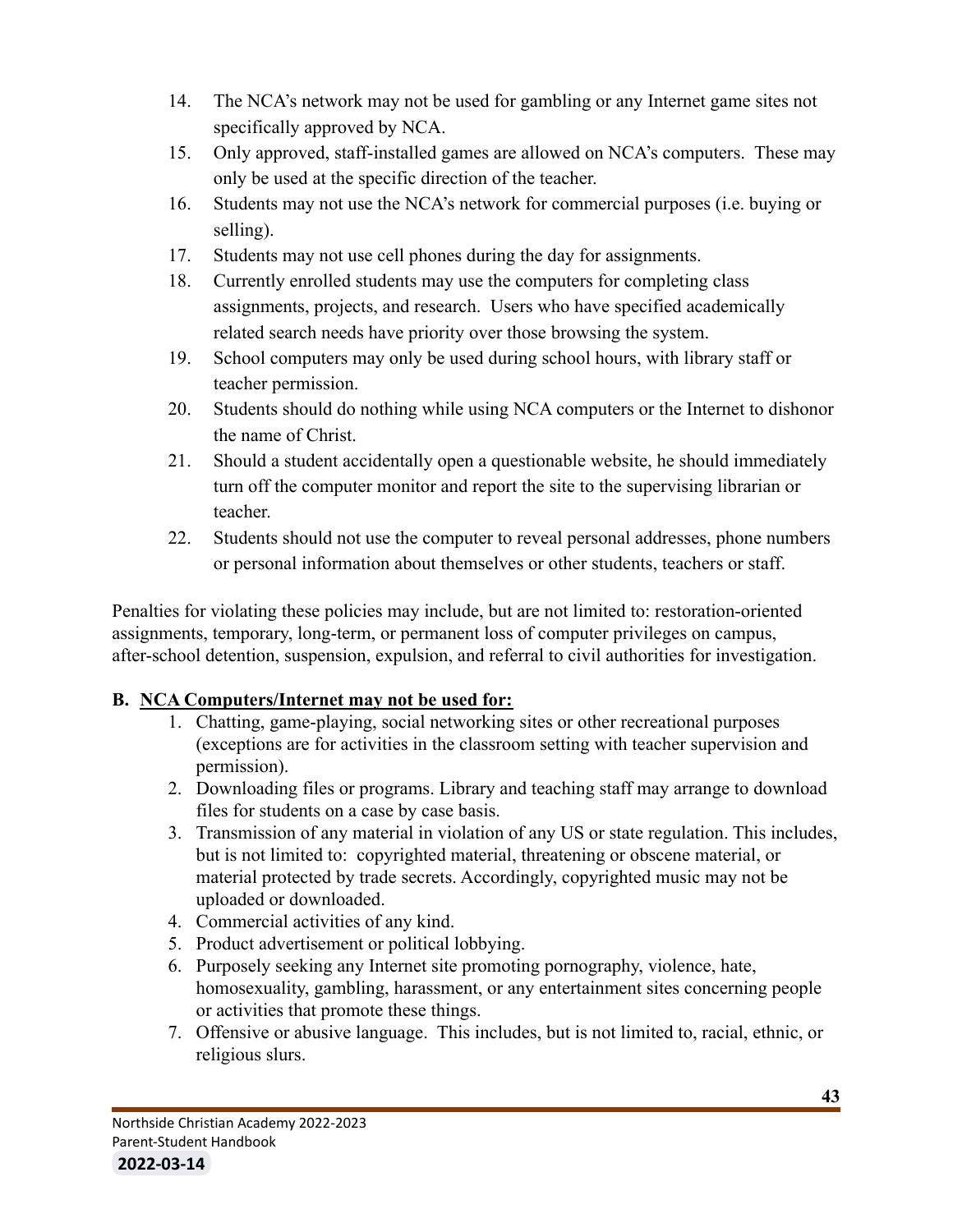8. Tampering, pranks, vandalism, adding software, attempting to break into unauthorized files, or attempting to use the network in a way that would disrupt network use by others.

Infractions of the above will result in disciplinary action, to include parental notification, loss of computer privileges, detention, suspension or expulsion, depending on the severity of the violation.

NCA makes no warranties of any kind, whether expressed or implied, for the Internet service it is providing. Our school will not be responsible for any damages students incur. This includes loss of data resulting from delays, non-deliveries, miss-deliveries, or service interruptions caused by its own negligence or student errors or omissions. Use of any information obtained via Northside Christian Academy is at the user's own risk. Northside Christian Academy specifically denies any responsibility for the accuracy or quality of information obtained through its services.

## **SECTION VIII - DRESS CODE POLICIES**

## **A. Policy Statement**

The Administration of Northside Christian Academy has sought to develop a standard of modest dress and general appearance for students that will:

- 1. Be a testimony from the whole student body.
- 2. Be a testimony for the Christian atmosphere of our school.
- 3. Enhance the educational process.

The purpose of the dress code is to encourage an environment that is conducive to learning. Classrooms are not arenas for freedom of expression and there is a correlation between appropriate attire and student performance and behavior. In general, the goal of the dress code is intended to address three areas: modesty, identity and propriety. The determination of whether or not dress standards meet these criteria is up to the discretion of the administration of Northside Christian Academy.

Modesty –the clothing should not be suggestive, revealing or overtly calling attention to one's body

Identity –deals with association and can cover everything from style to advertising Propriety – asks if what one is wearing is appropriate to the occasion and with whom one is interacting as a representative of the Lord.

## **B. Parental Responsibility**

We believe it is the parent's responsibility to ensure that students are in accordance with school guidelines. Please familiarize yourself with NCA acceptable dress standards and help train your children to comply.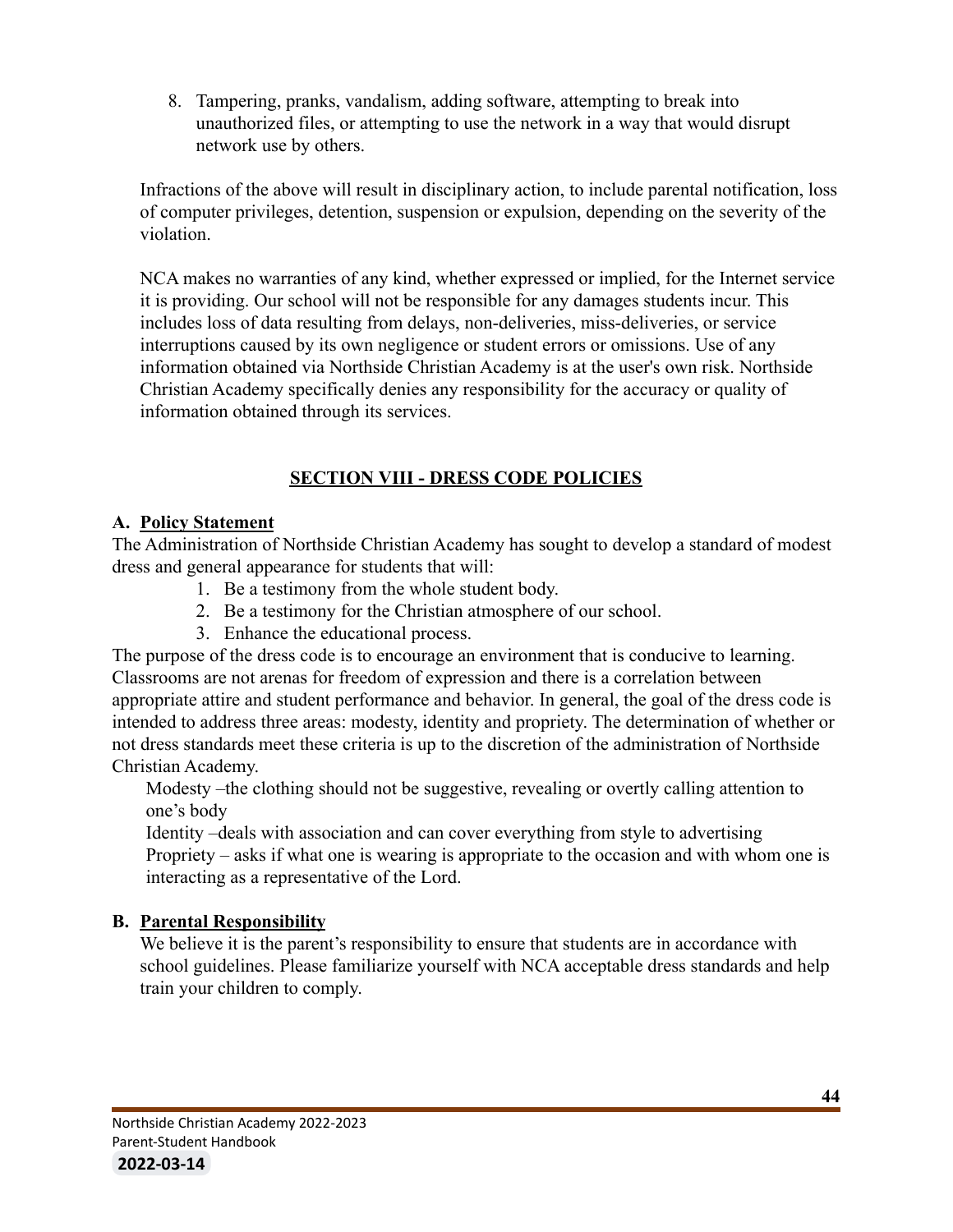#### **C. NCA Dress Code Everyday Standards & Expectations**

### **ELEMENTARY AND MIDDLE-SCHOOL DRESS CODE**

The following dress code is a guide to help maintain an orderly environment in which students come to school ready to learn. Northside Christian Academy is committed to enforcing the dress code as fairly as possible. Daily parent partnership is important to ensure each students' attire aligns with the guidelines listed below. Students at NCA are expected to dress in a manner that reflects a Christian worldview while at school.

| <b>PANTS</b>                                         | <b>SHORTS</b>                                                 | <b>DRESS AND SKIRTS</b>                                    |
|------------------------------------------------------|---------------------------------------------------------------|------------------------------------------------------------|
| solid color khaki or black<br>uniform or cargo pants | $\cdot$ solid color khaki or black<br>uniform or cargo shorts | · khaki or black uniform material;<br>red or black         |
| · modest and loose fitting                           | come to the knee                                              | · red or black polo dresses for<br>elementary              |
| · pants of athletic material are                     | · modest and loose fitting                                    |                                                            |
| not allowed                                          |                                                               | dresses should be loose fitting                            |
|                                                      | athletic shorts are not allowed                               | and should have sleeves                                    |
| must be free of any writing,                         |                                                               |                                                            |
| holes, patches, or fraying                           | must be free of any writing,<br>holes, patches, or fraying    | must come to the knee or below<br>the knee when sitting    |
| · should cover undergarments                         |                                                               |                                                            |
| at all times                                         | ·should cover undergarments<br>at all times                   | must be free of any writing, holes,<br>patches, or fraying |
| · Spandex material is not                            |                                                               |                                                            |
| allowed                                              | · Spandex material is not<br>allowed                          | ·should cover undergarments at all<br>times                |
| · legging may not be worn as                         |                                                               |                                                            |
| pants                                                | oversized shorts are not<br>acceptable for ladies or          | · Spandex material is not allowed                          |
| · must be worn at normal<br>waistline                | gentlemen                                                     | free of any writing                                        |
|                                                      |                                                               |                                                            |
|                                                      |                                                               |                                                            |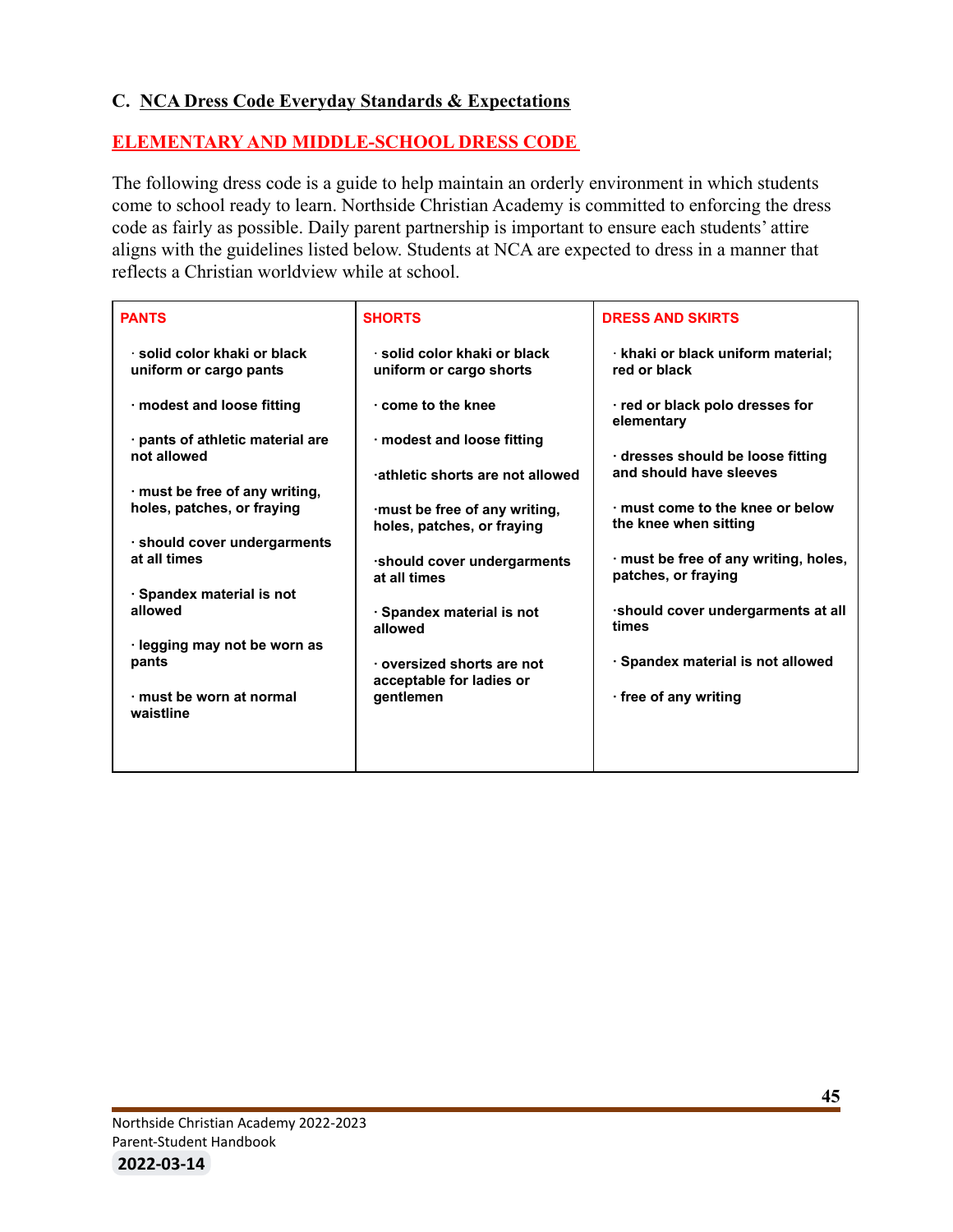| <b>SHIRTS</b>                                                                                                                                                                                                                                                                                                                                                                     | <b>SHIRTS</b>                                                                                                                                                                                                      |
|-----------------------------------------------------------------------------------------------------------------------------------------------------------------------------------------------------------------------------------------------------------------------------------------------------------------------------------------------------------------------------------|--------------------------------------------------------------------------------------------------------------------------------------------------------------------------------------------------------------------|
| Button-down plain, plaid or flannel shirts MAY<br>NOT be worn open or as a jacket.                                                                                                                                                                                                                                                                                                | Button-down plain, plaid or flannel shirts MAY NOT be<br>worn open or as a jacket.                                                                                                                                 |
| Ladies                                                                                                                                                                                                                                                                                                                                                                            | Gentlemen                                                                                                                                                                                                          |
| must be either of the following SOLID<br>colors; red, black, white, or gray<br>must have a COLLAR and SLEEVES<br>must be modest and loose fitting<br>should cover undergarments at all times<br>· must not have any graphics or wording, can<br>have small logos on the chest area<br>$\cdot$ crop and tank tops are not allowed to be the<br>only undergarment under sweatshirts | must have a COLLAR and SLEEVES<br>$\blacksquare$<br>must be either of the following SOLID colors; red,<br>black, white, or gray<br>must not have any graphics or wording<br>may have small logos on the chest area |
|                                                                                                                                                                                                                                                                                                                                                                                   |                                                                                                                                                                                                                    |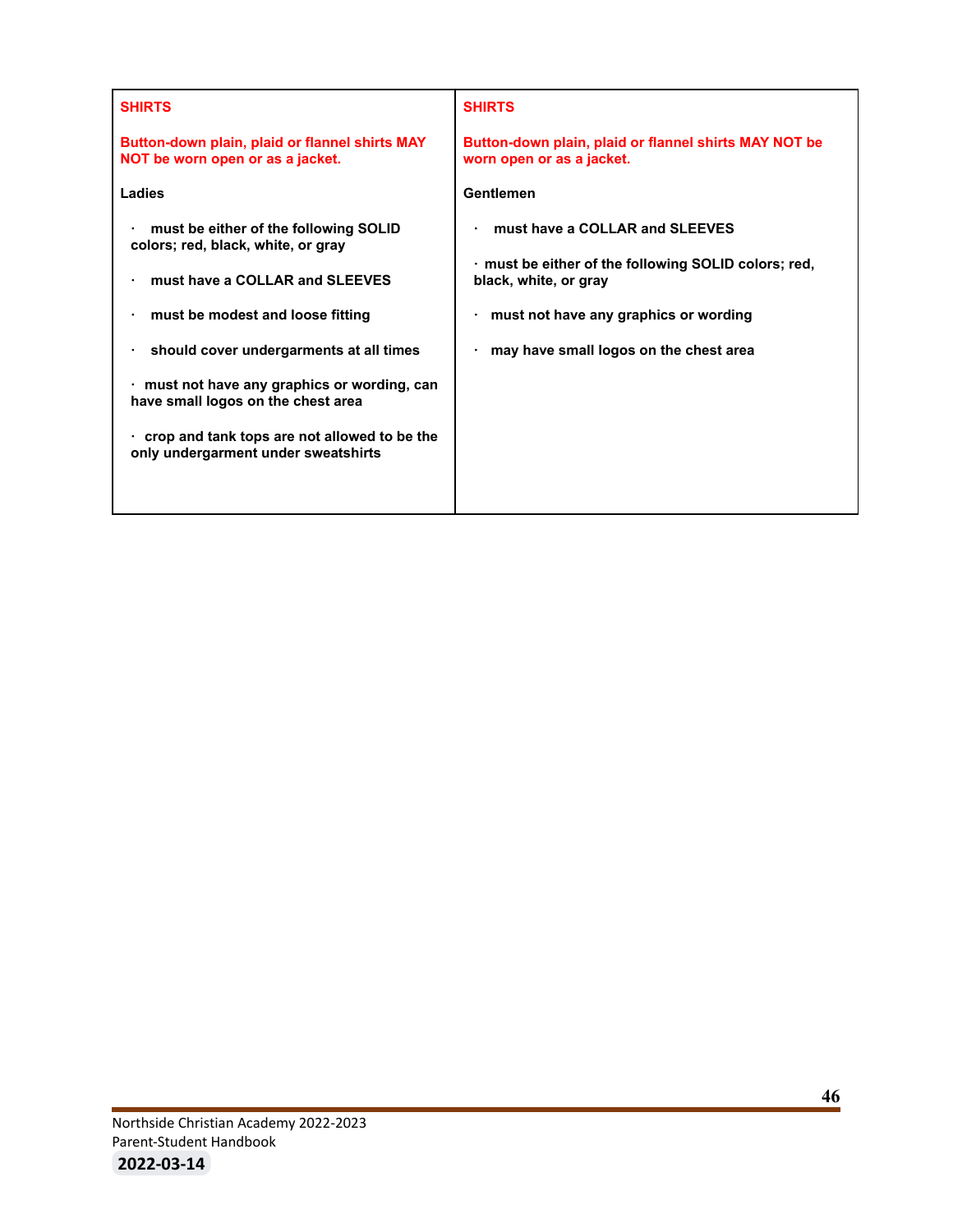| <b>OUTERWEAR</b>                                                                                                                                                                                                                                                                                                                      | <b>SHOES</b>                                                                                              | <b>BELTS/HATS</b>                                                                                                                                                    | <b>OTHER:</b>                                                                                                                                                                                                                                                     |
|---------------------------------------------------------------------------------------------------------------------------------------------------------------------------------------------------------------------------------------------------------------------------------------------------------------------------------------|-----------------------------------------------------------------------------------------------------------|----------------------------------------------------------------------------------------------------------------------------------------------------------------------|-------------------------------------------------------------------------------------------------------------------------------------------------------------------------------------------------------------------------------------------------------------------|
| <b>NCA ONLY hoodies and crew</b><br>neck sweatshirts are the only<br>outerwear allowed during the<br>school day.<br><b>Outerwear options can be found</b><br>on awardsexpress.com<br>red. black, white, or gray<br>shirt must be worn under your<br><b>NCA outerwear</b><br>hoods on jackets/hoodies<br>must remain off the student's | <b>ALLOWED</b><br>$\cdot$ dress shoes<br>· casual shoes<br>tennis shoes<br>· sandals<br><b>PROHIBITED</b> | · Gentlemen should<br>wear a belt if pants<br>are not properly<br>fitted at the waist<br>NO hats or head<br>covering. This<br>includes all hooded<br><b>garments</b> | blankets may not be<br>worn at school<br>NO overstated<br>questionable or<br>anti-Christian jewelry,<br>gang symbols, Gothic<br>attire, dental grills, or<br>wallet chains<br>· dresses on dress down<br>days should be loose<br>fitting and must have<br>sleeves |
| head<br>· outerwear worn over<br>non-dress code compliant<br>clothing must be worn for the                                                                                                                                                                                                                                            | flip flops<br>· house shoes<br>fur-lined shoes                                                            |                                                                                                                                                                      | $\cdot$ dresses must come to<br>the knee or below the<br>knee when sitting                                                                                                                                                                                        |
| entire school day<br>· sweatpants are ONLY<br>allowed on Fridays or Dress<br><b>Down Days</b>                                                                                                                                                                                                                                         | open toe athletic<br>slides                                                                               |                                                                                                                                                                      |                                                                                                                                                                                                                                                                   |
| · jeans are allowed on dress<br>down and Spirit Days<br>· only red, white, black, or<br>gray sweatpants or NCA logo<br>sweatpants are allowed on                                                                                                                                                                                      |                                                                                                           |                                                                                                                                                                      |                                                                                                                                                                                                                                                                   |
| <b>Spirit Days</b><br>· must be free of any writing,<br>holes, patches, or fraying<br>· sweatpants may have small<br>logos                                                                                                                                                                                                            |                                                                                                           |                                                                                                                                                                      |                                                                                                                                                                                                                                                                   |

**Consequences for Dress Code Violations: 1st Offense: Warning and correction of clothing 2nd Offense: Detention and correction of clothing 3rd Offense: Saturday School and correction of clothing 4th Offense: In-School Suspension and correction of clothing**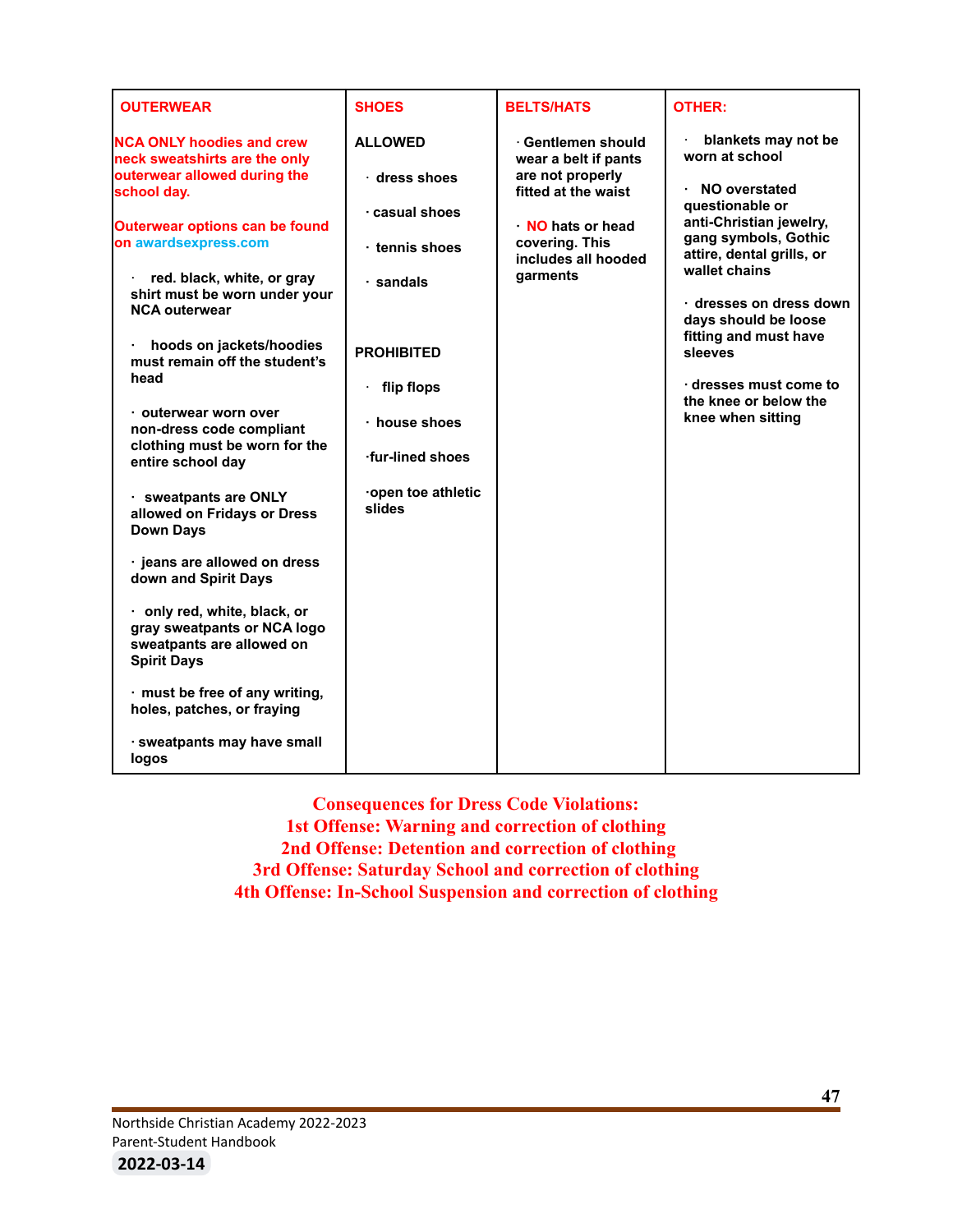#### **HIGH-SCHOOL DRESS CODE**

The following dress code is a guide to help maintain an orderly environment in which students come to school ready to learn. Northside Christian Academy is committed to enforcing the dress code as fairly as possible. Daily parent partnership is important to ensure each students' attire aligns with the guidelines listed below. Students at NCA are expected to dress in a manner that reflects a Christian worldview while at school.

| <b>PANTS</b>                                                               | <b>SHORTS</b>                                               | <b>DRESS AND SKIRTS</b>                                                       |
|----------------------------------------------------------------------------|-------------------------------------------------------------|-------------------------------------------------------------------------------|
| · solid color blue or black jeans or<br>khaki or black uniform cargo pants | · solid color jean shorts or khaki<br>or black cargo shorts | must come to the knee or below the<br>knee when sitting                       |
| modest and loose fitting                                                   | come to the knee                                            | can be of any color, free of oversized<br>writing across the middle or bottom |
| pants of athletic material are NOT                                         | modest and loose fitting                                    |                                                                               |
| allowed                                                                    |                                                             | must be free of any writing, holes,                                           |
|                                                                            | athletic shorts are NOT allowed                             | patches, or fraying                                                           |
| must be free of any writing, holes,                                        |                                                             |                                                                               |
| patches, or fraying                                                        | must be free of any writing,                                | should cover undergarments at all                                             |
|                                                                            | holes, patches, or fraying                                  | times                                                                         |
| · should cover undergarments at all                                        |                                                             |                                                                               |
| times                                                                      | · should cover undergarments at                             | · Spandex material is not allowed                                             |
|                                                                            | all times                                                   |                                                                               |
| Spandex material is not allowed                                            |                                                             | dresses must have sleeves                                                     |
|                                                                            | Spandex material is not allowed                             |                                                                               |
| legging may not be worn as pants                                           |                                                             |                                                                               |
|                                                                            | oversized shorts are not                                    |                                                                               |
| must be worn at normal waistline                                           | acceptable for ladies or gentlemen                          |                                                                               |
|                                                                            |                                                             |                                                                               |
|                                                                            |                                                             |                                                                               |

| Gentlemen<br>Ladies<br>must have a COLLAR and SLEEVES<br>must have a COLLAR and SLEEVES                                                                                                                                                                                                                                                                                                                                                | <b>Button-down shirts MAY NOT be worn</b><br><b>SHIRTS:</b><br>open or as a jacket. | <b>SHIRTS</b>             |
|----------------------------------------------------------------------------------------------------------------------------------------------------------------------------------------------------------------------------------------------------------------------------------------------------------------------------------------------------------------------------------------------------------------------------------------|-------------------------------------------------------------------------------------|---------------------------|
| may be of any SOLID color<br>must not have any graphics or wording, can have small<br>logos on the chest area<br>must be modest and loose fitting<br><b>T-shirts are not allowed</b><br>should cover undergarments at all times<br>must not have any graphics or wording, can have<br>small logos on the chest area<br>crop and tank tops are not allowed to be the only<br>undergarment under sweatshirts<br>T-shirts are not allowed |                                                                                     | may be of any SOLID color |

Northside Christian Academy 2022-2023 Parent-Student Handbook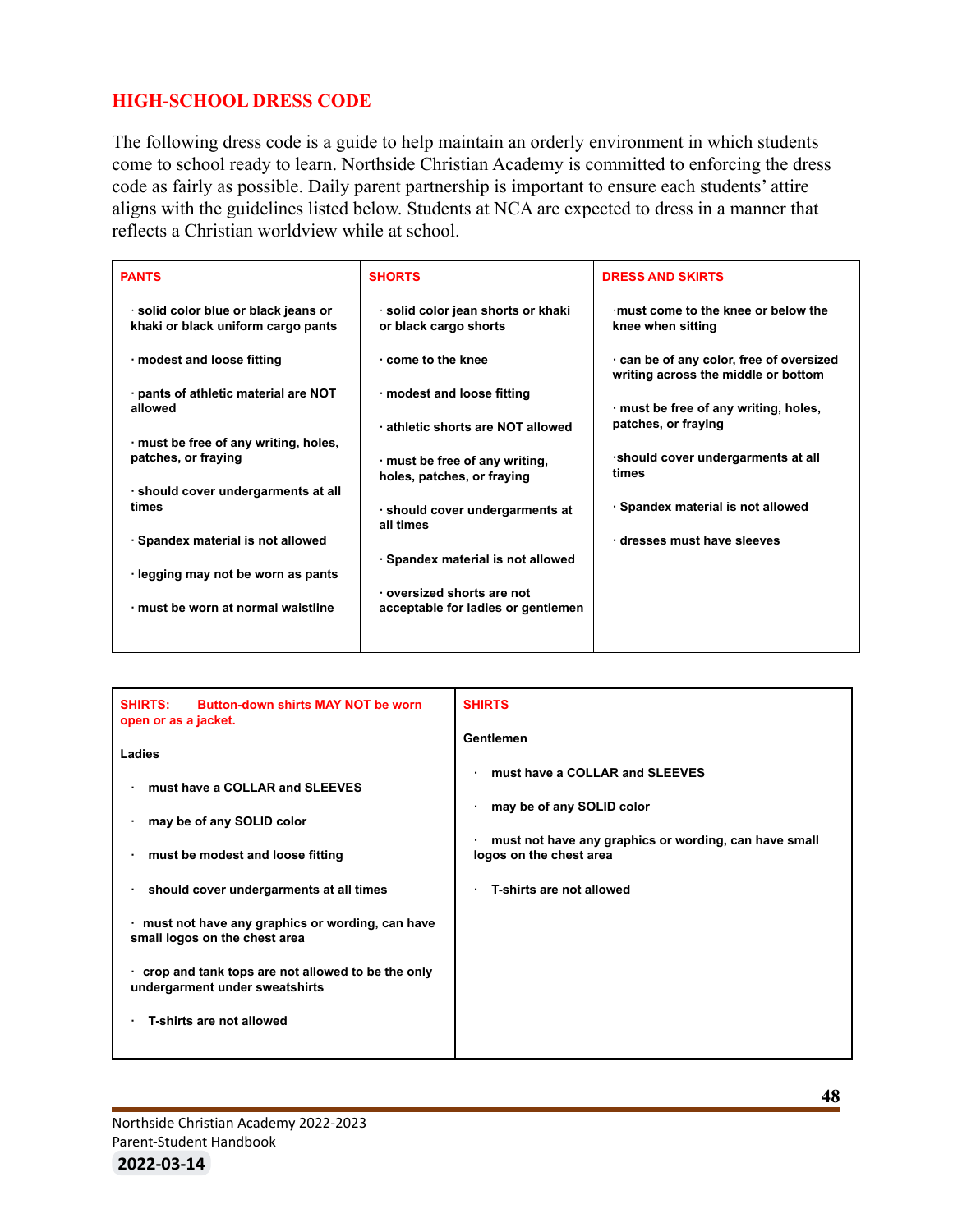| <b>OUTERWEAR</b>                                                                                                                                                                                                                                                                                                                                                                                                                                                                                                                                                                                                                                                                                                                                                   | <b>SHOES</b>                                                                                                                                                                              | <b>BELTS/HATS</b>                                                                                                                                                           | OTHER:                                                                                                                                                                                                                                                                                                                                |
|--------------------------------------------------------------------------------------------------------------------------------------------------------------------------------------------------------------------------------------------------------------------------------------------------------------------------------------------------------------------------------------------------------------------------------------------------------------------------------------------------------------------------------------------------------------------------------------------------------------------------------------------------------------------------------------------------------------------------------------------------------------------|-------------------------------------------------------------------------------------------------------------------------------------------------------------------------------------------|-----------------------------------------------------------------------------------------------------------------------------------------------------------------------------|---------------------------------------------------------------------------------------------------------------------------------------------------------------------------------------------------------------------------------------------------------------------------------------------------------------------------------------|
| <b>NCA ONLY hoodies and</b><br>crew neck sweatshirts are<br>the ONLY outerwear allowed<br>during the school day.<br><b>Outerwear options can be</b><br>found on<br>awardsexpress.com<br>·red. black, white, or gray<br>shirt must be worn under<br>your NCA outerwear<br>·hoods on jackets/hoodies<br>must remain off the<br>student's head<br>∙outerwear worn over<br>non-dress code compliant<br>clothing must be worn for<br>the entire school day<br>· sweatpants are ONLY<br>allowed on Fridays or Dress<br><b>Down Days</b><br>·jeans are allowed on dress<br>down and Spirit Days<br>only red, white, black, or<br>gray sweatpants or NCA<br>logo sweatpants are allowed<br>on Spirit Days<br>must be free of any<br>writing, holes, patches, or<br>fraying | <b>ALLOWED</b><br>dress shoes<br>$\bullet$<br>casual shoes<br>tennis shoes<br>sandals<br><b>PROHIBITED</b><br>flip flops<br>house shoes<br>fur-lined shoes<br>open toe athletic<br>slides | Gentlemen<br>should wear a belt<br>if pants are not<br>properly fitted at<br>the waist<br><b>NO hats or</b><br>×.<br>head covering.<br>This includes all<br>hooded garments | blankets may not be<br>worn at school<br>NO overstated<br>questionable or<br>anti-Christian jewelry,<br>gang symbols, Gothic<br>attire, dental grills, or<br>wallet chains<br>dresses on dress<br>down days should be<br>loose fitting and must<br>have sleeves<br>dresses must come to<br>the knee or below the<br>knee when sitting |
| sweatpants may have<br>small logos                                                                                                                                                                                                                                                                                                                                                                                                                                                                                                                                                                                                                                                                                                                                 |                                                                                                                                                                                           |                                                                                                                                                                             |                                                                                                                                                                                                                                                                                                                                       |

**Consequences for Dress Code Violations: 1st Offense: Warning and correction of clothing 2nd Offense: Detention and correction of clothing 3rd Offense: Saturday School and correction of clothing 4th Offense: In-School Suspension and correction of clothing**

#### **D. General Guidelines**

1. Clothing - All students should be modest and neat at all times. Boys' pants must be pulled up at all times. Students should refrain from wearing clothes that are too tight. Sleeveless shirts and tank tops are not permitted.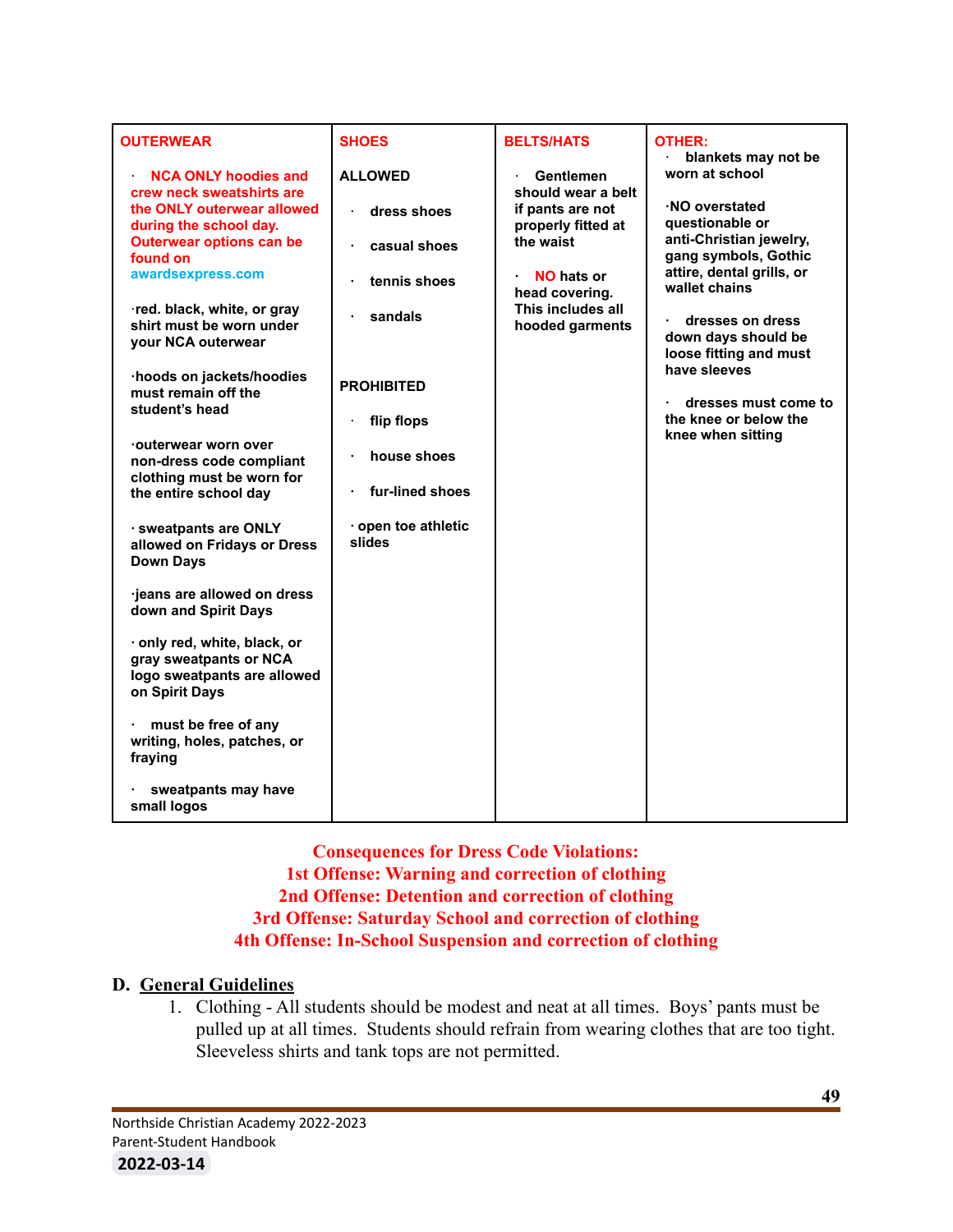- 2. Dress Guidelines for Athletic Teams The following Dress Code standards and expectations have been developed for NCA student-athletes.
	- a. General
		- i. Coaches are responsible for determining what their particular team will wear on a given game day, in accordance with the game day options (listed below).
		- ii. Individual teams should all dress using the same game day option. There should be no variations within the team on a given game day (i.e. some players dressed up, others in jerseys, some in team t-shirts, etc.). There should be a "uniform" approach to how a particular team is dressed.
	- b. Game Day Team Dress Options
		- i. Monday-Friday Games
			- 1. A team may wear the regular, daily NCA dress code uniform. Athletic team jackets may be worn with this, or any other, game day option.
			- 2. A team may "dress up" to a level that exceeds the regular, daily NCA dress code uniform. This includes, but is not limited to, collared button-up dress shirts and/or ties with appropriate pants (no jeans) for young men, and appropriate blouses/sweaters, pants (no jeans or yoga/stretch pants), skirts, and/or dresses for young ladies. The purpose of this option is to exceed the regular, daily dress code standards. Young men are expected to tuck in their dress shirts when wearing a tie.
			- 3. A team may wear a team jersey or designated team dress shirt or polo (t-shirts are not allowed for Monday-Thursday games) with appropriate school uniform pants/skirt.
		- ii. Friday (Only) Games
			- 1. Any option from Options 1-3 (above).
			- 2. A team may wear team t-shirts, jerseys, jackets, or other "team gear" with jeans, khakis, or other approved pants/skirts (no warm up pants or athletic shorts), so long as the entire team is "uniform" in their attire. After the season has concluded, student-athletes may continue to wear team t-shirts on Friday "Spirit Days."
	- c. Homecoming

The week of Homecoming will include several "special dress" days that will allow students to dress in attire that promotes the activities surrounding Homecoming functions.

d. Prom

In honor of the senior class, the junior class students and sponsors host a prom. This is an elegant evening of dinner, entertainment, and special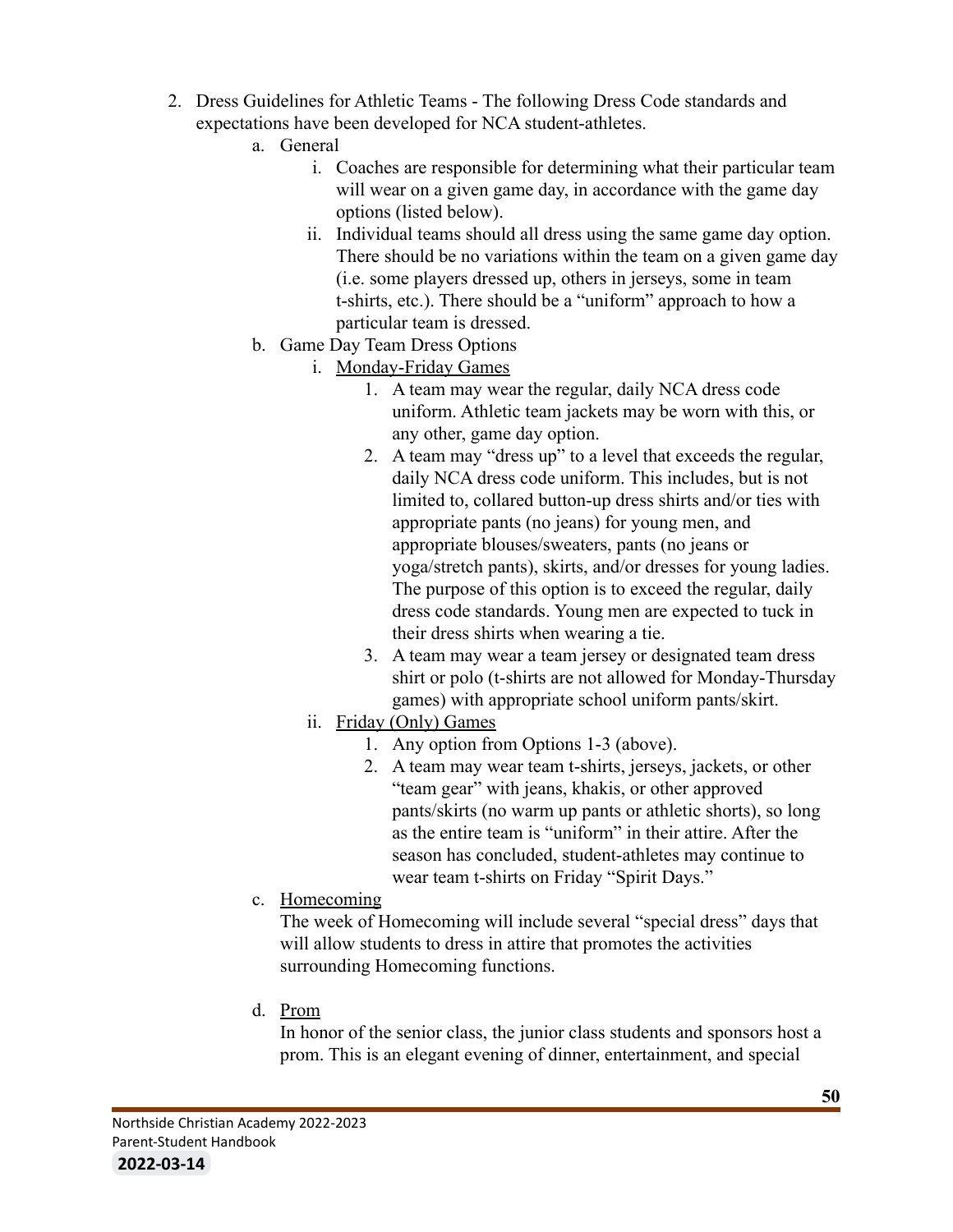recognition. The prom has become a highlight of our school year and produces wonderful, lifelong memories. All dates/escorts who are not an NCA student must be pre-approved by the administration to attend the prom. No date/escort younger than a freshman will be considered for approval.

e. Formal Dress Guidelines

Please consider the following when purchasing an evening gown for a school function such as the prom:

- 1. Gowns should be modest and not too tight. No cleavage or stomach should be showing.
- 2. Hemlines: No part of the outfit should have a hemline higher than 4 inches above the knee. If skirts are sheer, the lining must be no shorter than 4 inches above the knee.
- 3. Necklines: Dresses may not be cut below the bust line. The bust continues around your sides directly under the armpit. With arms down at your side, if flesh touches flesh below the bust line, the dress is inappropriate. The tops of all dresses must fully cover the breast area. Excessive cleavage is not allowed, or cutouts filled with illusion or lace. Properly fitted off the shoulder dresses with sleeves and dresses with spaghetti straps are allowed provided they follow the previous rules. No Strapless Dresses.
- 4. Backless: Backless to natural waist is permitted below natural waist is not permitted. No extreme low backs and no cutouts below the waist. Illusion panels below the waist are not allowed.
- 5. Slits: Dresses may not have a slit that exceeds mid-thigh. This is fingertip length. Dresses may not have slits any higher than 4 inches above the knee.
- 6. Midriffs: T*w*o piece dresses are not allowed. At no point should any part of the midriff be exposed. This includes both front and sides, Illusion or lace panels in the midriff area are not acceptable. With arms down at your side, if flesh touches flesh in the midriff section, the dress is inappropriate.
- 7. Men are expected to wear a suit or tuxedo to the prom.
- 8. Dress shoes are required.
- 9. Students who are not dressed appropriately will not be allowed to participate in prom.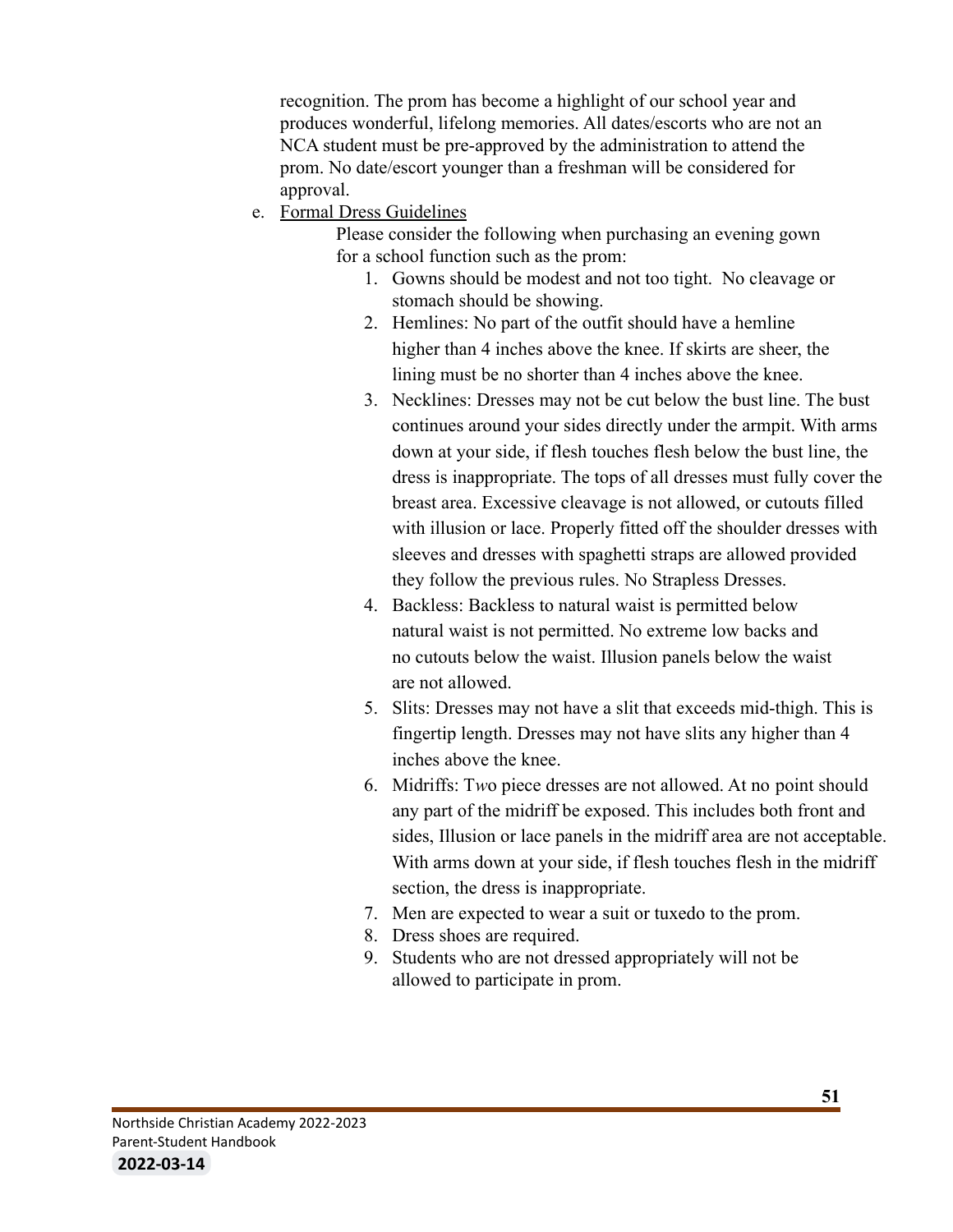### **SECTION IX - OTHER GENERAL POLICIES**

## **A. Lockers**

Student lockers are the property of the school and are provided as a service for students to secure their belongings. Any locker may be opened and its contents may be searched or examined by school authorities without the permission of the student at any time when, at the sole discretion of the school authorities, they deem it necessary to do so.

Locker Guidelines

- Students should not switch lockers with another student
- Students must not share their locker combination with other students
- Lockers must be kept clean inside and out
- Items should not be placed on the top of lockers
- It is unwise to leave money and other valuable items in lockers
- Students are responsible to pay for any locker damage
- Problems with a locker should be reported to the office

## **B. Closed Campus**

Northside Christian Academy operates a "closed campus." This means that students are not free to come and go as they please. Arriving late and leaving early requires signed notes from parents. This also means that all visitors must report to the C-wing office first when they come to visit campus during the school day. Students from other schools are not allowed on our campus without prior permission of the administration. Campus doors, with the exception of C-wing, will be closed from 8:30a.m. to 2:00 p.m. each day. Visitors will enter and exit through C-wing during these hours.

#### **1. Parent/Guest Visits**

When parents wish to visit the campus during school hours for any reason, they must go to the respective office where assistance can be provided. All visitors are required to sign in with the office to receive a visitor's badge. The badge should be worn at all times. Parents/Guests should never go directly to the classroom without first checking in with the office.

- **2. Student Visitors -** Students may bring student visitors to school on the following conditions:
	- a. Only prospective students may visit the classroom during the school day.
	- b. Permission must be secured from the principal one day in advance. Visitors are not allowed on campus without prior approval from the Head of School. This includes visitors just for lunch. The visitor must be brought to the respective school office to receive a visitor's badge before visiting the classroom or cafeteria.
	- c. Each visitor must abide by all school standards and expectations as to conduct and dress.
	- d. A student who has been expelled or asked to withdraw may not visit campus. This includes attendance at ballgames, competitions, school plays, banquets, etc.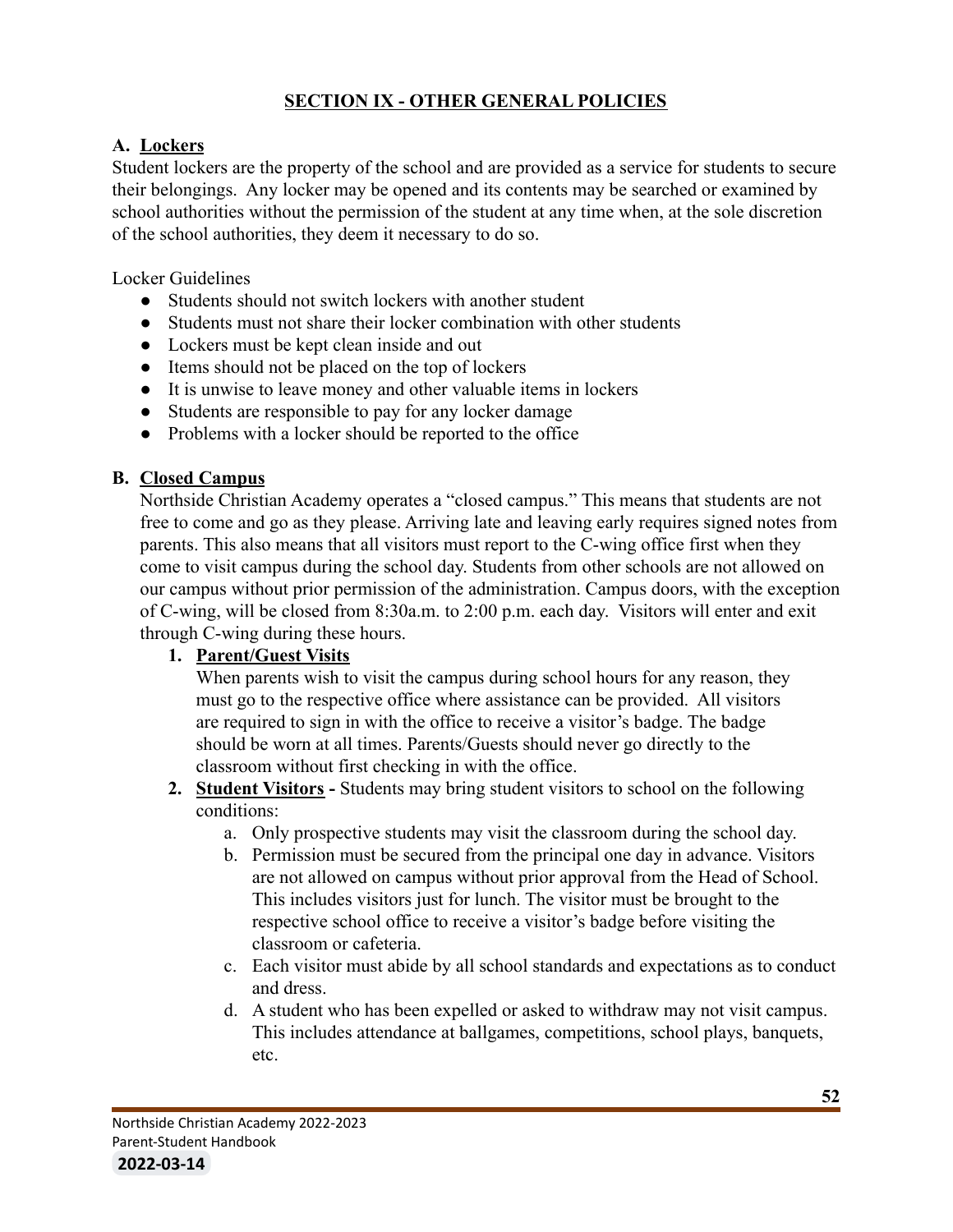e. Visitors are not permitted during exams, achievement testing, or on days when parties are scheduled.

## **C. Loitering/Dismissal**

Students are required to leave the school building and school grounds immediately after dismissal in the afternoon unless they are in a supervised after-school activity, study hall, or aftercare. Under no circumstances will students be permitted to remain in any building or on the school grounds unless supervised by school personnel. Students who are unsupervised will be sent to study hall and fees will apply.

## **D. Alumni**

Alumni are welcome to visit the school at any time. Please sign in at the office. If you want to visit a specific teacher, make arrangements to meet with the teacher.

## **E. School Class Trip**

Students will participate in the following out-of-town trips during the school year as specified for the grade level. A fee is charged for participation on these trips. Trips will be determined and information provided to students and parents as trips are finalized.

- 1. 8th Graders The eighth grade class will take a trip to celebrate the culmination of their Middle School experience. The trip will have an educational focus as well as casual social experiences.
- 2. Juniors The junior class will take a trip to Washington, D.C. to visit sites they learn about in history. This is a required trip for all juniors. The cost of the trip is not included in tuition or fees.
- 3. Seniors The senior class will take a trip centered around missions but will also include fun activities and sightseeing. The destination of the trip will be determined once school has begun. This is a required trip for all seniors. The cost of the trip is not included in tuition and fees. Fundraising will be made available if needed.

## **F. Solicitation/Distribution**

Unauthorized commercial solicitation will not be allowed on school property at any time. The distribution by students and parents either in the school building or on school grounds of political material whose content reflects special interest of a political candidate or political organization is prohibited unless the distribution is part of an organized school educational activity.

# **SECTION X. PROGRAM OF INSTRUCTION**

The academic programs of Northside Christian Academy (K-12) are based upon the belief that a Bible-based, Christ-centered education is the very best education that parents can provide for their children. Therefore, the academic programs have been developed to provide high quality academic instruction in an environment where prayer, Bible study, and Biblical integration are the norm. From kindergarten through grade twelve Northside Christian Academy has a rigorous academic program designed to motivate the learner and provide a well-rounded educational experience that will prepare our students for the future.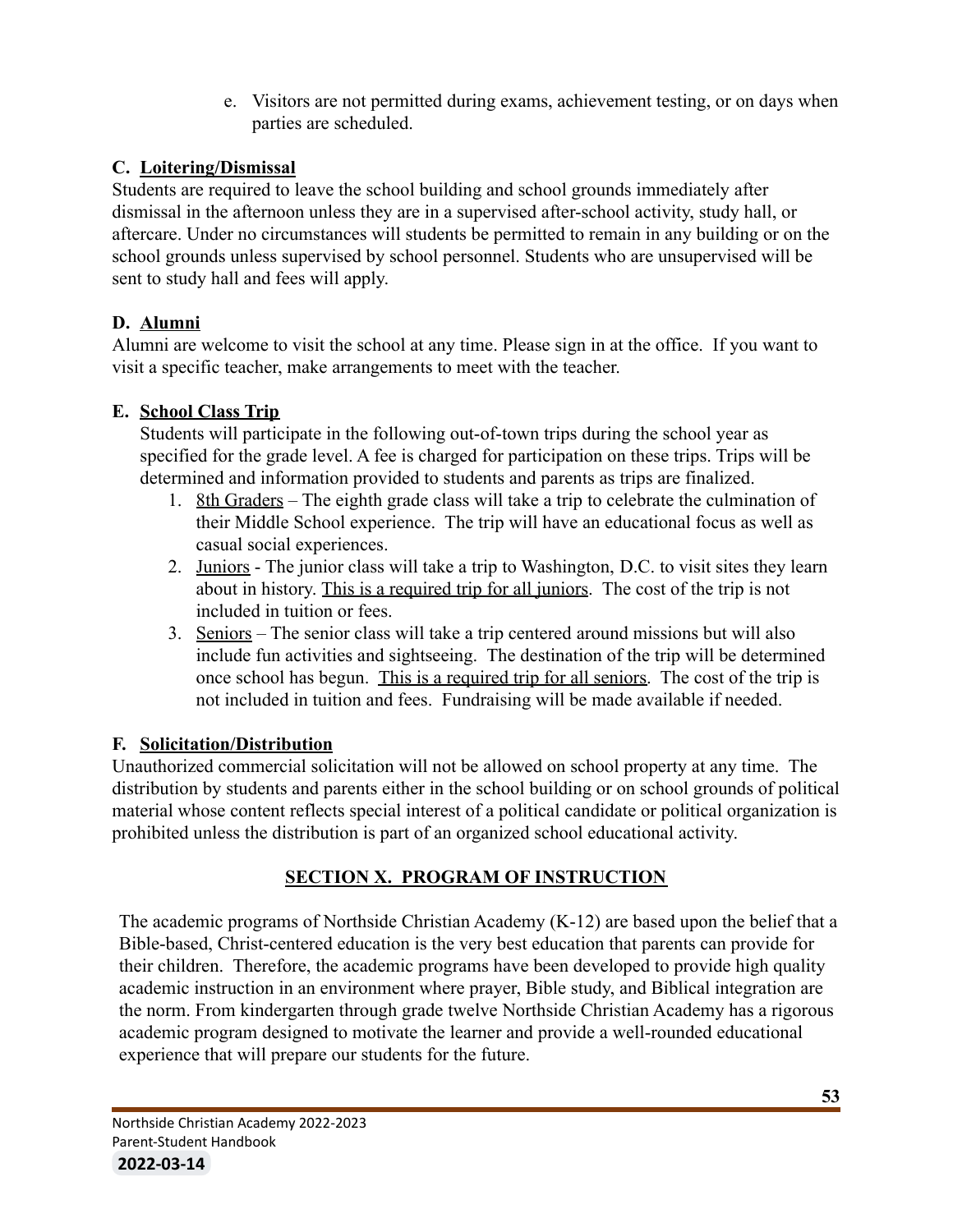Northside Christian Academy reserves the right to add and remove curriculum course offerings within our academic program consistent with current enrollment, student interest, ability to find qualified teachers, and budgetary considerations.

#### **A. Grade Procedures**

Northside Christian Academy has four nine-week grading periods. Grade reports are issued at the end of each grading period. (See calendar for report card dates). Grades (6-12) Semester grades are based upon an average for the two nine-week grading periods, plus the semester exam. For grades 6-8, the semester exam counts 10% of the semester grade. For grades 9-12, the semester exam counts 20% of the semester grade. Students are required to take an exam on the scheduled date and time for each exam. Students who owe any fine or have outstanding fees (including library and cafeteria) may not take an exam until the fine is paid. Students must turn textbooks in before the second semester exams may be taken. Parents are asked to plan vacations on dates that do not interfere with exams.

- 1. Exam Exemption Policy (Grades 6-12) Students in grades 6-12 may exempt semester exams with a semester average of 90 or higher.
- 2. Grade Point Average (High School) The grade point average in senior high is calculated after each semester by totaling the number of grade points and dividing by the number of potential credits. Each class is considered one (1) potential credit. Transfer courses will not be counted toward GPA.
- 3. Grading Scale, Grade Point Average and Class Rank (Middle School, High School)
	- a. *Current GPA* Grade point average (GPA) is used to determine honor roll, Honor Society, eligibility, and award presentations.
	- b. *Cumulative GPA* A student's GPA is determined by their grade point average (GPA) beginning in the  $9<sup>th</sup>$  grade. Only NCA and NCA online courses count toward GPA. The final GPA is based on eight semesters of work with a numerical equivalent given to each semester letter grade. (See Chart below)

| Grading       | <b>Regular Grade</b> | <b>Honors Grade Point</b> | <b>AP Grade Point</b> |
|---------------|----------------------|---------------------------|-----------------------|
| <b>Scale</b>  | Point                |                           |                       |
| $100-99 = A+$ | 4.00                 | 4.50                      | 5.00                  |
| $98-92 = A$   | 4.00                 | 4.50                      | 5.00                  |
| $91-90 = A$   | 3.75                 | 4.25                      | 4.75                  |
| $89-88 = B+$  | 3.33                 | 3.83                      | 4.33                  |
| $87-82 = B$   | 3.00                 | 3.50                      | 4.00                  |
| $81-80 = B$   | 2.75                 | 3.25                      | 3.75                  |
| $79-78 = C+$  | 2.33                 | 2.83                      | 3.33                  |
| $77-72 = C$   | 2.00                 | 2.50                      | 3.00                  |
| $71-70 = C$   | 1.75                 | 2.25                      | 2.75                  |
| $69-68 = D+$  | 1.33                 | 1.83                      | 2.33                  |
| $67-62 = D$   | 1.00                 | 1.50                      | 2.00                  |
| $61-60 = D$   | 0.75                 | 1.25                      | 1.75                  |
| $0-59 = F$    | 0.00                 | 0.00                      | 0.00                  |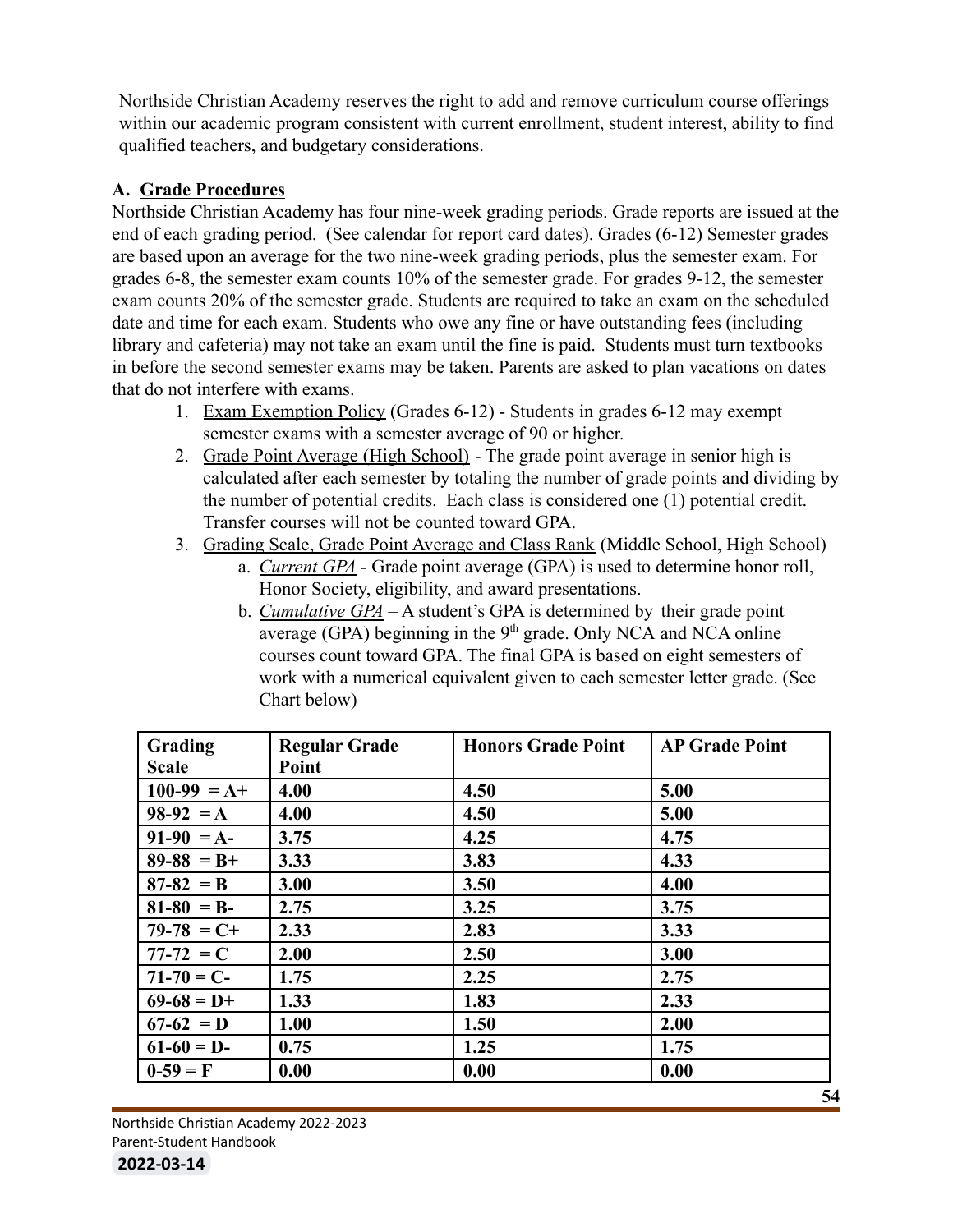- 4. Elementary The numerical grading scale seen on the chart above is used for grades K5 -5.
- 5. Incomplete Work Incomplete work is denoted with the letter "I." An incomplete grade must be cleared within two weeks from the end of the previous grading period or the incomplete work automatically becomes a "0." Completing the work does not guarantee a passing grade.
- 6. Conduct Grades (K-5) Classroom behavior, work habits, and overall attitude are graded on the following scale and are listed on each report card.

| $E = (Excellent)$         | The student seldom interrupts the learning atmosphere, and<br>conduct is in accordance with the school's expectations.                                                              |
|---------------------------|-------------------------------------------------------------------------------------------------------------------------------------------------------------------------------------|
| $S = (Satisfactory)$      | The student consistently contributes to the learning<br>atmosphere but occasionally interferes with the atmosphere<br>or fails to act in accordance with the school's expectations. |
| $N = (Nedes Improvement)$ | The student interferes with the learning atmosphere or fails<br>to act in accordance with the school's expectations.                                                                |
| $U = (Unsatisfactory)$    | The student consistently interferes with the learning<br>atmosphere, disrupting class on a regular basis.                                                                           |

- 7. Grade Placement/Reclassification Grade and class placement is based on faculty recommendations and past academic achievement. However, the administrative team will make the final decision. The only official information concerning placement will come from the administrative team.
- 8. Skipping a Grade A sincere and conscientious effort is made at the time of admission to place students at the proper grade/age level. On occasion, because of a student's good academic performance, parents will request that a student be advanced a grade level beyond normal promotion. Skipping a grade is not considered to be a beneficial practice and will rarely be considered or allowed by Northside Christian Academy.
- 9. Repeating a Grade The administration at Northside Christian Academy does not generally allow a student who has met the requirements for academic promotion to repeat a grade. Exceptions will be made by the administrative team. If approved for reclassification, a reclass agreement will be signed by administration, parent & student.
- 10. Progress Reports Progress reports are sent home every 4 1/2 weeks via RenWeb (See school calendar for progress report dates). These reports are an excellent means of keeping parents informed of their child's progress. In addition to the progress reports, parents may view their child's grades on a daily basis through the use of RenWeb.

## **B. Homework Philosophy, Guidelines, and Standards**

The objective of homework is to assist, improve, and strengthen classroom learning. Homework is a valuable tool in the learning process; it is a natural extension of class work created and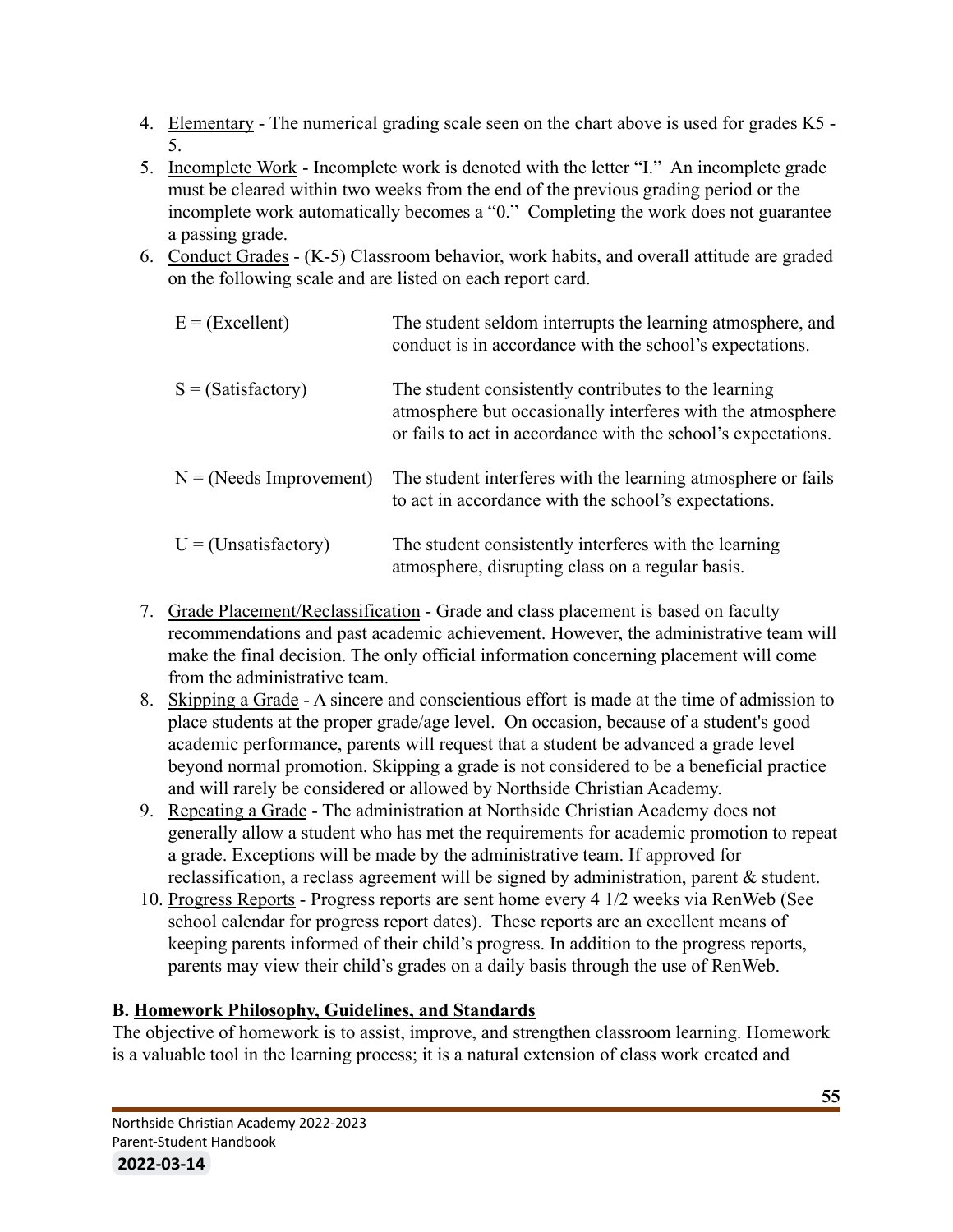designed by the teacher. Homework increases student achievement, and it offers teachers, parents and students the opportunity to be involved in and support the learning process outside of school. NCA students will be given appropriate, relevant and meaningful homework.

Homework will be assigned according to the following guidelines and standards:

- 1. Each homework assignment shall have a stated purpose (objective).
- 2. Each homework assignment shall have an estimated time of study and completion.
- 3. Each homework assignment may be differentiated to challenge each student according to their academic capabilities.
- 4. Each homework assignment shall be reviewed in class or graded.
- 5. Each homework assignment shall be designated as one or more of the following:
	- a. Practice: This type of homework is designed for students to reach a level of self-sufficiency in performing a learned skill previously introduced through previous instruction.
	- b. Preparation: This type of homework is designed for students to access prior knowledge and experiences about a topic to be learned or expanded upon.
	- c. Elaboration/Extension/Enrichment: This type of homework is designed to require students to conduct research, compare items, support a position or develop a graphic organizer of information.
	- d. Reading: This homework is designed for students to spend time reading to increase fluency and comprehension while preparing for discussions or key writing assignments.
	- e. Study: This homework is designed to require students to review material in notes and assignments to commit key information, ideas and concepts to long term memory and to enhance understanding of a subject.

The timely completion of each homework assignment shall be a shared responsibility of the student, parent and teacher in achieving the homework objective.

Homework:

- 1. Will not be assigned on Wednesday nights, with the exception of high school honors and AP courses.
- 2. Will not be assigned in K5-5th grades over the weekend or over a vacation period, except for long-term projects that may not be due on the first day after the return from vacation.
- 3. Will not be assigned in 6-12th grades over a vacation period except for long-term projects that may not be due on the first day after the return from vacation.
- 4. The normal maximum time allotted time for each grade should be (based upon an average student):
	- a. K-2nd grade  $-10$ -15 minutes
	- b. 3rd-5th grades  $-20-40$  minutes
	- c. 6th-8th grades approximately 15 minutes per core class
	- d. 9th-12th grades approximately 20-30 minutes per class, more for honors or AP courses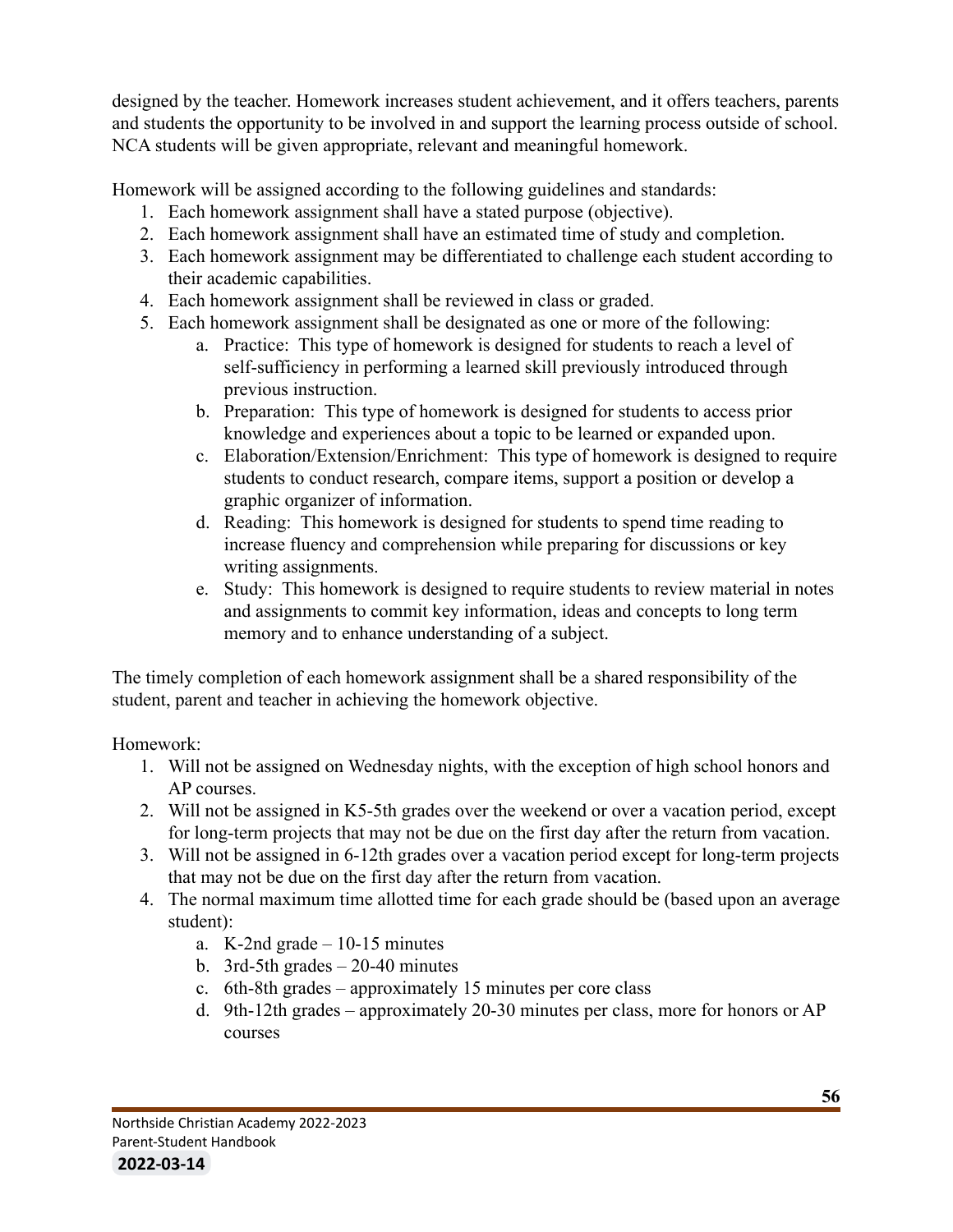5. Incomplete Homework - Loss of points for each day late will be determined by the teacher.

## **C. Academic Recognition**

1. Elementary Honors Program - Students at NCA are recognized for achieving outstanding academic results by being named to the Principal's List and  $A \& B$  Honor Roll. These awards are given at the end of each grading period to encourage students to attain their full potential of academic excellence. They are recognized by the following categories:

- a. Principal's List:Students who have an "A" in all subjects.
- b. A Honor Roll:Students who maintain an "A" average with no grade lower than a  $\mathcal{C}$
- c. B Honor Roll:Students who maintain a "B" average with no grade lower than a C.

### 2. Secondary School Merit Program

#### Introduction

The positive influence of many Northside students is to be acknowledged and rewarded. The Northside Merit Program is administered by the school to give exemplary students the recognition they justly deserve. Areas of merit are as follows:

- a. Semester Exam Exemption Students in grades 6-12 may exempt semester exams with a semester average of 90 or higher.
- b. Honor Roll An honor roll student is a student having a grade point average

## of 3.500 - 3.999.

- c. Principal's List A student earning Principal's List recognition has a GPA of at least 4.0
- d. Valedictorian and Salutatorian Selection Selection is made on the basis of the cumulative grade point average (GPA on a 4-point weighted scale) beginning in the 9th grade and ending with the 3rd quarter of the 12th grade. Only classes taken at NCA or through NCA Online Academy will be factored into the GPA. The senior with the highest cumulative GPA is the Valedictorian, and the senior with the second highest GPA is the Salutatorian of the graduating class. GPA will be figured to the nearest thousandth. Students must have attended NCA for their entire junior and senior years to be eligible for the valedictorian and salutatorian selection. In the event that a transfer student is in the running for Val/Sal, that student's NCA GPA will be compared to other Val/Sal contenders only for the years that are comparable.

## **3. Graduation Recognition**

A. NHS Members - Graduating members of the NCA chapter of the National Honor Society receive special recognition. They wear the white NHS collar during all graduation ceremonies and their names are distinguished in the program. Their diploma has a special seal that delineates NHS membership.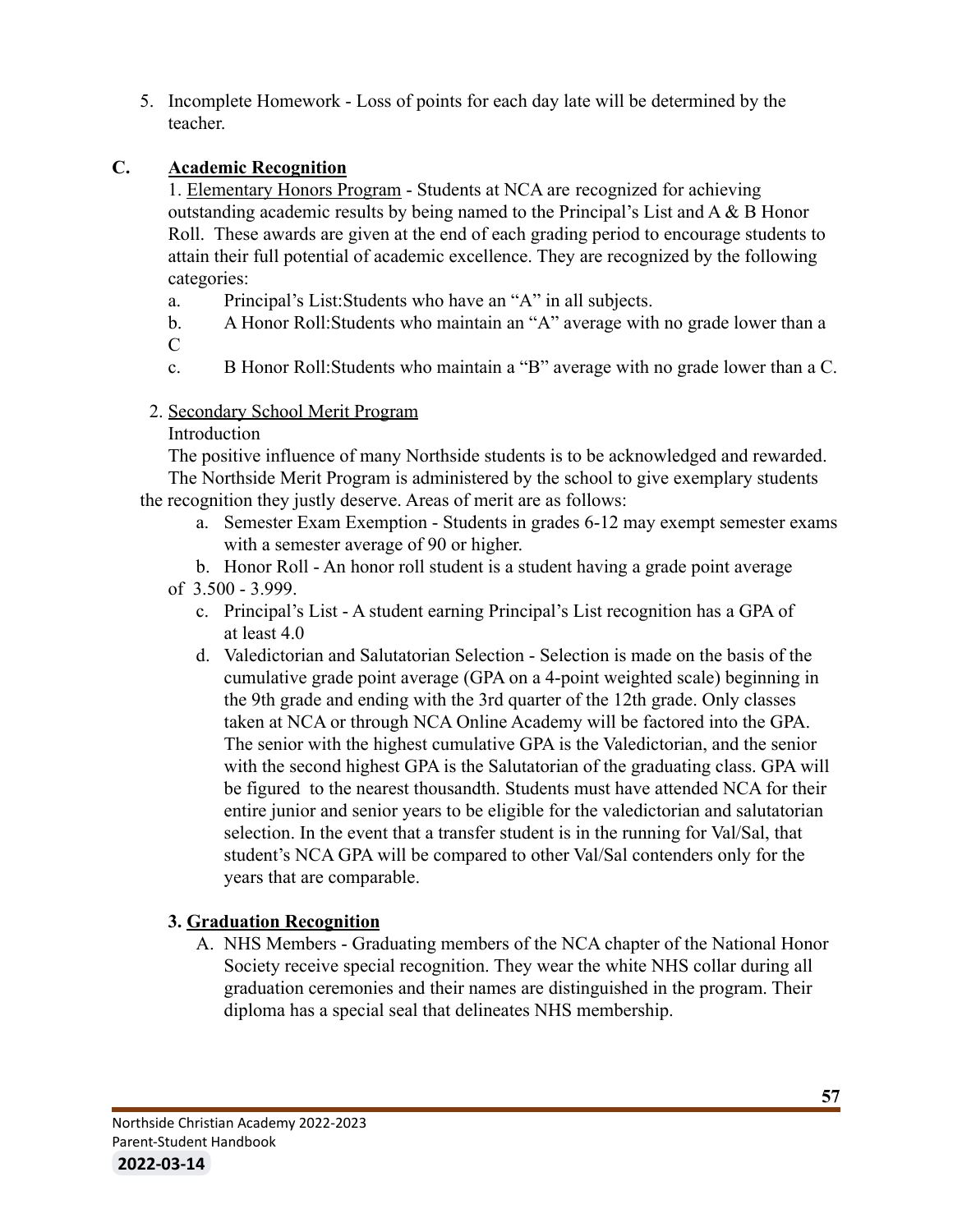- B. Spanish Honor Society Graduating members who maintain a 3.5 or higher cumulative GPA will wear honor cords in the graduation ceremonies and have their names distinguished in the program as an Honor Graduate.
- C. Honor Students Graduates who maintain a 3.5 or higher cumulative semester GPA will wear honor cords in the graduation ceremonies and have their names distinguished in the program as an Honor Graduate.
- D. Community Service Graduates will also be recognized in the graduation ceremonies for the following:

Community Service – Graduates who accumulate over 250 hours of community service in grades 9 – 12 will be recognized with a special cord.

- E. Fine Arts
	- 1. Up to two members of the senior class will be recognized with a special Fine Arts Award.
	- 2. Students who participate in Fine Arts classes all four years of high school will be recognized with a silver cord. These awards are given to the students recognized with outstanding achievement in the area of Fine Arts.
	- 3. International Thespian Recognition Graduating members who accumulate 60 points for participating in speech and drama will be recognized with a white cord.
- F. Athletics Up to two members of the senior class will be recognized with the John Brooks Athlete of the Year awards. These awards are given to the student recognized with outstanding achievement in the area of Athletics. The awards are determined by the vote of all varsity coaches.
- G. Life-long Attendance Students who have attended NCA from 5K-12<sup>th</sup> grade will be recognized.

## **D. Academic Policies**

- 1. Dropping and Adding Subjects for Grades 9-12 Students who desire to drop or add a course may do so without penalty if the request can be made according to granted availability.
- 2. Failure Policy (Grades 6-12) Students may not miss a class they are failing for any extracurricular activity (with the exception of state tournaments/competitions/school play). This policy applies to students missing school-related class time for any reason (for example: band, field trips, etc.).
- 3. Missing Class (Grades 6-12) Students who are absent from a class 4th-8th period due to illness or unexcused absence are not eligible to participate in that day's extracurricular activities.
- 4. Incomplete (Grades 6-12) "I" or incomplete is given for quarter grades or first semester grades that are incomplete due to absences or extreme circumstances at the time of the issuance of the report card. All incomplete work must be made up within ten school days of the close of the marking period. Failure to do so may result in a failing grade.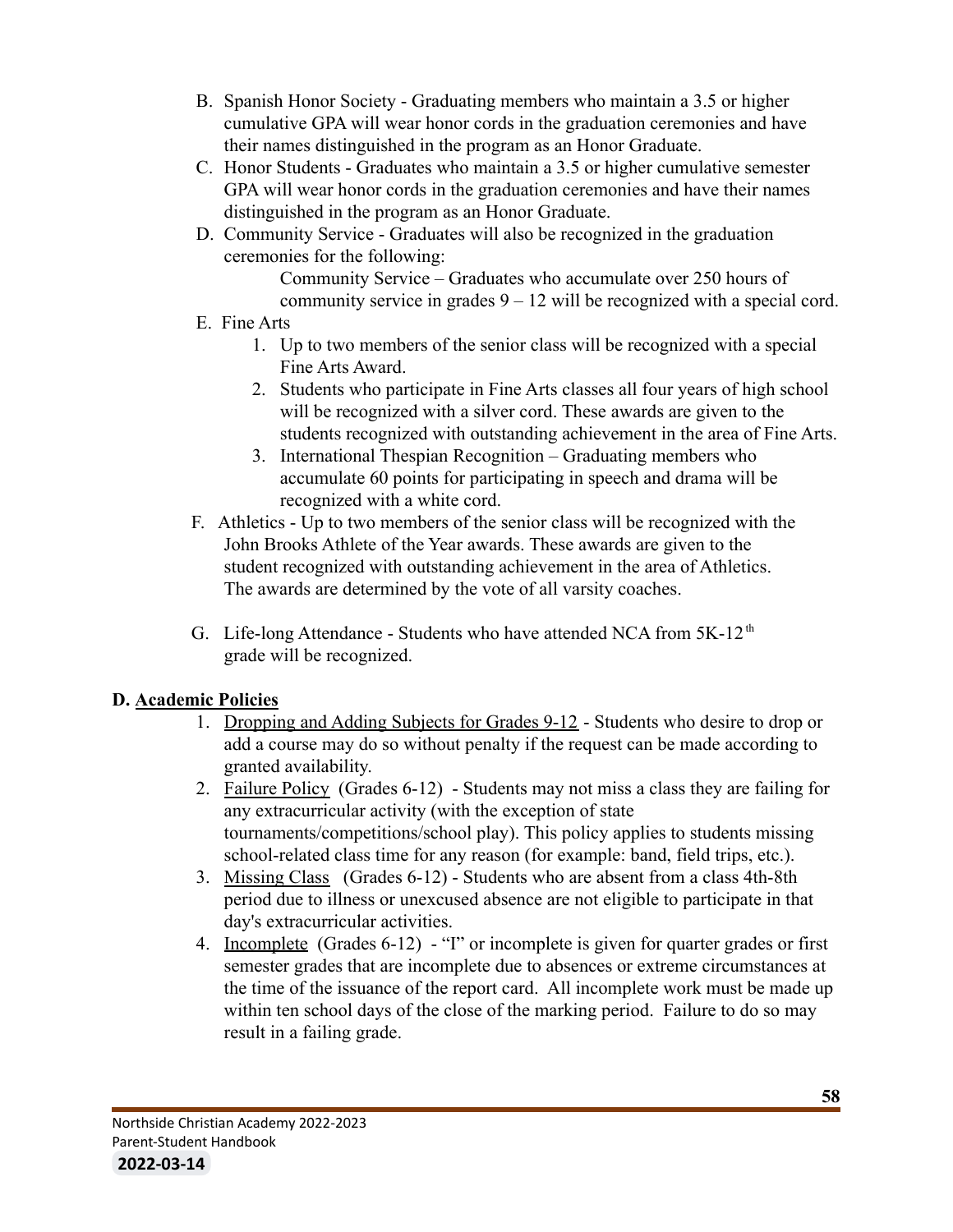5. Records and Transcripts (Grades 6-12) - Records and transcripts will be forwarded to another school or college for students whose tuition accounts, fees and fines are current. If the family of a graduating student is not current in tuition fee payments or if fines are owed to the school, the report card, transcript and diploma will be held until the delinquencies are satisfied.

## **E. Promotion/Retention and Re-Enrollment Policy**

- 1. High School Promotion Policy
	- a. Any high school student who fails one (1) or more semesters of any core course (Bible, math, English, science, social studies) may not be permitted to re-enroll in Northside Christian Academy. The cost of any make-up classes, texts, fees, etc. is the responsibility of the student's parents.
	- b. The administration reserves the right to deny the re-enrollment of any student who has failed two subjects for the year based on lack of academic progress.
	- c. Suggested credits to be classified at each successive grade level are as follows:
		- i. Sophomore………. 7.0
		- ii. Junior……………. 14.0
		- iii. Senior…………… 20.0
- 2. Middle School Promotion Policy
	- a. Middle School students qualify for grade level promotion by passing all five major core subjects (Bible, math, English, science, and history) during the school year, or making these subjects up during summer school. Up to four semesters of failed classes may be taken during the summer. Students failing more than four semesters must repeat the grade level.
	- b. The cost of summer school is the responsibility of the student's parents. Summer school courses must be approved by the administration.
	- c. An 8th grade promotion ceremony will be held to acknowledge this accomplishment.
- 3. Kindergarten Promotion Ceremony Each year the five-year old kindergarten students are honored with a special graduation ceremony. Students receive a unique diploma in recognition of their achievement. This is a time that will be cherished for years to come.

## **F. Summer School**

In an effort to meet the academic needs of our students and to establish consistency in awarding credits, NCA has the following policy regarding summer school credits:

- 1. Courses may be taken in summer school only when the course has been attempted and the student has earned an "F." Summer courses will be taken through an NCA approved online program. All exams will be proctored by an NCA staff member.
- 2. Summer school grades do not replace failed semester grades. They are included with calculations for GPA. Credits earned in summer school will be noted as summer school credits on the transcript.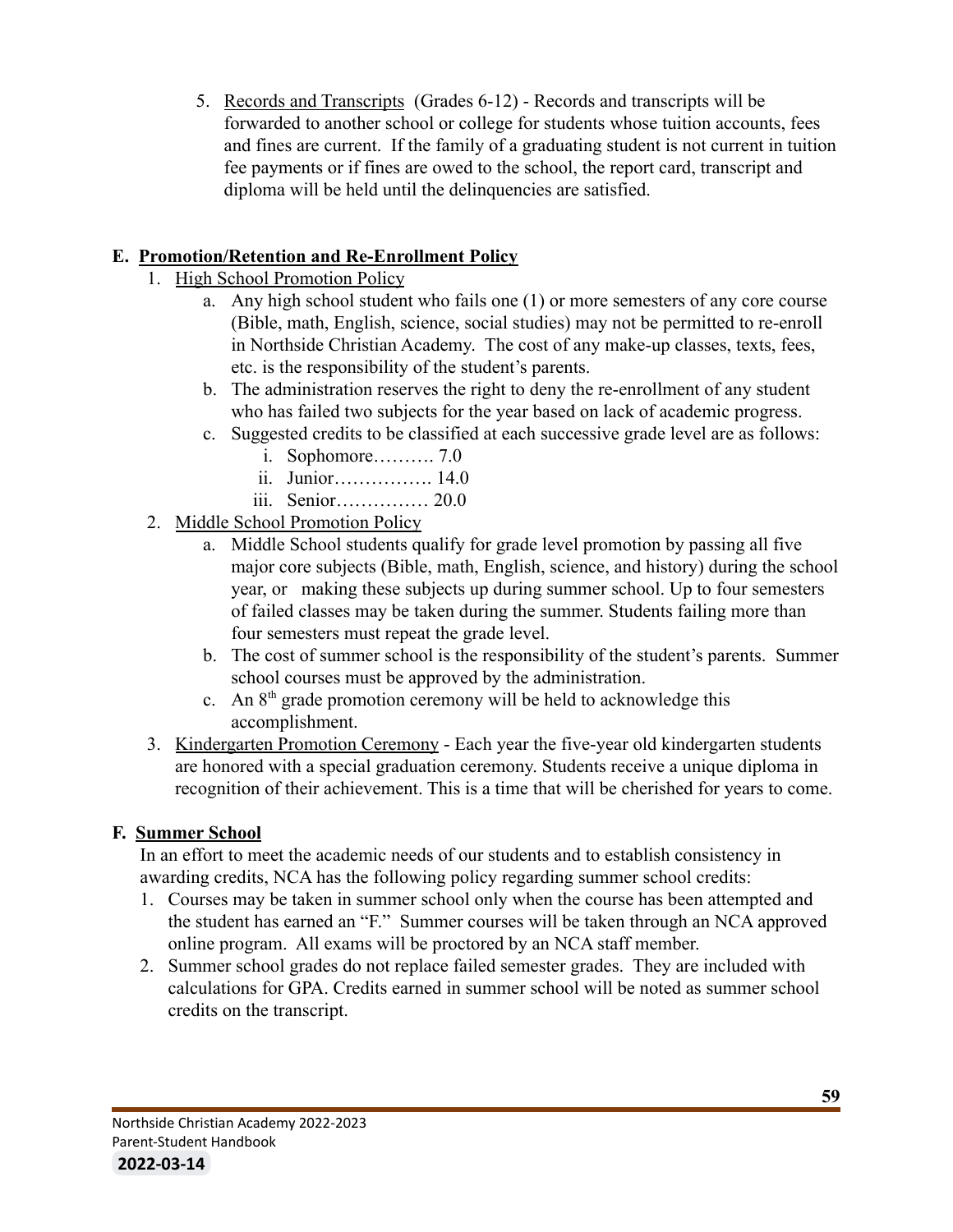## **G. Testing Programs/Standardized Testing**

- **1.** Northside Christian Academy provides a regular program of standardized tests of achievement. Students and parents are notified in advance as to the nature of the test, scheduled time and the length of testing. These tests provide data that aid in determining student growth and progress. First through eighth grade students participate in annual achievement tests. When the test results are returned, the parents are given a report showing their child's achievement levels. The information is recorded and filed in each student's cumulative folder, becoming a part of the child's permanent record.
- 2. College Board Testing In October, Freshman will take the PSAT and Sophomores/Juniors will take the PSAT NMSQT to gain test-taking experience and to prepare for the College Board SAT. The SAT is administered during the spring of the junior year. Seniors may take the SAT again at least once during the fall of the senior year, as part of the college application process. (See College and Career Guidance Services). Students are also encouraged to take the ACT.
- 3. ACT or Terra Nova standardized tests Each year students in grades 9-12 must take either the ACT by March or the weeklong Terra Nova Standardized Test which is administered by NCA.
- 4. Advanced Placement (AP) Testing Advanced Placement (AP) examinations will be given to students enrolled in any of our AP classes. The College Board gives standardized tests at the end of the year. If students score well on these tests, they may be able to get college credit for these courses. There is a fee for the AP exams.
- 5. Duke TIP Program Duke TIP (Talent Identification Program) helps gifted students discover their abilities, explore new academic challenges, and celebrate their accomplishments. Students in grades 4 through 7 who qualify for this program will be recommended to participate.

## **H. Textbooks (Grades 6-12)**

All textbooks that are the property of the school are issued to the student on a loan basis. They should be treated with respect and cared for properly. It is a requirement that all textbooks be covered throughout the school year. Paperback books should be covered in clear contact paper. Hardback books may be covered in cloth or paper covers. All books must be covered by Sept. 1. The student's name should appear on the inside cover (end sheet) of the book. Loaned textbooks must be returned at the end of the year, or at the time of withdrawal, with only reasonable wear due to normal use. Excessive damage to textbooks will be charged to the student, and records will be held until such charges are paid.

## **I. Library/Media Center**

The primary function of the school library and media center is to support the curriculum of the school to aid in improving the intellectual capabilities and achievements of all students. The library links its patrons with materials, equipment, and services. Its programs, activities, and interactions are designed to specifically meet the academic needs of individuals and groups in the school community. The media center environment enhances learning experiences and is built upon concern for the academic and spiritual progress of each student. Computer resources are available for research with monitored Internet access.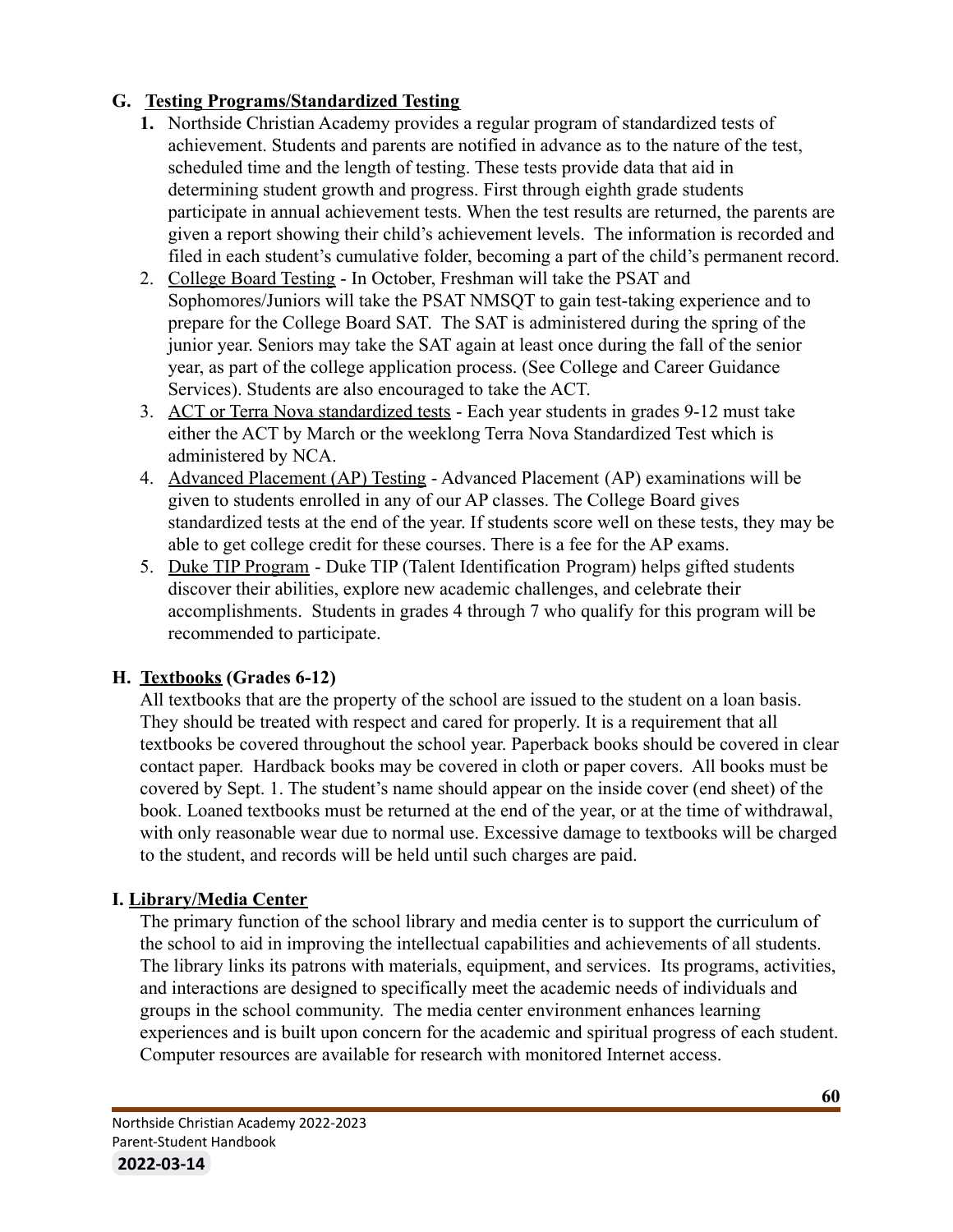The Northside Christian Academy library is available to students and faculty on a regularly scheduled basis. The purpose of the library is to enhance all areas of academic research and recreational reading. The library is constantly growing and changing to meet expanding needs. The library/media staff is dedicated to helping each student find necessary materials that will help him/her complete assignments and further his/her knowledge in any given area. When students use the library, whether individually or in a class group, the following regulations apply:

- 1. Enter quietly without disturbing others who are working.
- 2. Use time wisely while you are in the library/media center; do not hesitate to ask for help in locating materials.
- 3. Books are checked out for two weeks.
- 4. Fines will be charged for overdue or lost books or materials. All fines/fees must be paid prior to taking exams.
- 5. The library must be kept neat and orderly by returning materials to their proper places.
- 6. Library/media center is not a place to visit and avoid class. Visits must have a purpose.

## **J. Core Curriculum**

Elementary (K5-5) - Northside Christian Academy chooses curricula from nationally recognized publishers to accomplish our goal of high academic results, giving strength to the mental and moral development of each student. The core curriculum for students enrolled in kindergarten through fifth grade consists of Bible, health, history, language arts, mathematics, and science. Enrichment classes in art, computer, music, P.E., and library, round out the curriculum in the elementary program.

Middle School (6-8) - Core classes in Middle School include the following areas: Bible, math, English, science, history. Electives may vary from year-to-year in middle school. High School (9-12)

Classification of Students for Academic Purposes - Core classes in High School include the following areas: Bible, math, English, science, history, and foreign language. Electives may vary from year-to-year in high school. A freshman may advance to the sophomore class with at least seven (7) credits. A sophomore may advance to the junior class with a minimum of fourteen (14) credits, and a junior may advance to the senior class with a minimum of twenty (20 credits). A minimum of 27 credits is required for graduation. Students in grades 9-11 are recommended to take a minimum of 6-7 credits each year. Seniors are encouraged to take a demanding academic load to prepare them for the rigors of college. Students who desire to graduate with an Advanced College Preparatory Diploma must earn 29 credits and accrue 150 hours of community service.

## **K. College and Career Guidance Services**

Northside Christian Academy offers a college preparatory program. NCA graduates have been accepted at Christian colleges, public universities, private colleges and military academies in North Carolina and throughout the country. Throughout the school year,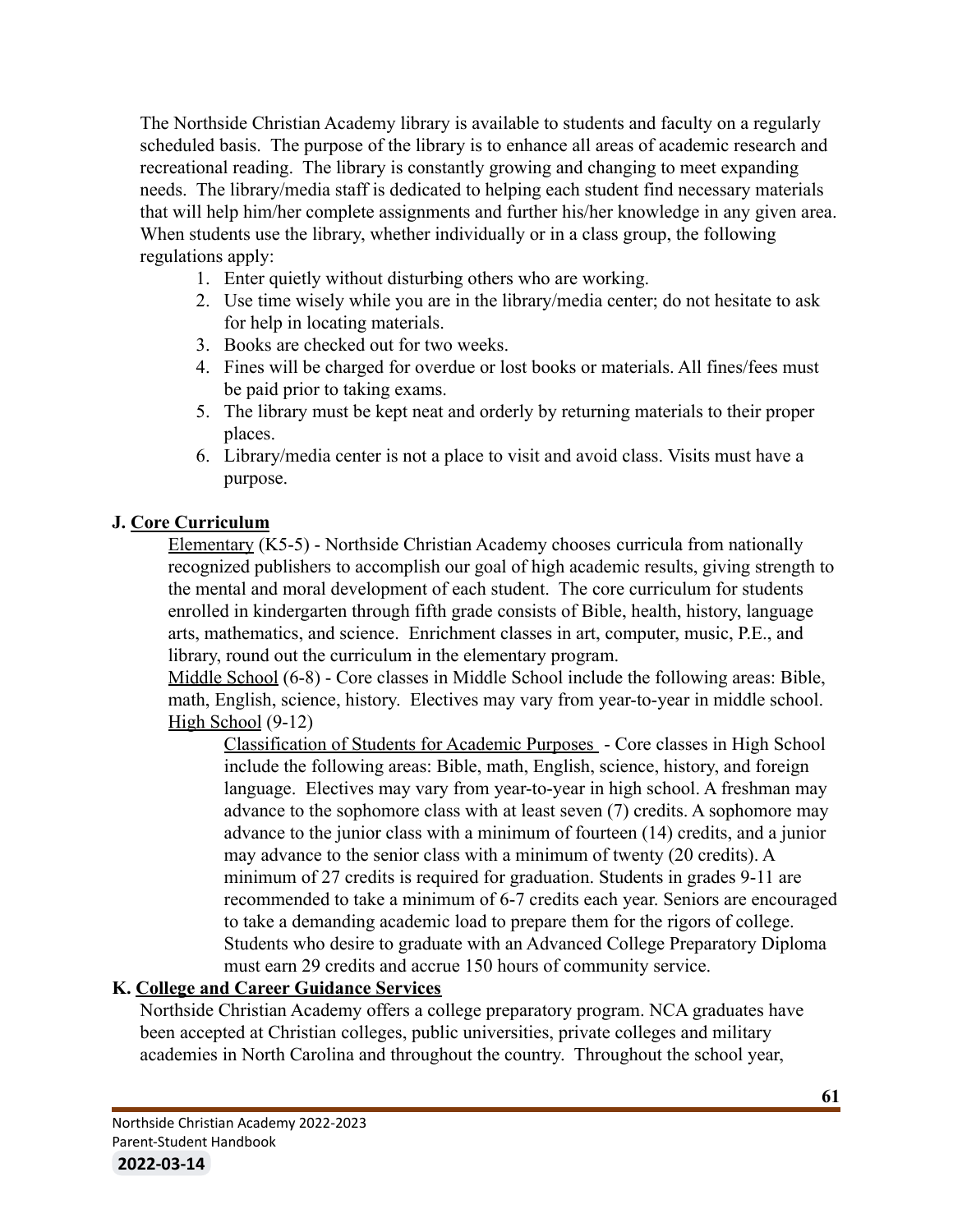students are exposed to college representatives who come to promote their respective schools. Christian college representatives occasionally make a presentation in the Bible classes or in school chapels. Students are encouraged to attend a College Day Forum in the Charlotte area each year; junior and seniors are given the opportunity to attend a Christian College Fair. Representatives from many different colleges attend these events to promote the institutions and answer questions relating to admissions and college life at their respective schools.

### Listed below are a few of the many colleges that have accepted NCA graduates:

Air Force Academy Tulane University Liberty University University of Virginia NC State University Virginia Tech New York University Wake Forest University Princeton Seminary Wheaton College Queens University Wingate University Samford University Winthrop University The Citadel West Point

Baylor University University of NC at Chapel Hill Cedarville University University of NC at Charlotte Davidson College University of NC at Greensboro Duke University University of NC at Pembroke Elon University University of NC at Wilmington Gardner Webb University University of Pennsylvania NC School of the Arts Virginia Military institute Oxford of England Western Carolina University

## **A college counseling and career guidance program is in place at Northside Christian**

Academy to assist students in grades nine through twelve in planning for the future. The program endeavors to help students in self-understanding and in the development of individual potential. The ultimate goal is to guide them in selecting a possible career. In order to accomplish this, consideration is given to their spiritual gifts, their abilities, and the college's offerings and standards. The process of college and career/guidance, beginning with 9th grade, is outlined as follows:

- 1. Ninth Grade In the fall of the  $9<sup>th</sup>$  grade year an information will be provided to introduce high school requirements and college entrance criteria. Students will take the PSAT 8/9.
- 2. Tenth Grade Northside Christian Academy administers the PSAT/NMSQT as a benchmark to prepare the students for College Board SAT testing. The parents are notified by letter of the nature of the test and the information that their child receives after taking the test.
- 3. Eleventh Grade Northside Christian Academy administers the PSAT/NMSQT again in the fall of the student's junior year. The PSAT administered in the fall provides valuable feedback regarding academic strengths and weaknesses for students who will take the SAT in the spring. The SAT or the ACT is required of all juniors. Colleges use the test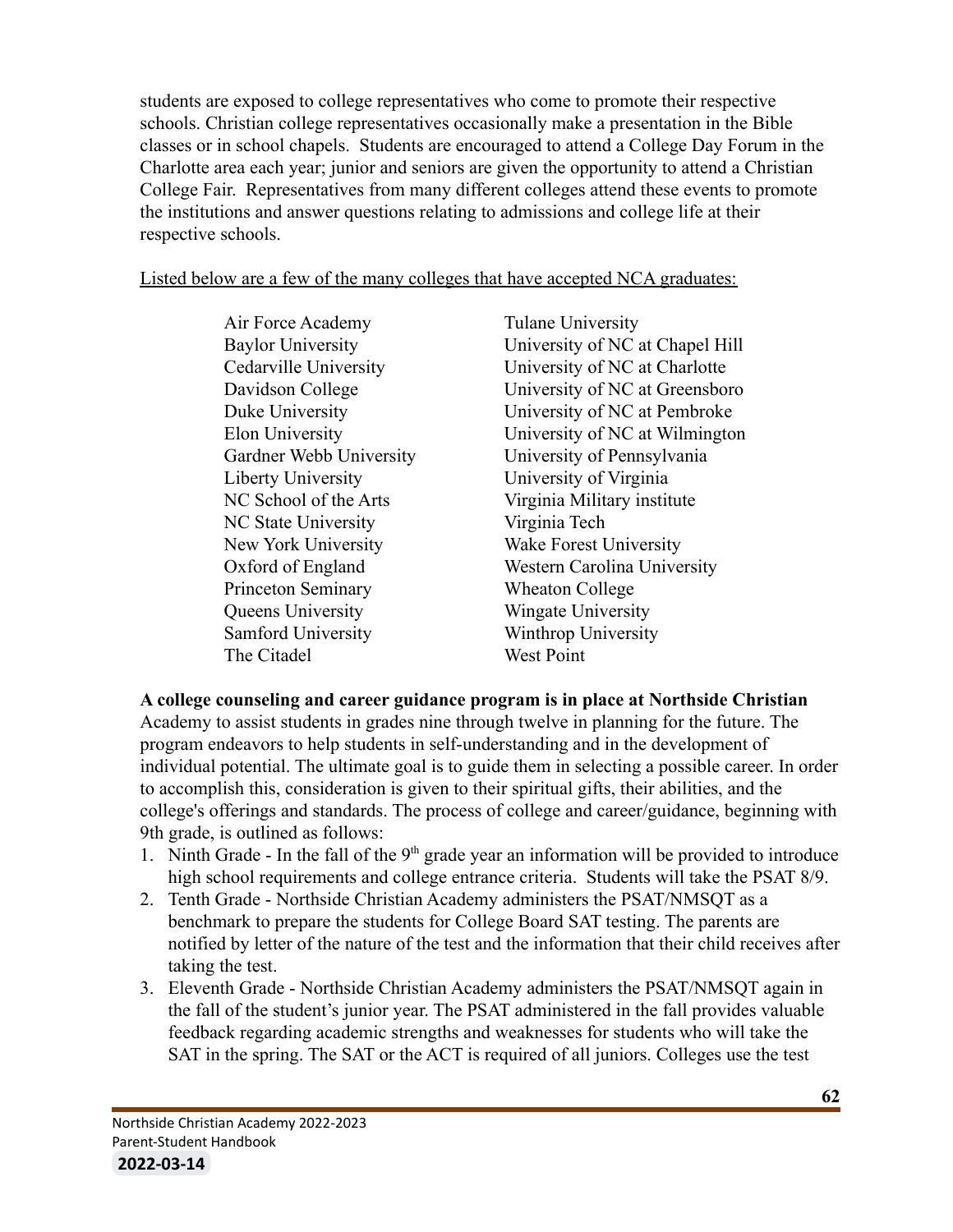results to make decisions relative to admissions and placement. The test may be taken at various area schools during the school year or on our campus for the Spring SAT. Students are encouraged to register online at [www.collegeboard.org](http://www.collegeboard.org) or www.actstudent.org. It is also recommended that all juniors take the ACT during the spring. The college guidance counselor will hold a Junior Seminar and will meet with the Juniors individually to review the college application and planning procedures.

4. Twelfth Grade - Students may need to take the College Board SAT again during the senior year. Seniors are urged to finalize their application to colleges by November 1<sup>st</sup>. When a student completes an application, he should then submit a transcript request through his SCOIR account. At that time, the counselor will send a transcript of grades and credits, a school profile sheet and any letters of recommendation that are on file.

Additional Guidance Services

- 1. Students who desire additional individual help with career and college may contact the college guidance counselor.
- 2. SCOIR Students have access to college, career and scholarship searches through SCOIR
- 3. Juniors are required to attend five college representative visits that are provided on campus and seniors are required to attend two. Freshmen and sophomores may attend if interested.

#### **L. Course Offerings**

| 6th              | 7th                      | 8th                 | <b>Electives</b>           |
|------------------|--------------------------|---------------------|----------------------------|
| <b>Bible 6</b>   | <b>Bible 7</b>           | <b>Bible 8</b>      | Art                        |
| Science 6        | <b>Science 7</b>         | <b>Science 8</b>    | <b>Drama</b>               |
| Math 6           | <b>Math 7 or Pre Alg</b> | Pre Alg 8 or Alg 1  | Dance                      |
| <b>History 6</b> | <b>History 6</b>         | <b>US History 8</b> | <b>Intro to Spanish</b>    |
| English 6        | <b>English 7</b>         | <b>English 8</b>    | <b>Band</b>                |
| PE               | PE                       | PE                  | <b>Discovering Science</b> |
|                  |                          |                     | <b>Intro to ASL</b>        |
|                  |                          |                     | Coding                     |

#### **Middle School Course Offerings**

#### **Senior High Course Offerings (Some courses are not offered every year)**

#### BIBLE FOREIGN LANGUAGE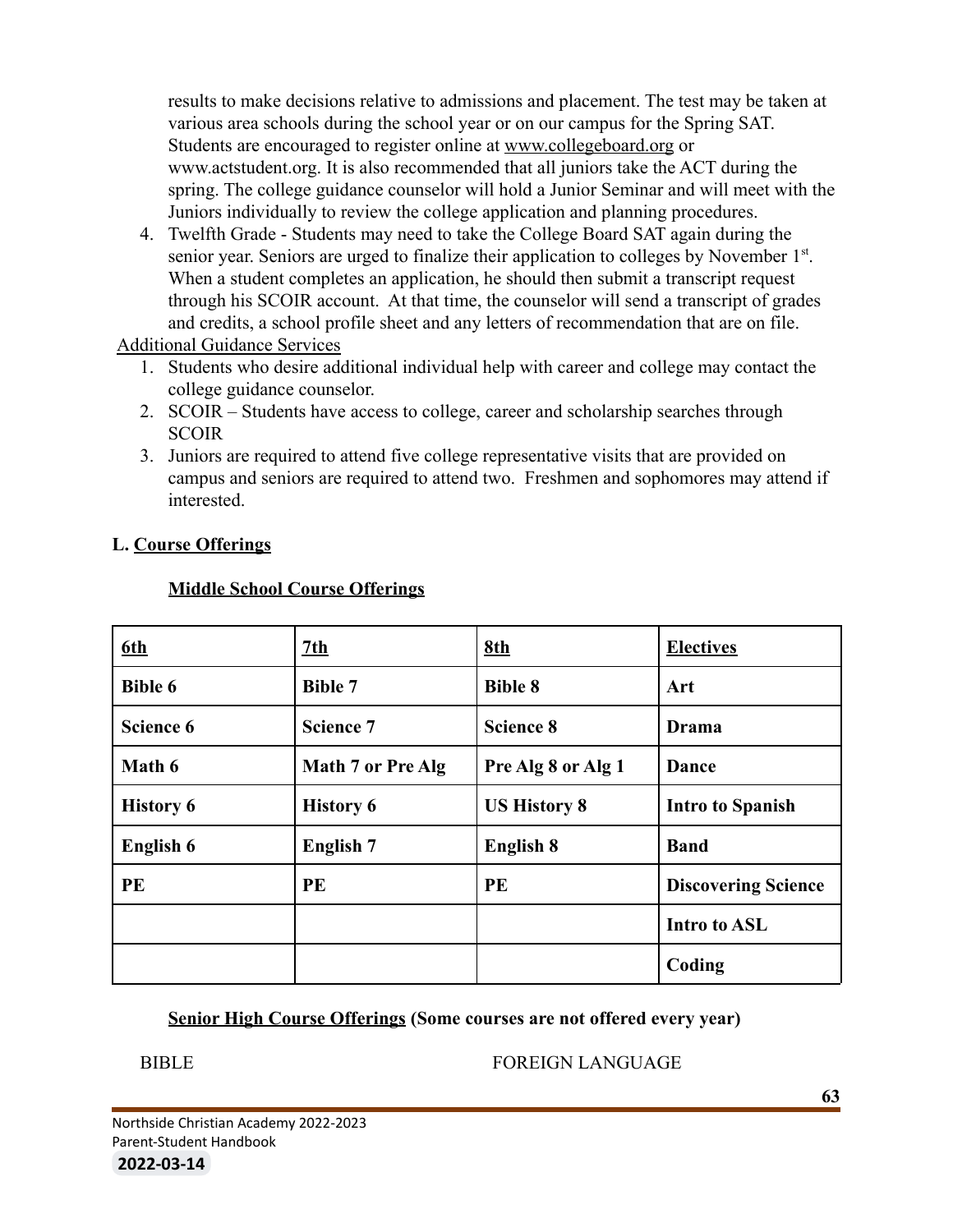Bible Foundations Bible Survey Church History & Doctrine Apologetics Worldviews

TECHNOLOGY Audio Visual Technology Technology Applications

**ELECTIVES** Band Creative Writing Dave Ramsey - Financial Peace Life Skills Intro to Psychology

ENGLISH

English 9 English 9 Honors English 10 English 10 Honors English 11 English 11 Honors English 12 AP English Literature AP English Language

FINE ARTS Choir Art I Advanced Art Dance/Drama Speech Yearbook

Spanish I Spanish II Spanish III Spanish IV Honors ASL I ASL II ASL III

MATHEMATICS Algebra I **Geometry** Geometry Honors Algebra II Advance Functions & Modeling Algebra II Honors Honors Pre-calculus AP Calculus

**SCIENCE** Physical Science Biology I **Chemistry** AP Biology Forensic Science

PHYSICAL EDUCATION Health PE

SOCIAL STUDIES Government/Economics1 U.S. History I U.S History II AP U.S. History World Studies Modern American History

INDUSTRIAL TECHNOLOGY The ROC

NCA offers additional classes online through NCA Online Academy that are not listed. A list of online classes is available through our Guidance Office. There is an additional fee to take an online class.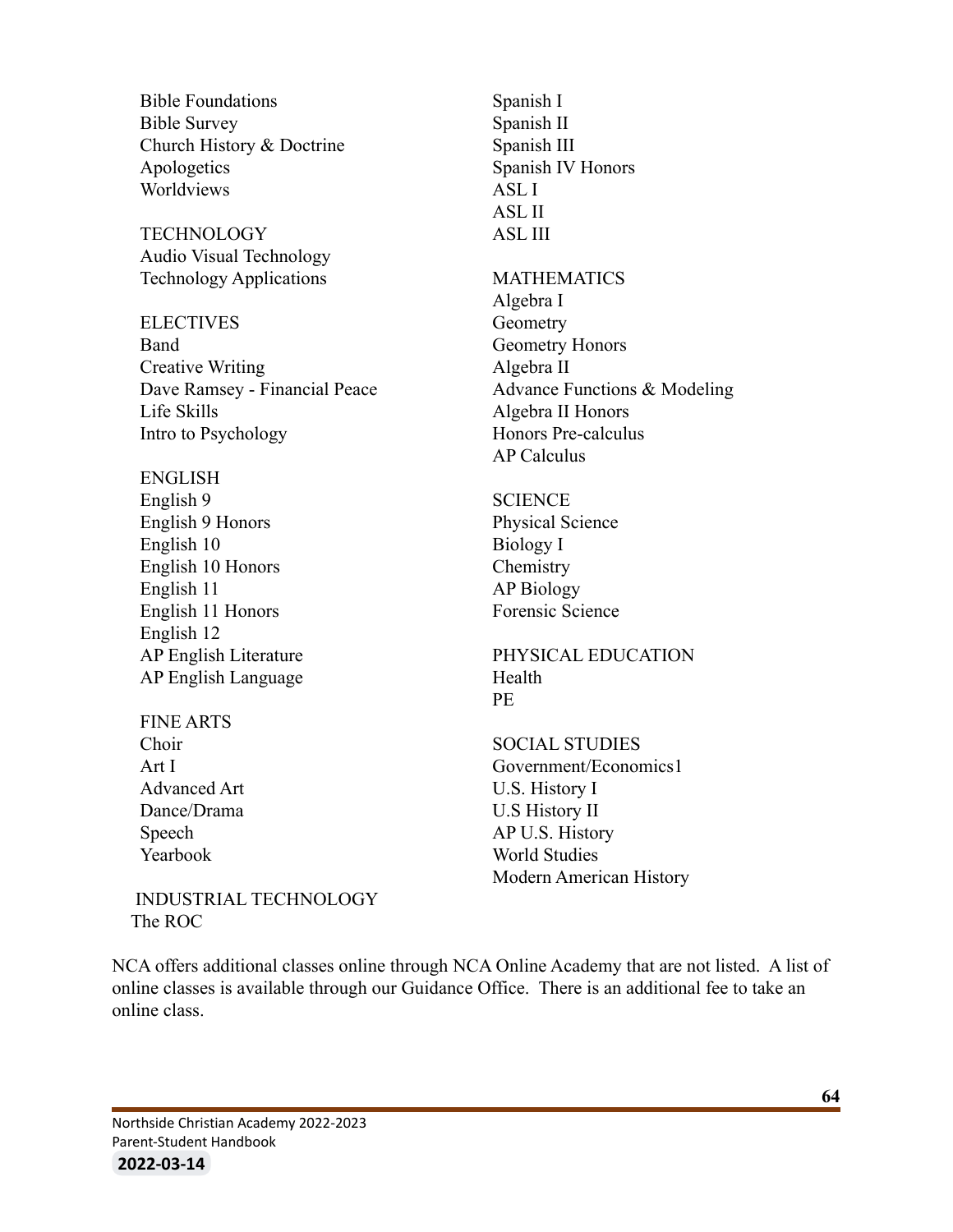### **M. Graduation-Required Curriculum Tracks**

There are 2 different curriculum tracks in our high school. These tracks are designed to meet the academic needs of students of varied learning abilities and performance levels. Further details and course listings for each track are provided during the time of course registration in May.

1. College Preparatory Track

Students in the college prep track meet requirements in core courses, fine arts and electives. These students work for above average SAT scores, good grades, good class rank, and are involved in extracurricular as well as community service activities. Students in the college preparatory track meet or exceed entrance requirements for colleges in the NC system. They may take some honors or AP courses, but not as many as students in the advanced track.

2. Advanced College Preparatory Track

Students in this track take the most rigorous and demanding courses to prepare them for acceptance at selective colleges. The students in the advanced track build their transcripts with several honors and Advanced Placement courses and typically exceed the minimum credits required in math, science, and foreign language. A minimum of two AP courses or one AP course and two honors courses are required as well as an additional year of science or foreign language. They work to achieve high SAT scores, excellent grades, high class rank, and are involved in extracurricular as well as community service activities. Students in this track must accrue 150 hours of community service in grades 9-12. Additionally, they may not have any F's and must have a GPA of 3.0 or higher.

## **N. Graduation Requirements - General**

Before a student can graduate from NCA, the following guidelines apply:

- 1. The student has earned at least 27 credits.
- 2. The final semester is completed at NCA.
- 3. The student has successfully completed all required courses.
- 4. The student has achieved at least a minimum score on the competency test.
- 5. The student has accrued 100 hours or more of community service in grades 9-12 (25 per year).
- 6. Seniors must take Bible, English, a Math course, a Social Studies course and be in attendance at least six periods per day. Seniors may have an early dismissal provided they have their own transportation to leave campus, at which they must leave campus and not loiter.

**O. Graduation Requirements-Specific -** Before a student can graduate from NCA, the following courses must be successfully completed.

| Courses                                      |           |
|----------------------------------------------|-----------|
| Bible (1 unit per year of attendance at NCA) | 4 credits |
| English                                      | 4 credits |
| Foreign Language (same language)             | 2 credits |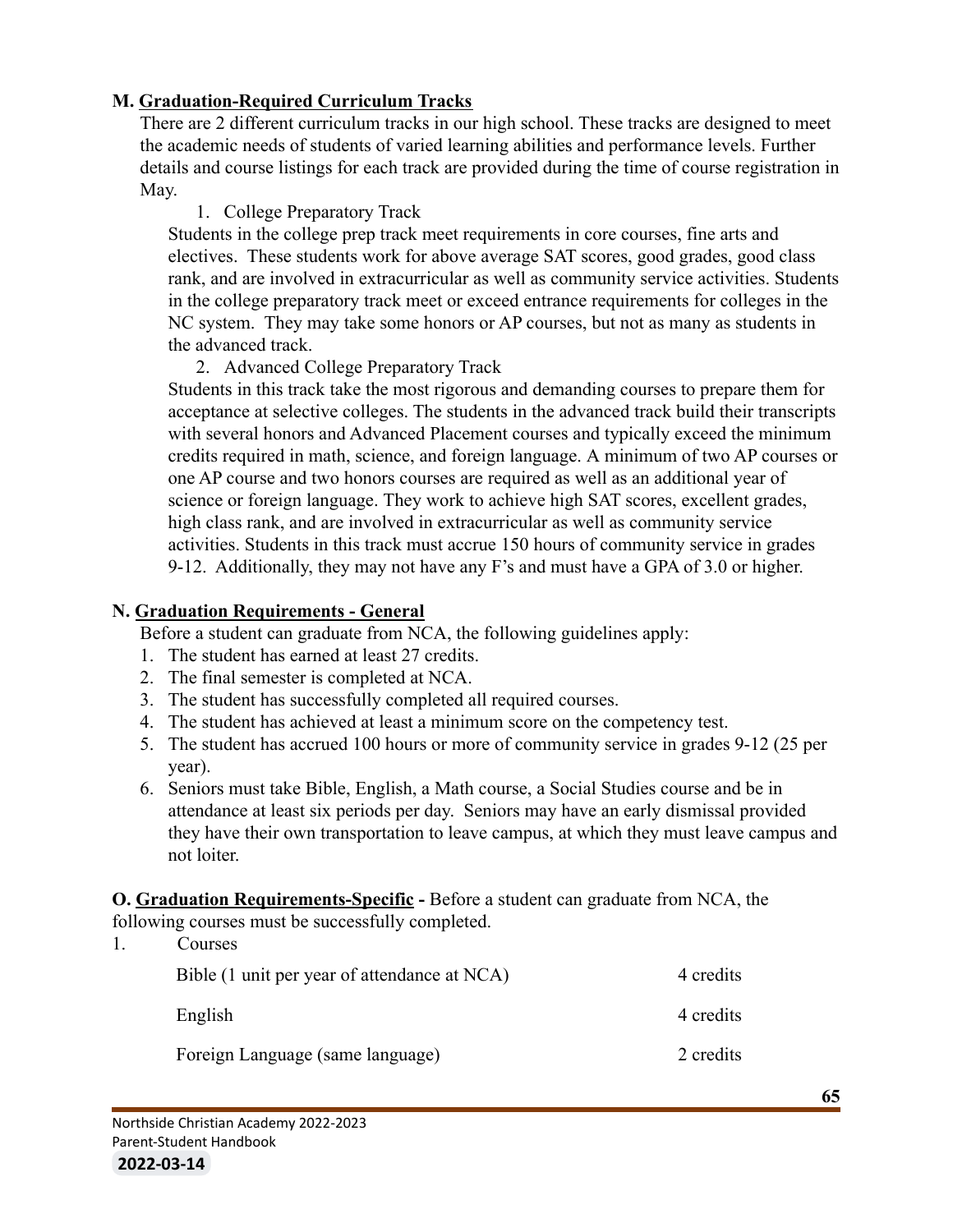| <b>Mathematics</b>                                           | 4 credits |
|--------------------------------------------------------------|-----------|
| Science (1 biological, 1 physical, 1 laboratory)             | 3 credits |
| Social Studies (US History I, Govt./Econ, World Studies)     | 4 credits |
| <b>US History</b>                                            | 2 credits |
| PE/Health                                                    | 1 credits |
| Fine Arts elective                                           | 2 credits |
| Personal Finance (required beginning with the class of 2024) | 1 credits |
| Electives*                                                   | 2 credits |

\*May include any additional courses such as math, science, etc. beyond the core requirements, as well as general electives.

- 2. Competency Test North Carolina Law requires a student to pass a competency test before graduation. The law allows each school to choose the test and to set the minimum score. NCA, therefore, will require all juniors to take the nationally recognized SAT or ACT. If a student does not achieve NCA's minimum required score (a composite score of 800 on the SAT or 17 on the ACT), he may retake it several times the senior year. Students must register directly on the College Board or ACT website and there is a fee for the test. Any new student enrolling as a senior must have previously met the minimum competency score.
- 3. Community Service All students must accrue a minimum of 100 hours of community service in grades 9-12 (25 per year). Students in the Advanced College Preparatory track must accrue a minimum of 150 community service hours. Students who accrue a minimum of 250 hours receive recognition at Graduation.

#### **P. College Preparatory Program**

It is required that a student in this program take two years of the same foreign language, as well as 4 years of college preparatory math including Algebra 1, Geometry, Algebra 2 and 1 post-Algebra 2 course. Students should also maintain a 2.5 or higher grade point average. Some colleges may require more or less than this, depending on their admissions policies and their commitment to academic excellence. It is always suggested that a student going on to college should take the more demanding courses and have the best grades possible in order to get into the college of his choice.

UNC System Requirements: The minimum admissions requirements of the 16 colleges in the University of North Carolina system consist of:

Minimum Course Requirements -

(1.)Six course credits in language, including

a. four credits in English emphasizing grammar, composition, and literature,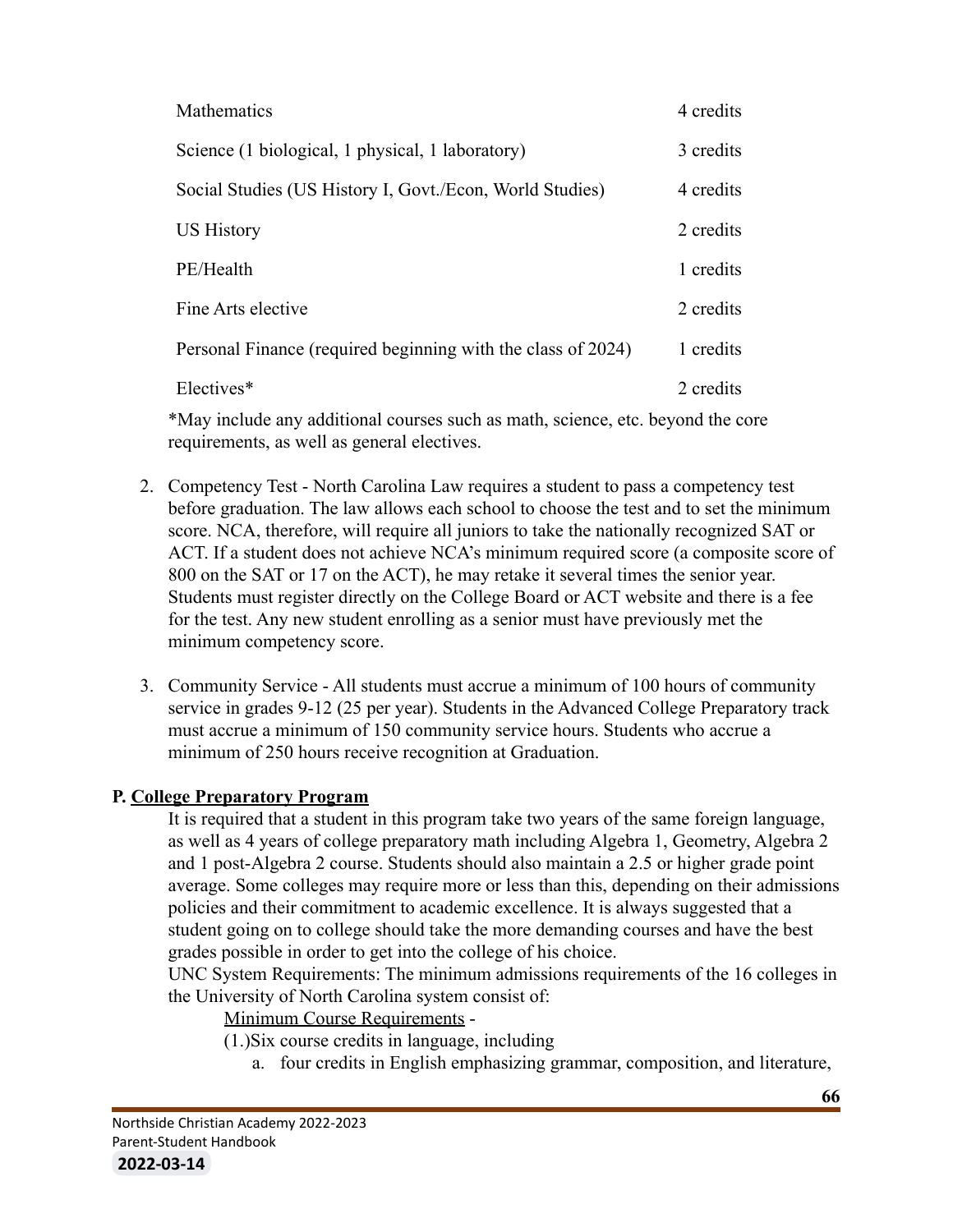and

- b. two credits of a language other than English.
- (2)Four course credits of mathematics, in any of the following combinations:
	- a. Algebra 1 and 2, Geometry, and one unit beyond Algebra 2,
	- b. Algebra 1 and 2, and two credits beyond Algebra 2 (The fourth unit of math affects applicants to all institutions except the North Carolina School of the Arts.) It is recommended that prospective students take a mathematics course unit in the twelfth grade.
- (3) Three course credits in science, including
	- a. at least one unit in a life or biological science (for example, biology),
		- b. at least one unit in a physical science (for example, physical science, chemistry, physics), and
		- c. at least one laboratory course.

(4) Two course credits in social studies, including one unit in U.S. History, but a student who does not have the unit in U.S. History may be admitted on the condition that at least three semester hours in that subject will be passed by the end of the college sophomore year.

## **Q. Progress Reports**

In grades 1-12, progress reports will be sent home every 3 weeks. The dates these reports are issued are included in the calendar. These reports are an excellent means of keeping parents up to date on the student's academic progress.

# **R. Report Cards**

In grades K5 - 12, report cards will be sent home every 9 weeks.

## **S. Transcripts**

Seniors may request transcripts for colleges and other organizations through their SCOIR account. All other students needing transcripts may request a copy using the form found in Quick Links on the school website. Financial accounts must be current for official transcripts to be released.

## **T. NCA Online Academy**

Northside Christian Academy Online is a partner with Sevenstar Academy, and Educere. Northside Christian Academy Online offers additional fully accredited classes, for an additional fee. These include several foreign language options, electives, and advanced placement courses (see section M. "Senior High Course Offerings"). Classes are available for first time credit and credit recovery. Approval by the principal or guidance counselor is necessary for a student to take courses through NCA Online Academy.

# **SECTION XI - STUDENT ACTIVITIES**

A vital part of school life is its extracurricular activity program. In today's world, the opportunity that the school provides for social activities outside the normal school day plays an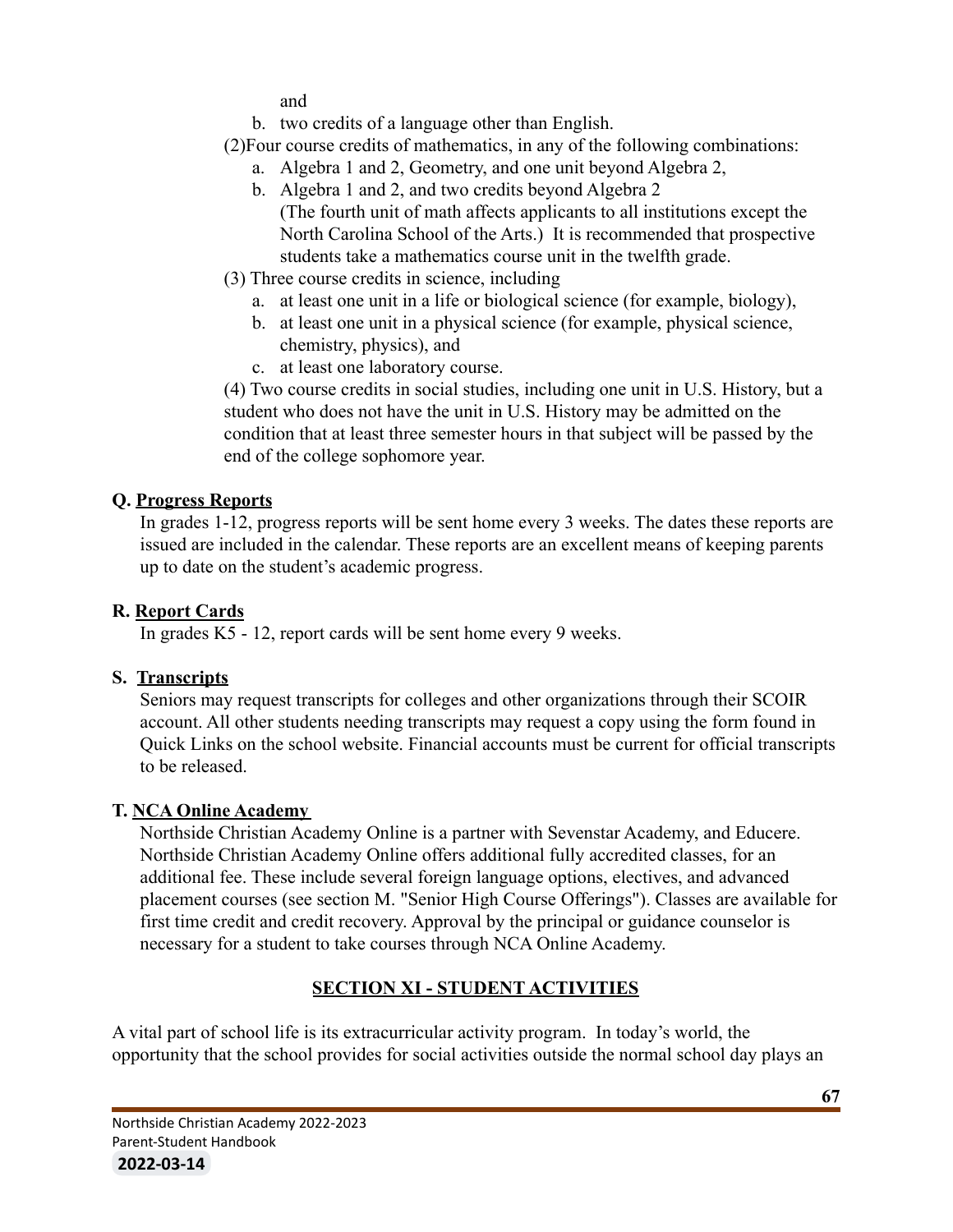important role in growth and development of the students. In Christian education, we are concerned with not only the intellectual dimension of our students, but also with growth and development spiritually, socially and physically.

Northside Christian Academy reserves the right to add and remove extra-curricular activities, athletic and non-athletic, consistent with our current enrollment, student interest, ability to find qualified sponsors and coaches, and budgetary considerations.

## **A. Eligibility Requirements**

1. Athletic Eligibility/Age Requirement

No student shall have reached his/her  $19<sup>th</sup>$  birthday on or before August 1 of the current school year to be eligible for participation in athletics.

2. Extracurricular Eligibility (Grades 6-12)

A 2.3 cumulative Grade Point Average is required for all students to be eligible for extracurricular activities. The first will be at the end of the first period. If a student's average falls below 2.3, an academic probation period of three weeks is invoked. Failure to raise the GPA to 2.3 after the three-week probation period will make the student ineligible for any extracurricular activities for the next three weeks. Eligibility will be gained or lost on the day after reports are issued. A student on academic probation may practice and participate in practices, games, and events. An ineligible student may not practice or participate in a game or event. As a reminder, eligibility checks are performed every 4-1/2 weeks. Eligibility is cumulative through the semester. In order to fill a team,  $5<sup>th</sup>$  graders are allowed to participate.

## 3. Failure Policy

Students may not miss a class they are failing for any extracurricular activity (with the exception of state tournaments/competitions). This policy applies to students missing school-related class time for any reason (for example, school play, band, field trips, etc.). This would specifically apply to early dismissals from class for travel to extracurricular activities. It would become the students' responsibility to secure necessary transportation in order to participate if they miss provided travel due to academic restrictions.

## 4. Missing Class

Students who are absent from a class due to illness or unexcused absences must arrive to participate in class by  $4<sup>th</sup>$  period or they will not be eligible to participate in that day's extracurricular activities.

5. Extra-curricular is defined as any activity (event) that takes place outside of the regular classroom.

## **B. Athletics**

Interscholastic athletics are viewed from a Christian perspective. The development and demonstration of Christ-like traits are its overriding goals, including producing young champions that are not athletes who happen to be Christians, but rather Christians who just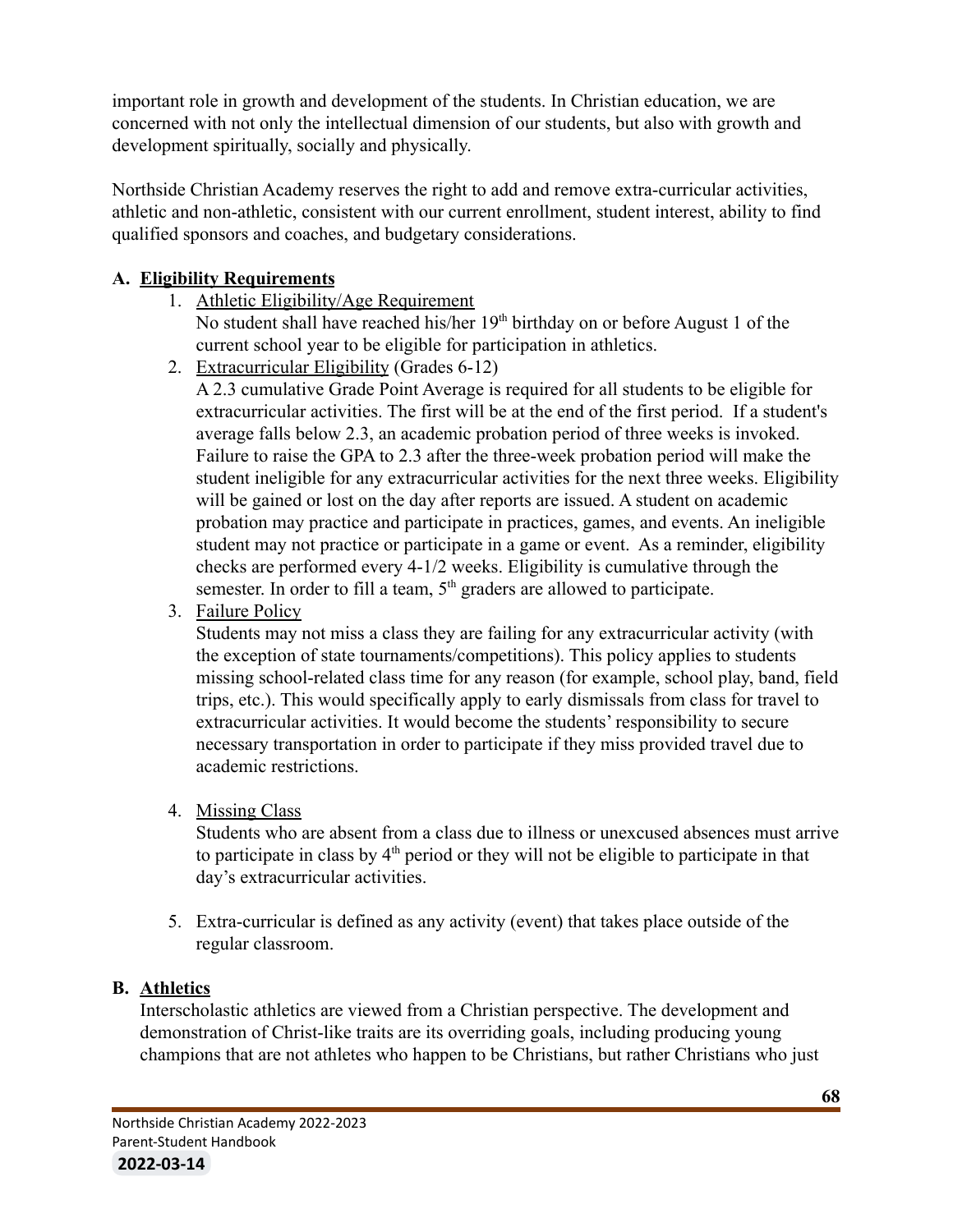happen to be athletes. As a student-athlete is challenged to excel in the pursuit of the approval of the Lord Jesus Christ, he or she is also to move toward emotional maturity and skill proficiency. Likewise, parents are expected and encouraged to set a godly example for students while attending co-curricular and extracurricular activities. The challenge to be different from the worldly attitudes of winning at all costs is stressed. Participation in athletics and other activities is governed by the North Carolina Independent Schools Athletic Association of which Northside Christian Academy is a member.

Elementary students are encouraged to participate in after-school athletic programs that are offered. Students with a current physical on file may try out for any athletic sports.

### **C. Organizations**

- **a. International Thespian Society Northside Christian Academy holds an** active status in the International Thespian Society. This organization recognizes the value of educational theater and encourages students to develop their skills in the area of drama. Inductions are held each school year with students qualifying for induction by accruing points in theater activities. This system requires students to have taken part in a variety of educational theater activities with a minimum of 100 hours of participation. Specific information regarding qualifications for induction is available in the Fine Arts office. Annual dues are \$25.00 per member.
- b. Student Council Defined The middle school student council is composed of class officers for grades sixth through eighth. The senior high student council is composed of class officers for grades ninth through twelfth. This group functions as a student government organization with the primary responsibilities of assisting administration with various projects as well as conducting activities in conjunction with our mission statement. Senior class officers function as executive members of the student council.
- c. Student Council Eligibility To be eligible to hold the position of class officer, a student must apply and be elected. The student body, faculty, and administration will be involved in the election process. Any student who is elected to be a class officer must uphold exemplary Christian conduct. A student must have been enrolled at NCA for one semester before being eligible for nomination to the student council.
- d. National Honor Society (Senior High School)
	- i. Purpose of NHS
		- 1. To create an enthusiasm for scholarship.
		- 2. To stimulate a desire to render Christian service.
		- 3. To promote Christian leadership.
		- 4. To develop Christian character.
	- ii. Membership in NHS
		- 1. Choosing the new members to induct each year is the responsibility of a five-member Faculty Council approved by the principal. The Faculty Council has adopted the following guidelines to assist in making selections: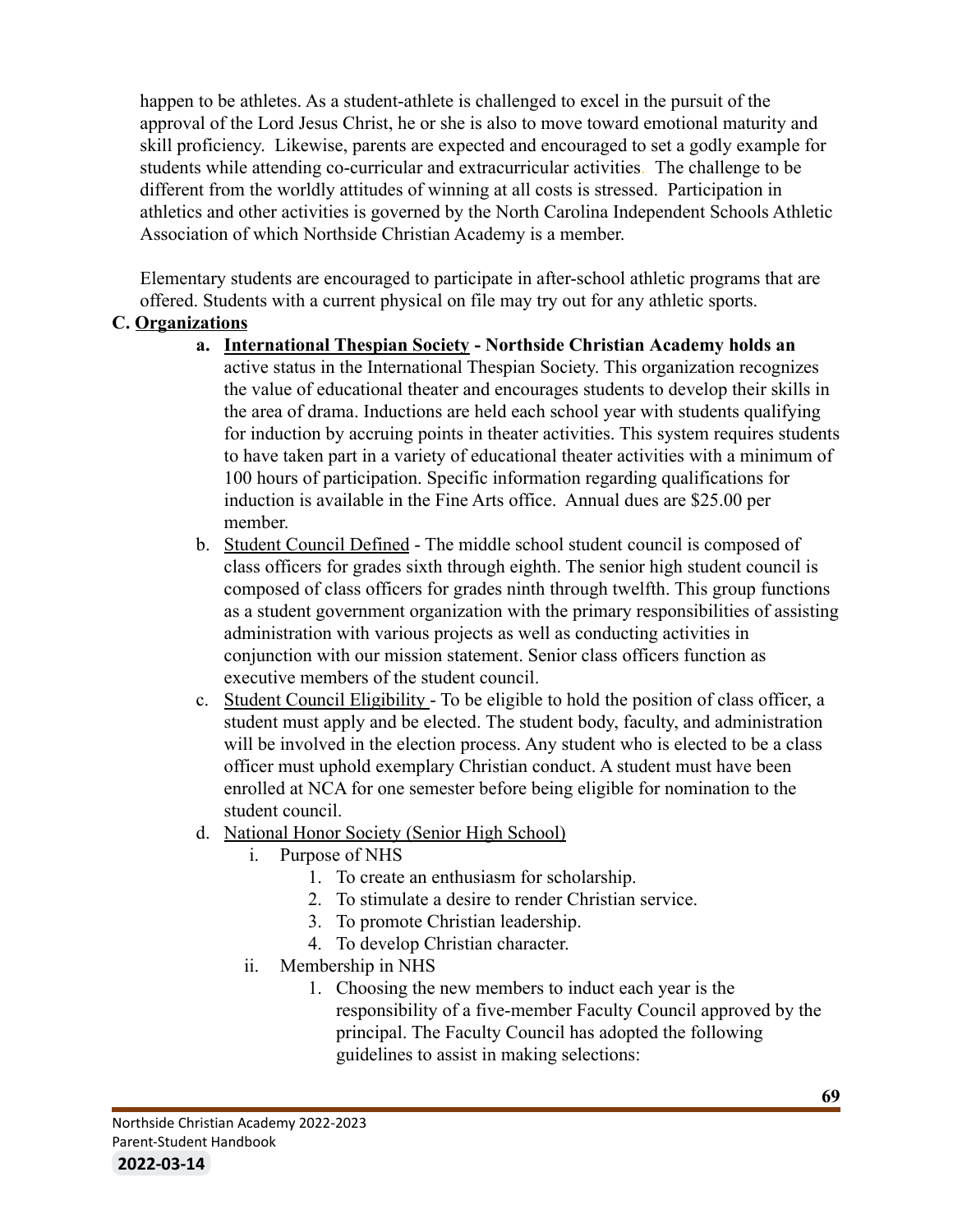- 2. A list is made of all  $10^{th}$ ,  $11^{th}$ , and  $12^{th}$  graders who have a 3.2 or better cumulative grade point average and have been enrolled in NCA for at least one complete semester. Consideration may be given on the one complete semester attendance at NCA to a new student who has transferred to NCA because his parent's job relocated him to Charlotte.
- 3. The discipline record of each of those students is then reviewed. Students must not have any suspensions or Saturday Schools, and any accumulation of 3 or more minor infractions or any major infraction in either the previous or current semester independent of each other.
- 4. The Faculty Council then considers each student's written information for activities in areas of leadership and service.
- 5. If a student meets criteria in all four areas of leadership, and service, he is selected for induction. Once inducted, students are expected to maintain the same academic and behavior standards.
- iii. Membership Dues Annual Membership Dues are \$25 per member. This amount is due by the first of December.
- iv. Induction Ceremony Students who are selected for induction into the Northside Christian Academy chapter of the National Honor Society will be notified. The student and his or her parents will be invited to attend an induction ceremony where formal membership will be granted and a reception will be held. At this time the obligations of membership will be reviewed and the particular expectations unique to the NCA chapter will be explained.
- v. Chapter Activities Members of the NCA chapter of the National Honor Society participate in several activities. In addition to monthly meetings (and others as necessary), students fulfill both individual and group service project requirements. For example, one of their primary roles is to assist with safety patrol in the after-school traffic. They also serve as helpers at many school functions including Open House, etc. Members must meet all service hours as outlined in the chapter's by-laws. Remember, the students who are chosen for the NHS should be exemplary, both academically and spiritually. It should be a high honor to be chosen for membership in the NHS. Among the student organizations, the NHS should be the leader.
- e. Junior Honor Society (Middle School)
	- i. Purpose
		- 1. To create an enthusiasm for scholarship
		- 2. To encourage and develop Christian character
		- 3. To advance Christian leadership
		- 4. To emphasize Christian service.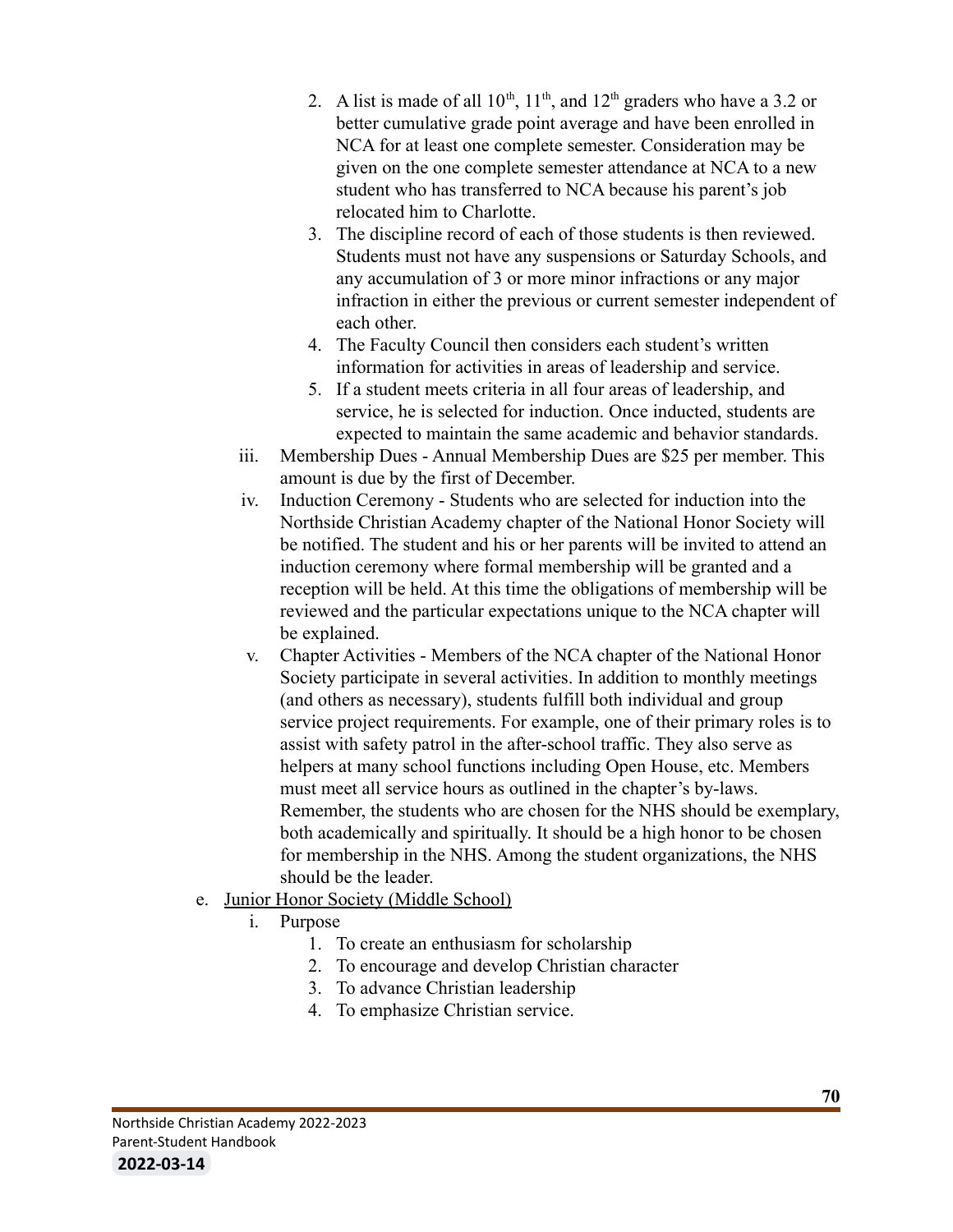- ii. Membership Only  $7<sup>th</sup>$  and  $8<sup>th</sup>$  grade students may be included in the JHS. The following criteria are used to select members of the Northside Christian Academy Junior Honor Society:
	- 1. Scholarship: A student must have a cumulative 3.5 GPA in the core academic classes; this includes  $6<sup>th</sup>$ ,  $7<sup>th</sup>$ , and  $8<sup>th</sup>$  grade (or the student's current grade).
	- 2. Christian Character: The discipline record of each of those students is then reviewed. Students must not have any suspensions or Saturday Schools, and any accumulation of 3 or more minor infractions or any major infraction in either the previous or current semester independent of each other.
	- 3. Christian Leadership: A student must have a willingness to demonstrate leadership in each of the following ways:
		- a. Lead in class discussions
		- b. Stand alone on Christian principle
		- c. Speak out against evil doers
		- d. Be willing to run for class officer, honor society officer, etc.
		- e. Willing to be a captain of a sports team
		- f. And the student must give at least one specific example of his leadership in the past year.
	- 4. Christian Service: A student must be willing to serve at least 15 hours (10 for the  $1<sup>st</sup>$  year members) on individual Christian service projects; 5 of those hours must be completed in the first semester. In addition, each student is required to participate in the Junior Honor Society group service project(s). Note: A student must be enrolled at NCA for at least one full semester before he is considered for membership.
	- 5. Other Considerations: The student should be willing to attend the once per month society meetings. These meetings are usually before school. Once inducted, students are expected to maintain the same academic and behavior standards.
	- 6. Membership Dues Annual Membership Dues are \$15 per member. This amount is due by the first of December.
	- 7. Chapter Activities Each year the Junior Honor Society completes one or more community service projects in which all the members of the society are involved. This project could be oriented toward improving student leadership, educating them as citizens, learning about service opportunities, providing spiritual growth, or performing some school service. In addition, individual members are expected to choose another area of involvement in line with their particular talents and interests. This approach emphasizes the need for cooperative effort in service to the community while providing an opportunity for individuals to discover and develop their own unique contributions.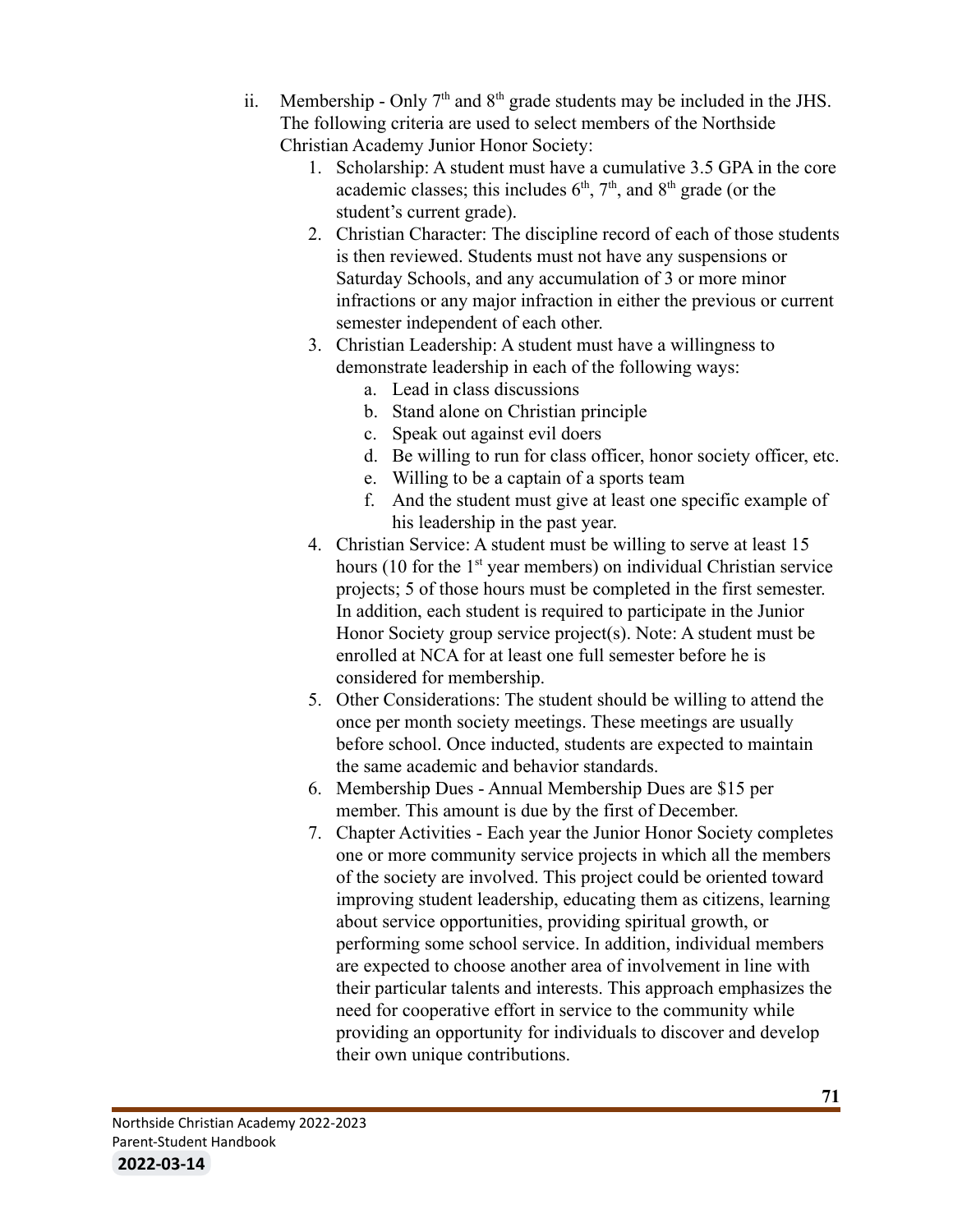- iii. Induction A special induction ceremony is held once a year for the new members of the Junior Honor Society. The JHS officers take part in the ceremony. A dinner for the inductees and their parents is held following the ceremony.
- f. Spanish Honor Society Los Caballeros is Northside Christian Academy's chapter of the National Honor Society. The purpose of the Spanish Honor Society is to promote usage of the Spanish language and knowledge about Spanish culture. Prerequisites of membership include having completed three semesters of Spanish, earning an A each quarter in Spanish class, and having an overall high school GPA of 3.0.
	- i. Members of Los Caballeros, our chapter of the Society, will be expected to maintain their GPA of 3.0 as well as an "A" in Spanish. They are also expected to do the following:
	- ii. Attend monthly meetings unless there is an excused absence such as an illness.
	- iii. Participate in our international cultural fair project each year.
	- iv. Participate in a minimum of one local group project each semester.
	- v. Pay annual due of \$15.
	- vi. Be actively enrolled in Spanish II, Spanish III, Spanish IV, or AP Spanish
	- vii. Students who qualify for induction into Los Caballeros will receive an invitation to be inducted at the beginning of second semester.
	- viii. Exhibit Christian character, leadership skill, seriousness of academic purpose, cooperation, honesty, and a commitment to serving others

### **4. Fine Arts**

- a. Philosophy
	- i. Art exists at three levels:
		- 1. *Art for God's sake*
		- 2. *Art for art's sake*
		- 3. *Art for man's sake*
	- ii. At Northside Christian Academy the greatest concentration of instruction will be geared toward the highest level, art for God's sake. This would include sacred music, classic works by the masters who created their work for the glory of God, and drama that exalts Biblical values.
	- iii. Art for art's sake is also worthy of our instruction. This would include music that has value because of its composition and intricate harmonies, artwork that exemplifies beauty and balance, and speech and drama activities that may be delightful in content or demonstrate good moral values.
	- iv. The lowest level, art for man's sake, elevates the creation rather than the Creator. This music, art, or drama appeals to the nature of the unregenerate man and feeds base appetites. By teaching students the characteristics of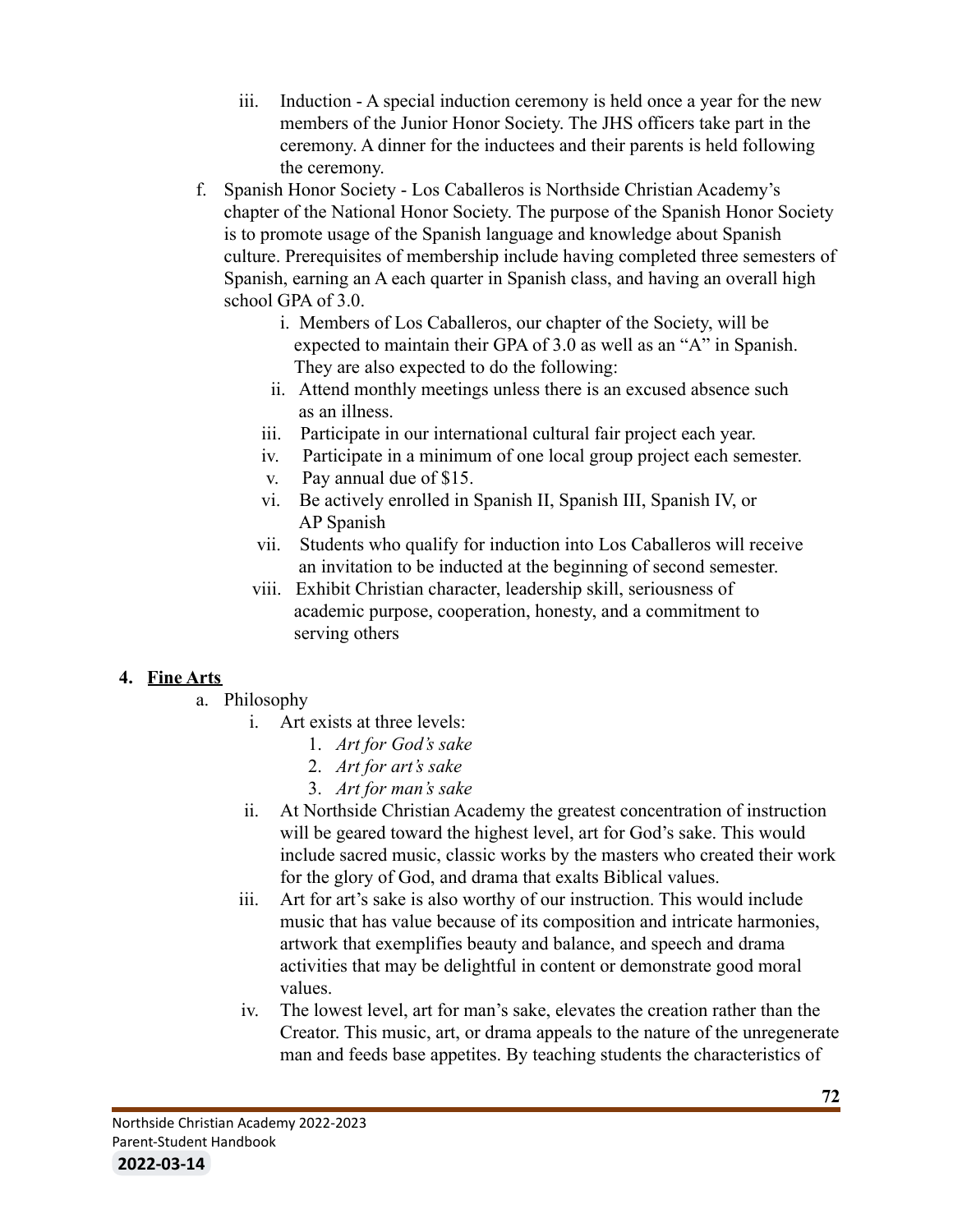the highest levels of art, they may learn to be discerning in their personal choices.

- v. The motto of the Fine Arts Department of Northside Christian Academy is *Soli Deo Gloria:* To God Alone be the Glory. Our scriptural bearing is found in Ephesians 2:10, "For we are God's workmanship (masterpiece), created in Christ Jesus to do good works, which God prepared in advance for us to do."
- b. Extracurricular Opportunities a fee is associated with participation in extracurricular activities
	- i. Sword and Shield Dance Company
	- ii. Fine Art Competitions and Festivals
	- iii. Band
	- iv. School Play
	- v. Private Lessons
- c. Students in dance classes are required to dress in appropriate dance athletic attire. Dance shoes are recommended but not required.

## **SECTION XII – PARENT RESPONSIBILITIES**

In order for Northside Christian Academy to achieve its goals and objectives for students, there must be cooperation between the school and the home. Students, parents and/or guardians need to recognize their responsibilities to their children and to the school community. You, as parents, should help assure proper engagement toward the environment desired at Northside Christian Academy by:

- 1. Demonstrating a positive attitude toward your child's school education by showing interest in your child's work.
- 2. Getting to know your child's school, its staff, curriculum, programs and activities.
- 3. Attending parent teacher conferences and school-parent functions.
- 4. Attending extracurricular activities in which your child may participate. Entrance fees may apply as a fundraiser for that department.
- 5. Updating RenWeb with your current address, contact number and email address.
- 6. Understanding and supporting the policies of this handbook and discussing it with your child.
- 7. Making sure your child arrives at school on time.
- 8. Keeping your child home when you know your child is ill or has a contagious disease, and having your child immunized, consistent with the NC Statutes and school policies.
- 9. Notifying the school administration within 48 hours of your child's absence from school and the reason for the absence.
- 10. Advise the school administrative team immediately of anything that may affect your child's ability to learn, to attend school regularly, or take part in school activities. This information needs to be updated as soon as possible if there is any change.
- 11. Teaching your child, by work and example, to respect the policies and authority in this school and to respect the rights and property of others.
- 12. Working with school personnel to solve any disciplinary and academic problems.
- 13. Updating RenWeb with a change of address within 5 days of the occurrence.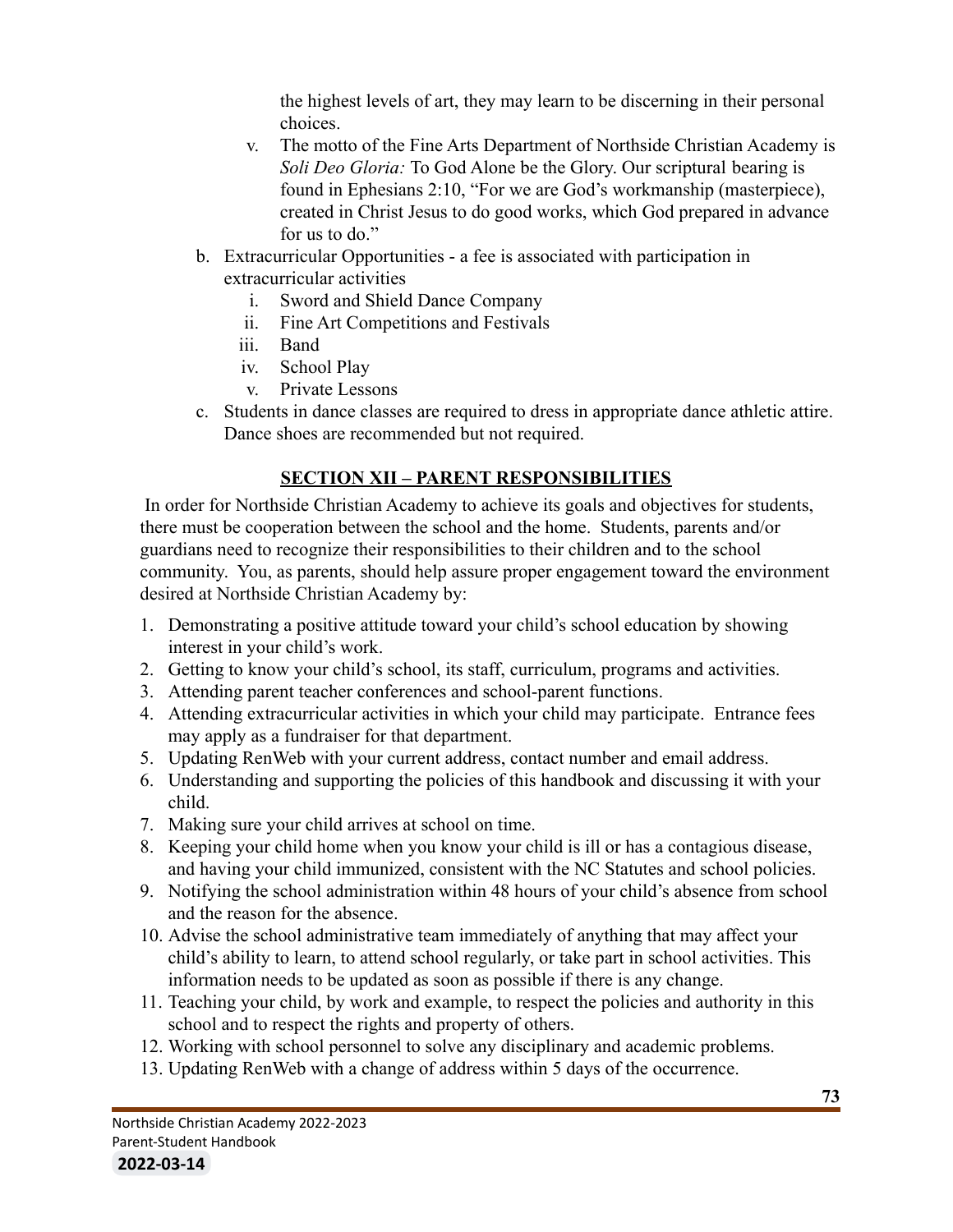#### Closing Statement

The contents of this handbook are to be used as a guide. This book is in no way an all-inclusive statement of Northside Christian Academy's standards, expectations, and philosophy. The administration reserves the right to determine acceptable actions, behavior, conduct, and dress. The administration also reserves the right to add or delete elements of this handbook at any time if deemed necessary.

#### **PARENTS, MIDDLE & HIGH SCHOOL STUDENTS: PLEASE SIGN THE HANDBOOK SIGNATURE PAGE AND PROVIDE SIGNED COPY TO THE SCHOOL OFFICE.**